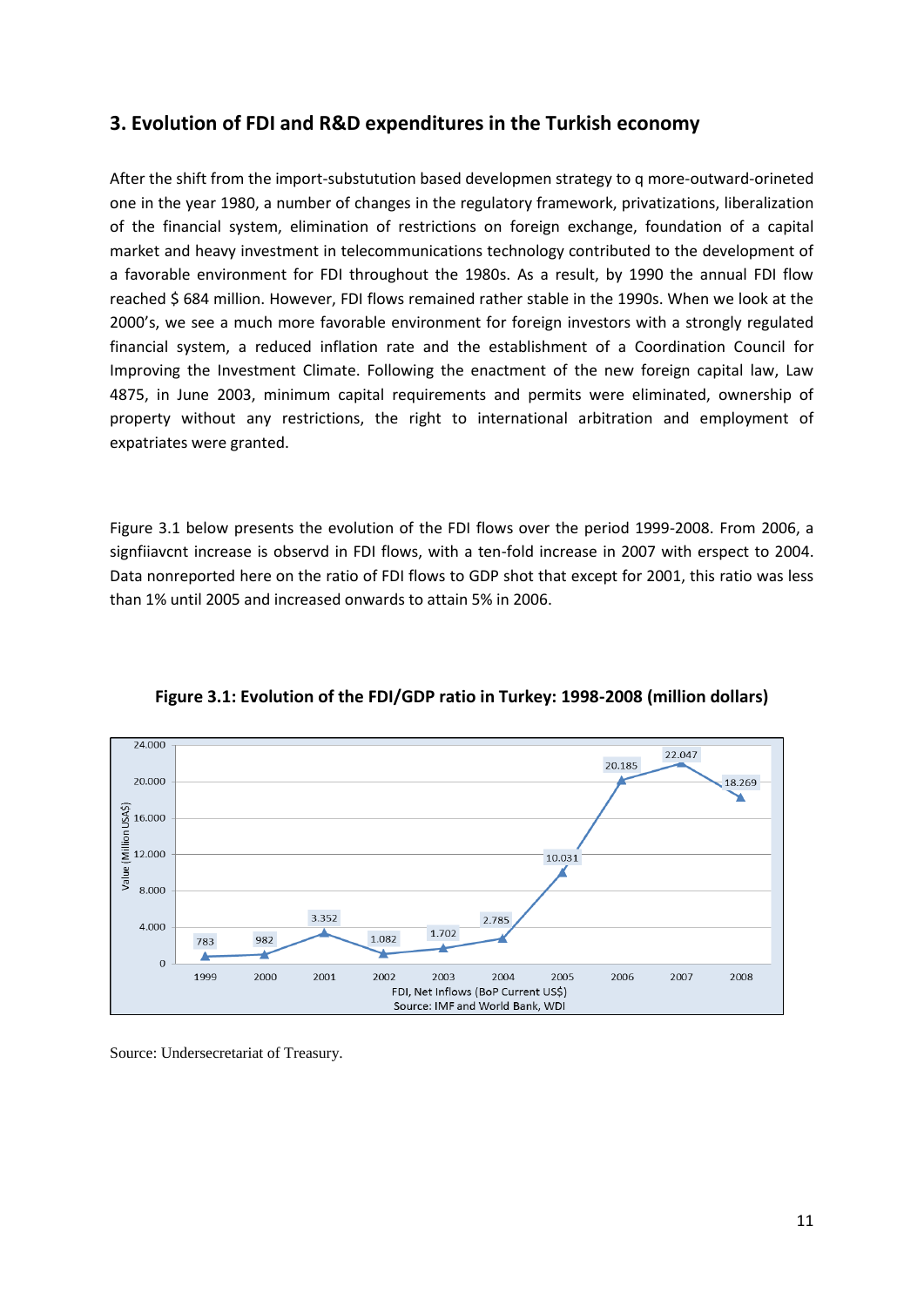### **1. Introduction**

Globalization of economic activity has been ongoing at least since the early sixties. The spread of production activities around the globe has been mainly attributed to the activities of the multinational entreprises (MNEs) in the developed nations as a result of worldwide liberalization of economic activities and rapid technological change since the eighties. Increased flows of foreign direct investment (FDI) all around the world has been the evidence of accelerated globalization movement as presented in Figure 1 below. An interesting feature of these international flows over the period 1980-2008 is the accompanying rise in the share of developing regions receiving these flows. By the end of 2008, developing economies has received one third of the world total FDI flows. The FDI figures below are the outcome of greenfield investments, merger and acquisitions as well as of expansions implemented by existing foreign firms.



#### **Figure 1: Evolution of FDI flows: 1980-2008 (trillion dollars)**

Source: World Investment Report 2010.

Beginning in the nineties, the globalization of manufacturing function of MNEs – accompanied by that of marketing & sales –was followed by the offshoring of their R&D activities, pointing to the spread of innovation activities of MNEs all around the world. Although data supporting globalization of R&D is scarce, available evidence points to the increasing importance of this phenomenon. For instance, Data provided in UNCTAD (2005) shows that over the period 1995-2004 the share of the total R&D budget of Western European MNEs allocated to their affiliates located outside Europe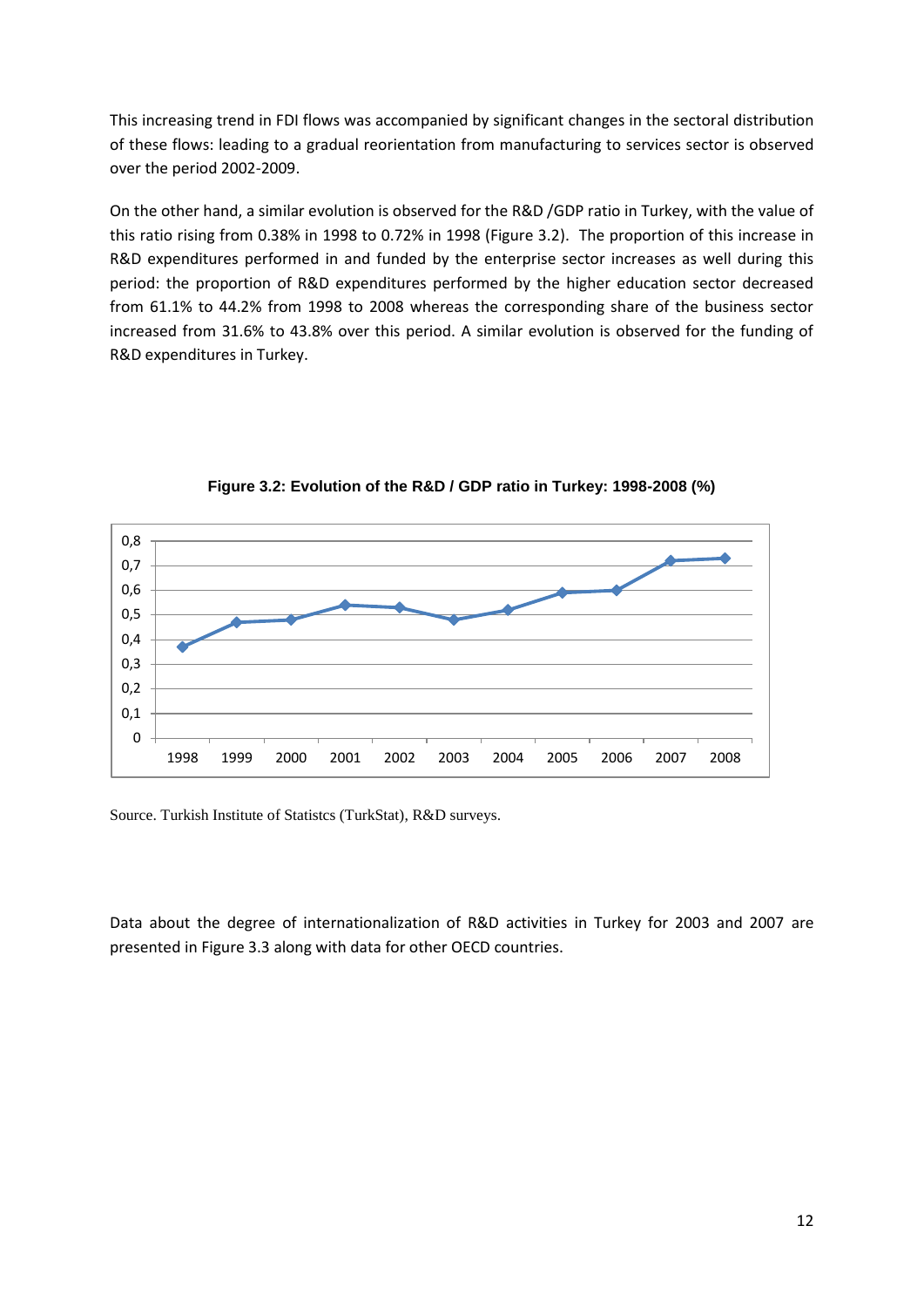increased from 25.7% to 43.7%, almost a 20 percentage point increase. For North American MNEs, a similar evolution is observed with the aforementioned share rising from 23.2% in 1995 to 35.1% in 2004. Data for Japan indicates a similar scenario although its degree of R&D globalization is much smaller than the other two regions.

Figure 2 below relates to R&D flows between the European Union (EU), USA and Japan. When R&D expenditures made by the enterprise sector only is taken into consideration, it can be observed that the main flows in 2002 took place between EU and USA whereas R&D flows both to and from Japan were less important. When *both* incoming and outgoing R&D flows are taken into account, the degree of internationalization of R&D amounts to 23.4% for the EU and 15.5% for the US in the year 2002.



**Figure 2: R&D flows between EU, US and Japan in 2002 (millions of USD)**

Finally, data provided in OECD (2008 informs us about the evolution of the geographical distribution of R&D expenditures carried out by foreign affiliates of US MNEs over the period 1995-2005. The total amount of R&D expenditures of US affiliates abroad increased by 133% from 12.8 billion USD in 1995 to 28.3 billion USD in 2005. The proportion of these R&D expenditures carried out in the EU went down from 70.4% to 61.0% while that in the Asia-Pacific region increased from 14.8% to 18.2%, which is largely due to the increasing share directed to China –rising from 0.1% in 1995 to 2.5% in 2005. On the other hand, Japan's share decreased significantly over the same period from 10.2% to 6.2%.

Data presented above confirms the increasing trend towards globalization of R&D activities emphasized by previous research<sup>3</sup>. Therefore, R&D activities of MNEs can no more be presented as a case of non-globalized activity of MNEs<sup>4</sup>. Furthermore, available data indicates that an increasing

Source: OECD (2006).

 $3$  UNCTAD (2001 and 2005).

 $<sup>4</sup>$  Patel and Pavit (1991).</sup>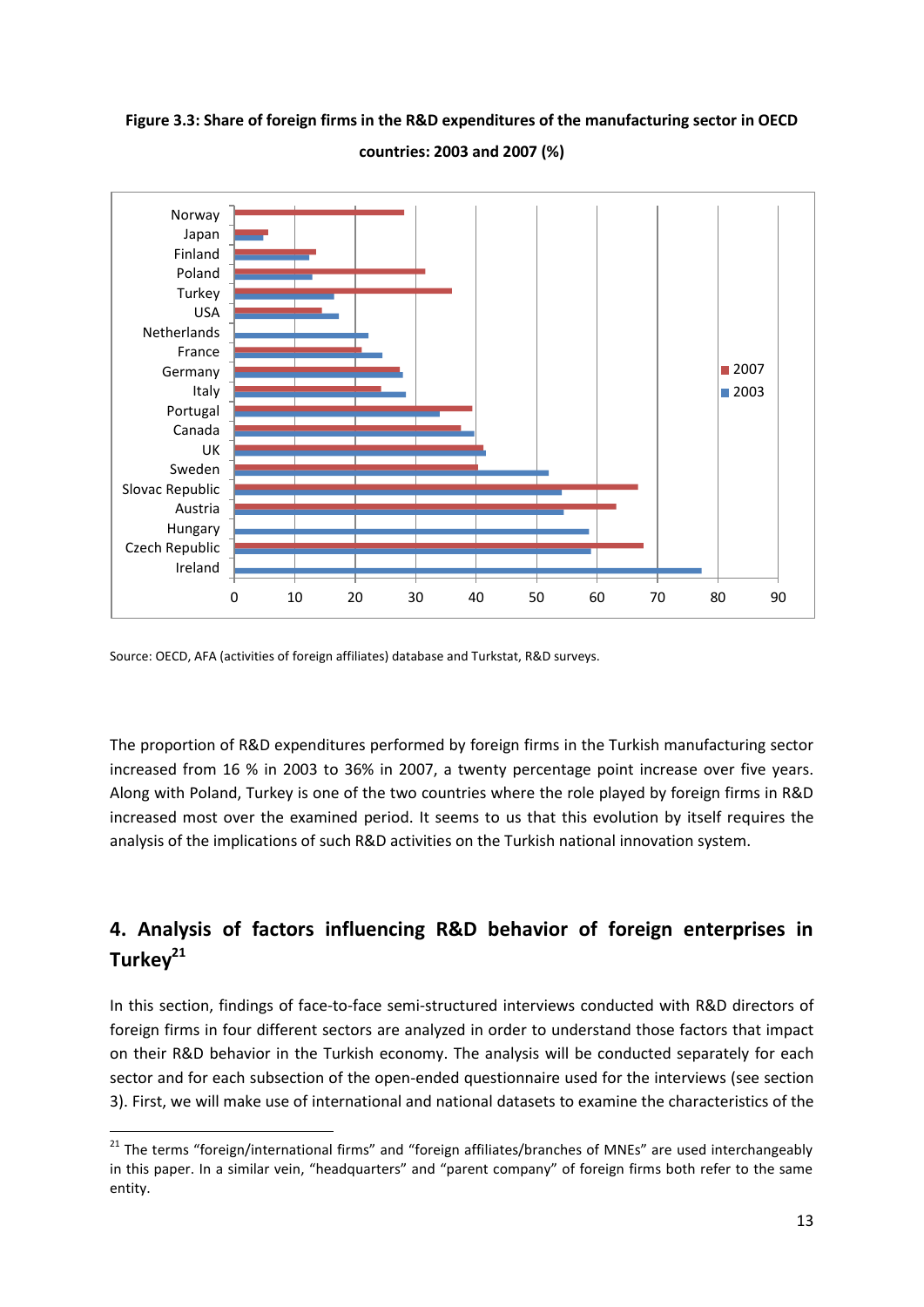share of off-shored R&D flows into emerging countries, pointing to the necessity of analyzing issues related not only to attract these internatinal R&D activities but also how to use them to enhance the quality of the national sytems of innovation in these countries.

In this study, Turkey, a mid-sized emerging economy, was chosen as a case study to analyze various issues involved in the internationalization of R&D actvities. Indeed, after having pursued an importsubstitution based development strategy from the early 1950s until 1980, Turkey switched to a more outward-oriented one from 1980 onward. Liberalization policies introduced included measures aimed at export promotion and import liberalization, and at a later stage, at deregulation of the financial sector and promotion of foreign direct investment (FDI). FDI flows recorded an upward trend especially from 2000 onwards and data on the MNC affiliates in Turkey indicates that their shares not only in the production, value added, employment and investment but also in the R&D activities at the sector level have increased significantly.

In order to identify and analyze opportunities but also problems associated with the increased foreign presence in the field of innovation activities in the Turkish economy, we prepared an openended questionnaire and conducted semi-structured in-depth interviews with the CEOs and R&D, product and production directors of 26 MNE affiliates operating in the manufacturing and ICT sectors in 2010. These firms operate in the pharmaceutical sector, automotive sector, electrical/electronics sector, and in the ICT sector. They are all wholly or partly owned affiliates of well-known MNEs present all over the world. Case studies were our preferred research methodology mainly because we believe that information embedded in individuals and organizations on the issues we are interested in can only be identifed and retrieved by administrating an open-ended questionnaire to relevant actors im MNEs.

By using information provided by the in-depth interviews, we intend to analyze issues such as why<sup>5</sup>, how and by whom (parent company or its affiliate in Turkey<sup>6</sup>) the decision to carry out R&D activities in Turkey was taken. Besides, the nature of R&D activities -adaptive or more innovative- conducted by these firms will be analyzed as well as the role of domestic *versus* international/regional markets therein. Information concerning the extent of internationalization of R&D activities of the parent company, and its current and future locations will be examined as well. Another major section in the open-ended questionnaire concerns the impact of institutional and legal environment in Turkey on international R&D activities and the implications of recent R&D support policies implemented in Turkey on R&D expenditures of MNE affiliates. The final objective is to identify major problems that impede the increase in the volume and quality of existing R&D activities in Turkey or the attraction of new greenfield R&D-based FDI. Policy proposals to address these isssues will be formulated

The remainder of this paper is organized as follows. Section 2 proceeds with a discussion of the internationalization of R&D while section 3 examines the evolution of FDI flows and international R&D activities in the Turkish economy. Findings of our interview with the CEOs and R&D, product and

**.** 

<sup>&</sup>lt;sup>5</sup> This question takes into account the impact of business environemnt at the broad sense (cost, skilled workforce, collaboration with universities, regulatory framework, relations with suppliers, R&D support schemes, etc.).

<sup>&</sup>lt;sup>6</sup> The iniator of the R&D in the host country is an important resarch question and have implicationa for interrelations of the parent company with its affiliates: see von Zedtwitz and Gassmann (2002), and Miesing et al. (2011).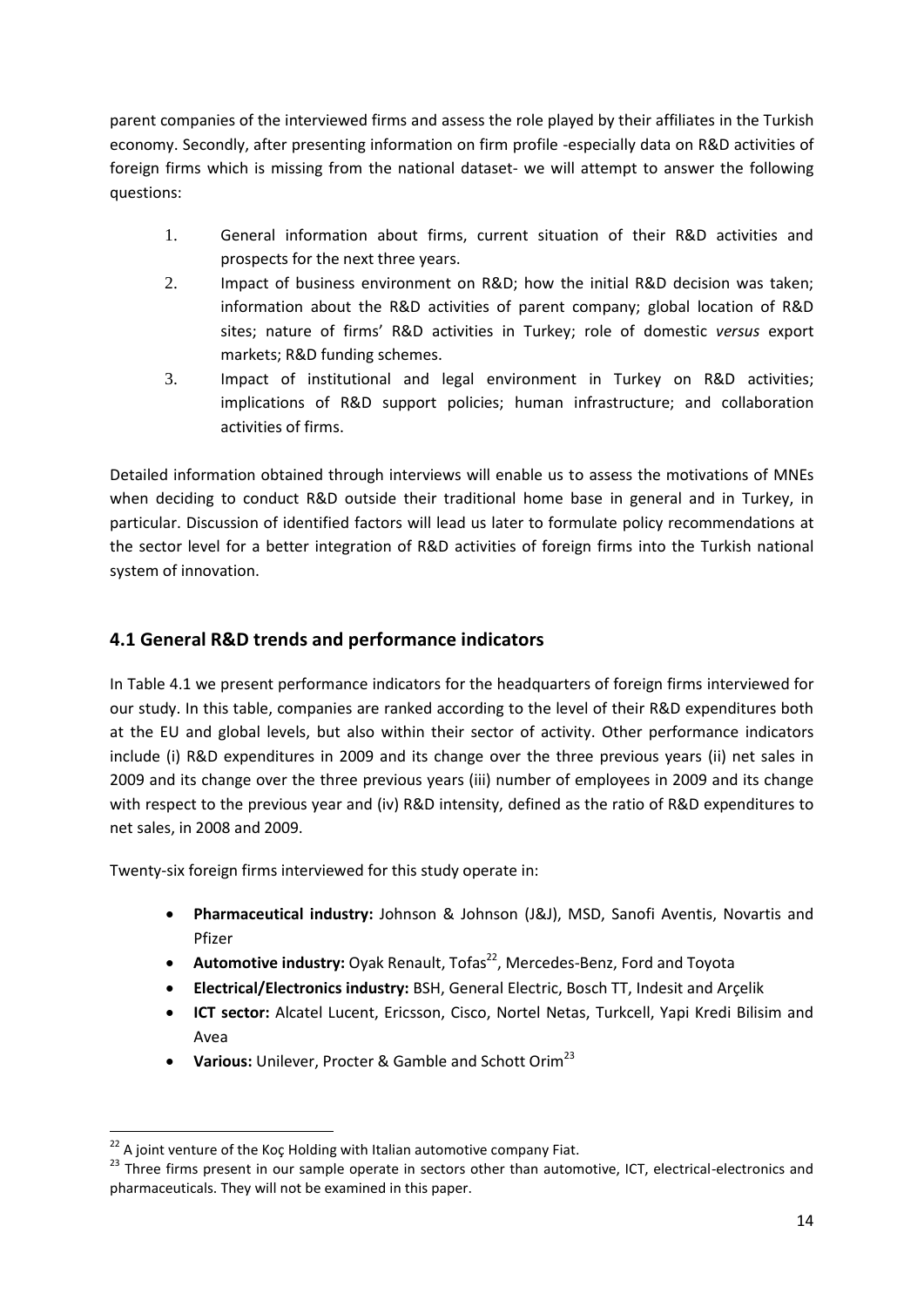production directors of MNE affiliates are presented and analyzed in section 4. Section 5 concludes by presenting the main findings of our study and formulating a number of policy proposals.

# **2. Internationalization of R&D: determinants and policies**

Several reasons can be mentioned as to why R&D or more generally innovative activities of firms should be carried out within the firm, rather than contracted to external actors – other firms or research laboratories<sup>7</sup>.

Firstly, a successful or efficient innovation process often requires intense interaction between different departments–R&D, design, manufacturing, marketing and sales – within the firm<sup>8</sup>. The need for interaction is motivated by the largely tacit nature of the knowledge created during the innovation process and by the need to circulate it within the firm. Furthermore strategic factors such as secrecy of the R&D process and its outcome may force a firm to keep its R&D activities in-house. The prospect of leakages occurring in the R&D activity may lead firms to use relatively less external actors for this activity.

Secondly, at a more aggregated level of economic activity, i.e. at the national- or sector-level innovation activities of firms occur within the framework of networks involving different types of agents. The identification of appropriate agents and the formation of useful linkages with them are costly in monetary terms as well as in time devoted to the generation and management of these networks. At the macro level, all the links established and interactions occurring between the actors involved in the innovation process constitute the national innovation system (NIS)<sup>9</sup>. Firms are *embedded* in these networks, meaning that it is extremely difficult and costly for them to reproduce the same set of relationships with similar actors outside their national borders. This situation leads very often to a situation of *path dependency* with respect to the NIS of a country, i.e. its structure, links between its actors and its outcome evolves rather gradually with time. Of course, a situation of *lock in* can appear if at least some parts of the NIS has to change for a country to remain competitive at the international level but cannot due to *inertia* of different nature – institutional, political or technological.<sup>10</sup>.

Therefore, in order to examine the issue raised earlier, i.e. the analysis of factors responsible in the globalization of R&D activities of MNEs, we must first identify the changes occurring at the economic environment which mitigated the relative importance of aforementioned factors in R&D location  $decisions<sup>11</sup>$ .

First of all, the new economic era is characterized by a rapid pace of technological change and increased competition on all markets (national and international) due to the liberalization and deregulations of markets all over the world. One major way for firms to confront the intensified

**.** 

 $^7$  Narula and Zanfei (2005), OECD (2006) and Carlsson (2006).

<sup>&</sup>lt;sup>8</sup> Kline and Rosenberg (1986).

 $<sup>9</sup>$  Lundvall (1992) and Edquist (2005).</sup>

 $10$  Narula (2003).

 $11$  Criscuola (2005).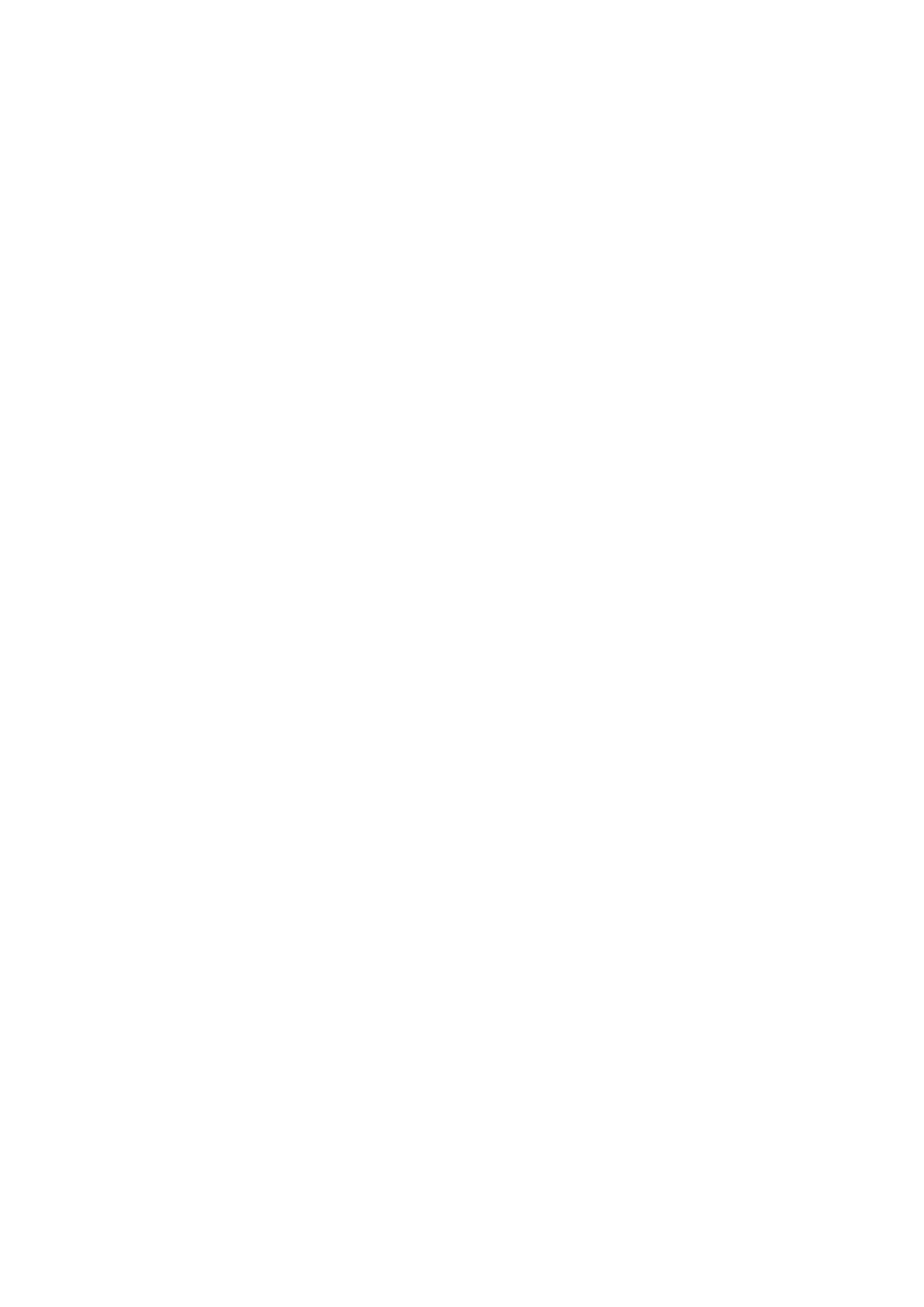competition on their markets is through innovating, i.e. by offering new or better products on the market or the same products at a lower price or both. The critical point here is that consumers are not willing to pay significantly higher prices for the new products that come as a result of the innovation process. Therefore, in a highly competitive environment firms are struggling to maintain the cost of the innovation through different means.

The situation described above coincides with problems related to the availability and the high cost of skilled workforce in industrialized nations, due to an aging population and a loss of interest of new generations in scientific disciplines. Therefore, since it becomes rather difficult and costly to recruit people for R&D activities in their country of origin (NIS), MNEs turn their attention to those developing or emerging economies where the labor force with appropriate skills and knowledge exist in sufficient numbers and good quality. By the help of the new ICTs, this process has resulted in the delocalization of some parts of R&D activities of MNEs towards a limited number of developing countries, with China and India being at the top of the list<sup>12</sup>.

Table 2.1 below summarizes the mains factors influencing the internationalization of R&D activity of MNEs.

| <b>FACTORS</b>                               | <b>Characteristics of S&amp;T supply</b>                                                                                                                            | <b>Characteristics of demand</b>                                                                     |
|----------------------------------------------|---------------------------------------------------------------------------------------------------------------------------------------------------------------------|------------------------------------------------------------------------------------------------------|
| <b>Centralization in the home</b><br>country | Strong S&T capabilities at the<br>٠<br>home country<br>Economies of scale in R&D<br>٠                                                                               | Home country is a lead market<br>$\bullet$                                                           |
| <b>International dispersion</b>              | of<br>Attractive<br>centers<br>excellence abroad<br>talent<br>pool:<br>cost<br>Low<br>٠<br>increasing supply of scientist<br>and engineers in emerging<br>countries | Adaptation to foreign markets<br>local<br>production<br>and<br>conditions<br>New lead markets abroad |

#### **Table 2.1: Supply- and demand-related factors in the internationalization of R&D**

*Source*: adapted from Sachwald (2008)

 $12$  See UNCTAD (2005) for a discussion of the determinants of attractiveness of R&D activities for MNEs and a list of countries ranked by the CEOs of largest MNEs in the world. See also Schmiele (2011).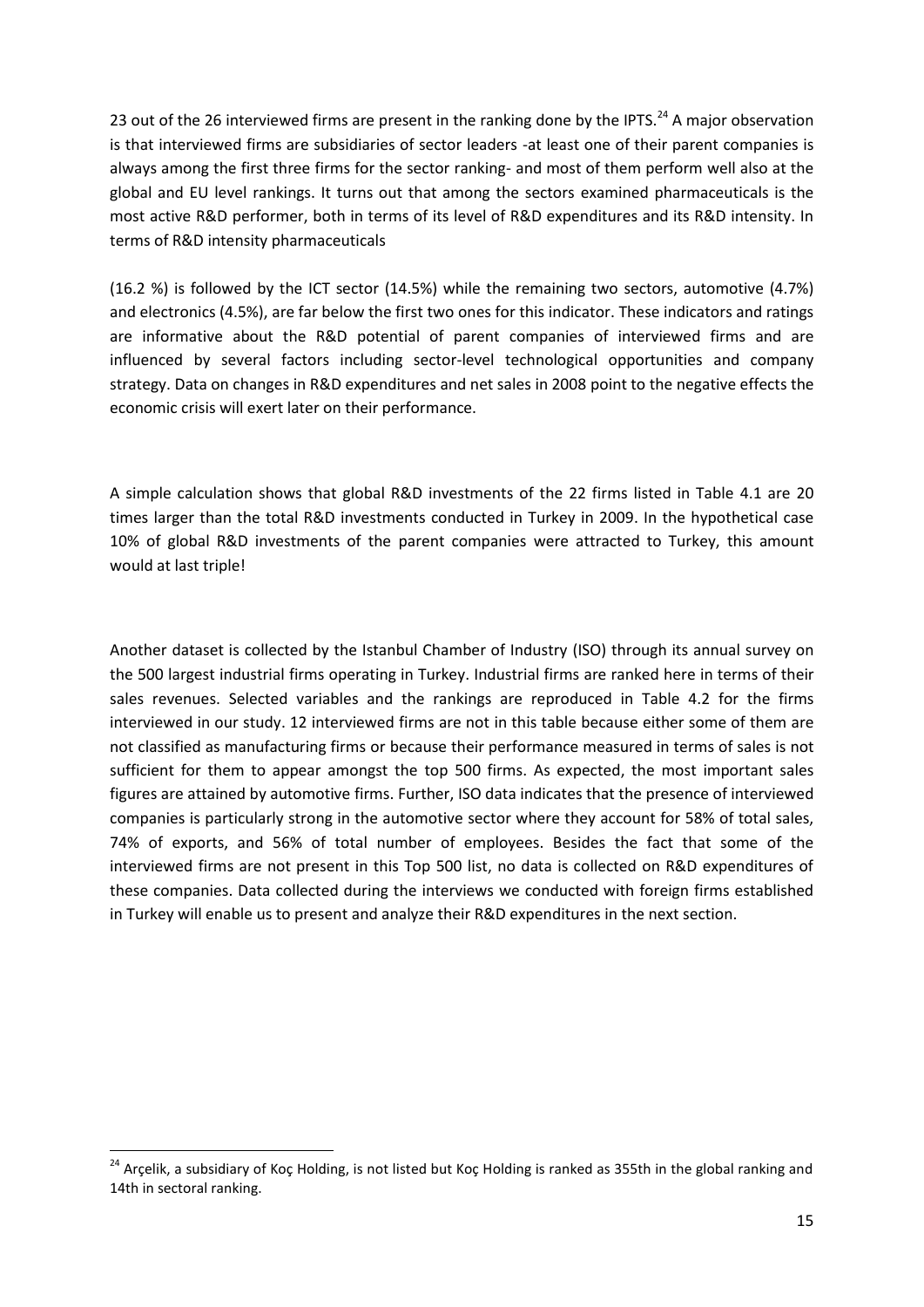In fact, empirical findings and theoretical research indicate that offshoring of R&D activities by MNEs obey to two different forces. If we define MNEs as owners of intangible proprietary assets, the act of carrying out R&D activities abroad can enable them either to use those assets to obtain a competitive advantage or to benefit from the research infrastructure and skilled labor of those host countries at competitive prices. This is particularly important if their NIS is unable to provide them at home<sup>13</sup>.

The first type of R&D activity (abroad) –part of what is called *asset-exploiting FDI* is observed in emerging or developing economies and is usually aimed at adapting products or production processes -conceived, designed in and manufactured for the markets of developed nations- to the new environments in emerging economies. They thus tend to be of an incremental kind and are carried out with the requirements of the domestic market in mind (preferences and tastes of consumers, lower per capita income levels, peculiarities of the climate and physical infrastructure). Recently, R&D activities of MNEs have been changing in nature. Rather than being merely adaptive and domestic market oriented, more innovative R&D practices are taking place with a target of a region or the world market. However their link with the production activities still remains. Furthermore a final stage in the R&D activities of MNEs in emerging countries emerges. MNEs that have not had any previous manufacturing presence in a developing country do not hesitate to invest in those countries with the sole purpose of R&D and with the world market as the main target<sup>14</sup>.

The second type of R&D activity –linked to the *asset-augmenting FDI*– is observed in developed nations and is usually carried out by foreign firms in order to access the scientific and research capability of the host country. A well known example of this type of R&D activity is the R&D investment made by the European pharmaceutical firms in the USA during the last ten years in order to take advantage of the strengths of USA in this field and to make up for the gap observed in Europe in this field. The outcome of such investments in R&D is in general products or services offered to the world market. In fact, R&D activities abroad aimed at mitigating the deficiencies of the NIS of MNEs' home countries constitute the first wave of globalization of R&D and has been going on for quite a while since the sixties.

Following the classification of the different types of R&D activity conducted by MNEs abroad, recent research on the internationalization of R&D point to three different kinds of R&D units implemented by MNEs' affiliates: Local development center, global development center and global research laboratory. The local development center pursues adaptive, incremental R&D mainly aiming for domestic and possibly the regional market, global development center carries out innovative research targeting the world market and global research laboratory performs world class research and generates genuine innovative products for the world market. Table 2.2 below presents the supply- and demand-side factors impacting of the innovation activities of these entities.

<sup>&</sup>lt;sup>13</sup> On the determinants of different types of FDI, see European Commission (2007), OECD (2006) and UNCTAD (2005).

 $14$  Recent R&D activities of MNC affiliates in the ICT sector in China – resulting from greenfield investment with no prior production experience –are of this kind. See UNCTAD (2005).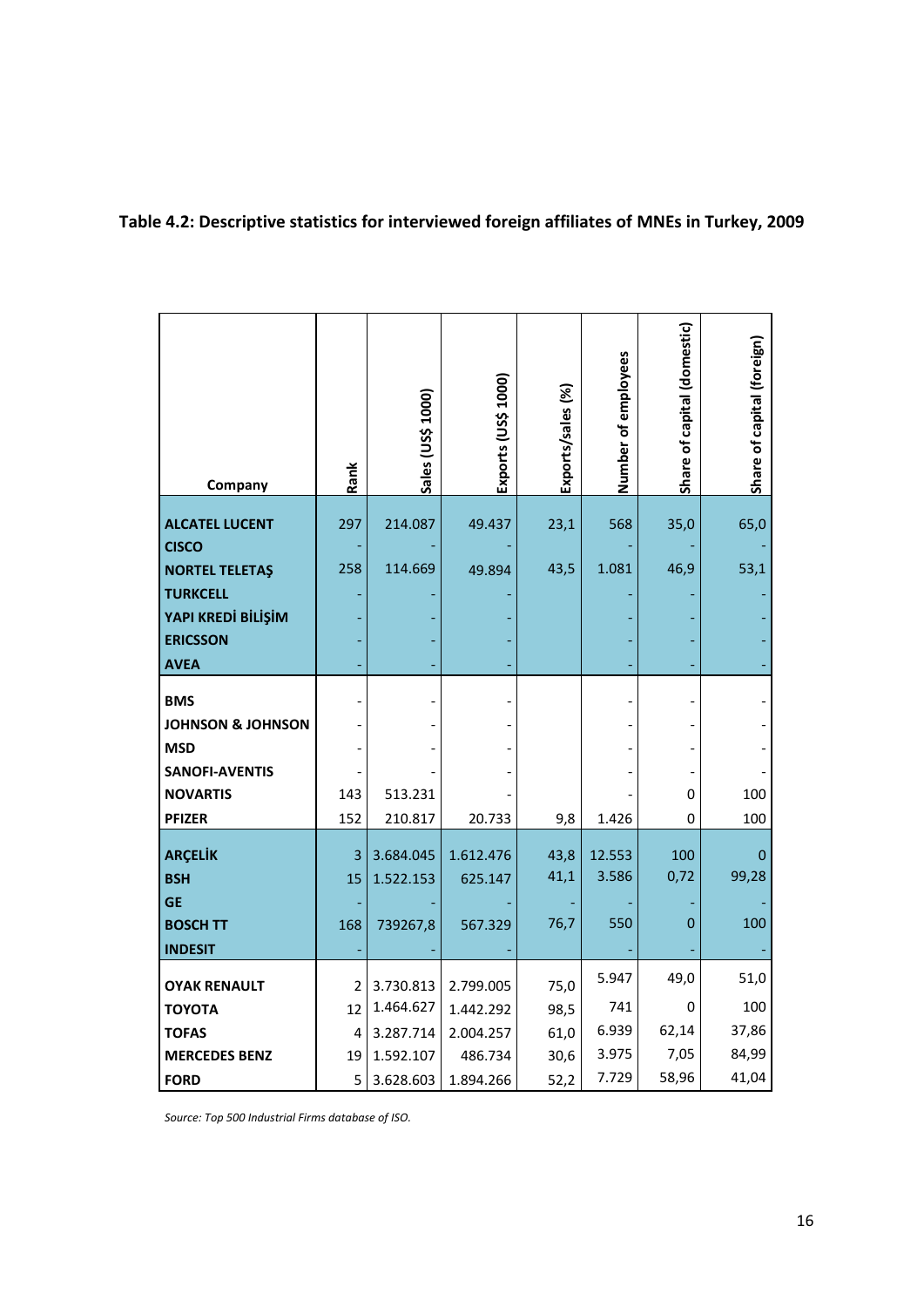|                  |                           | <b>Attractive local characteristics</b>                                                       |                                                |  |  |
|------------------|---------------------------|-----------------------------------------------------------------------------------------------|------------------------------------------------|--|--|
|                  |                           | Scientific and technological supply                                                           | <b>Demand</b>                                  |  |  |
| Type of R&D unit | Local development center  | Quality of training<br>(engineers,<br>technicians ) and local technological<br>infrastructure | Large local market<br>(size, purchasing power) |  |  |
|                  | Global research center    | Excellence centers, good relations<br>between research and industry                           | Lead market                                    |  |  |
|                  | Global development center | Good cost/efficiency ratio for some<br><b>R&amp;D</b> activities                              |                                                |  |  |

#### **Table 2.2: Determinants of the location of R&D units**

Source: Sachwald (2008)

1

What are the effects exerted by R&D activities of foreign firms on the host economy? Through which channels do these effects – positive or negative – materialize? To which extent and through which policies and related instruments can governments maximize the amount of positive effects? Although FDI flows<sup>15</sup> can influence positively the level of investment in machinery and equipment, foreign exchange earnings and employment in the host country – a developing or emerging economy in our case –the most important and durable effect of FDI on the host economy in the long term is its positive impact on the pace of productivity growth. Different channels such as technological and organizational innovations, imitation, reverse engineering, informal and formal transfers of knowledge, must be examined to elucidate how FDI affects the host economy positively.

In general, two effects of the activity of foreign firms on the performance of the host economy are identified<sup>16</sup>.

The first one is the *direct* effect exerted solely by the presence of foreign firms on the host economy. Due to the proprietary intangible assets they possess, we expect foreign firms to perform better than domestic firms – a fact confirmed by the empirical studies. Therefore, the mere establishment of foreign firms in a developing country will exert a positive effect on its productivity level. However,

 $^{15}$  By 'foreign firm', we refer here mainly to foreign affiliates of MNEs.

<sup>16</sup> Blomstrom and Kokko (1998), Gorg and Greenaway (2003), Saggi (2005) and Smeets (2008).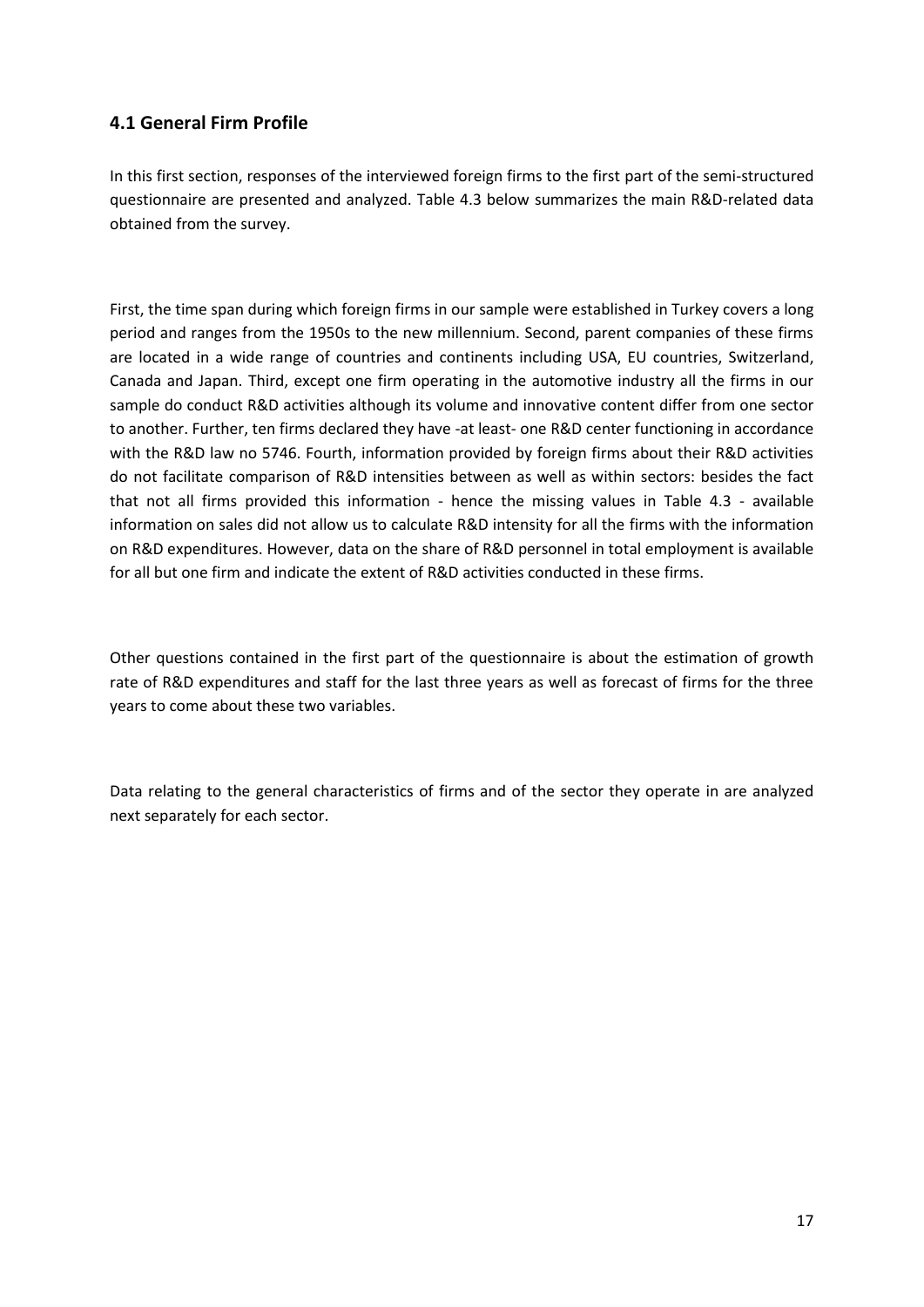what counts when the positive effects of FDI on the host economy is analyzed, is the multiplier effect they can exert through their positive effects on the performance of domestic firms. These *indirect* effects are called *FDI-related knowledge* or *technology spillovers*, and their existence and magnitude condition to a large extent the benefits host countries can obtain from FDI.

There are three main channels through which FDI can affect the productivity of domestic firms<sup>17</sup>. The first one is called the *demonstration effect* and occurs when foreign firms with advanced technologies enter a local market and introduce newer technologies to the industry. Through direct contact with foreign affiliates of multinationals, local firms can watch and imitate the way foreigners operate and can become more productive – by reverse engineering, for instance. The second channel of FDI spillovers is though *labor mobility*: skills or human capital acquired by employees in foreign firms can be transmitted to new or existing local firms through mobility of the workforce; *Third*, the entry of foreign firms may lead to more intense competition in the local industry and domestic firms are forced to use more efficiently existing technologies and resources by reducing their inefficiencies. Domestic firms may also be forced to acquire and introduce new technologies in order to maintain their market shares. Increased competition may be able to eliminate monopolistic profits and enhance the welfare of a country. However, there is also a possibility that the competition effect is harmful to domestic firms.

Note that the FDI spillovers examined above are called horizontal or intra-industry spillovers in contrast to vertical or inter-industry spillovers which occur between firms located in different industries. Vertical spillovers are as important as horizontal spillovers.<sup>18</sup>

The literature on FDI spillovers examined above includes hardly any reference to R&D activities of foreign firms and thus does not analyze spillovers that might arise from their R&D activities. Such an approach is not erroneous in itself since many developing nations stand far behind the technology frontier in many sectors. However, a number of factors lead to the fact that R&D departments of foreign firms may now become the new source of FDI-related spillovers<sup>19</sup>. Following the widespread codification of knowledge through the use of ICT, the relative share of formal innovation activities has been increasing in the two last decades with respect to informal ones. This development underlined the importance of the R&D departments of firms. Secondly, the role of innovation activities of firms in their competitive strategies is much more prevalent today than two decades earlier.

The available evidence as well as the conceptual framework used for the analysis of R&D-related FDI spillovers is less developed than the one on the classical FDI spillovers examined previously. However, the distinction between direct and indirect effects remains: indeed, it is necessary to distinguish between the direct contribution made by the R&D activities of foreign firms to nationlevel performance from the indirect contribution it exerts through its impact on *domestic* firms performance, especially by means of a positive effect on R&D expenditures of *domestic* firms.

**.** 

 $17$  Pamukçu et al. (2006).

 $^{18}$  Javorcik (2004).

 $19$  See Kalayci and Pamukçu (2011) and references cited therein.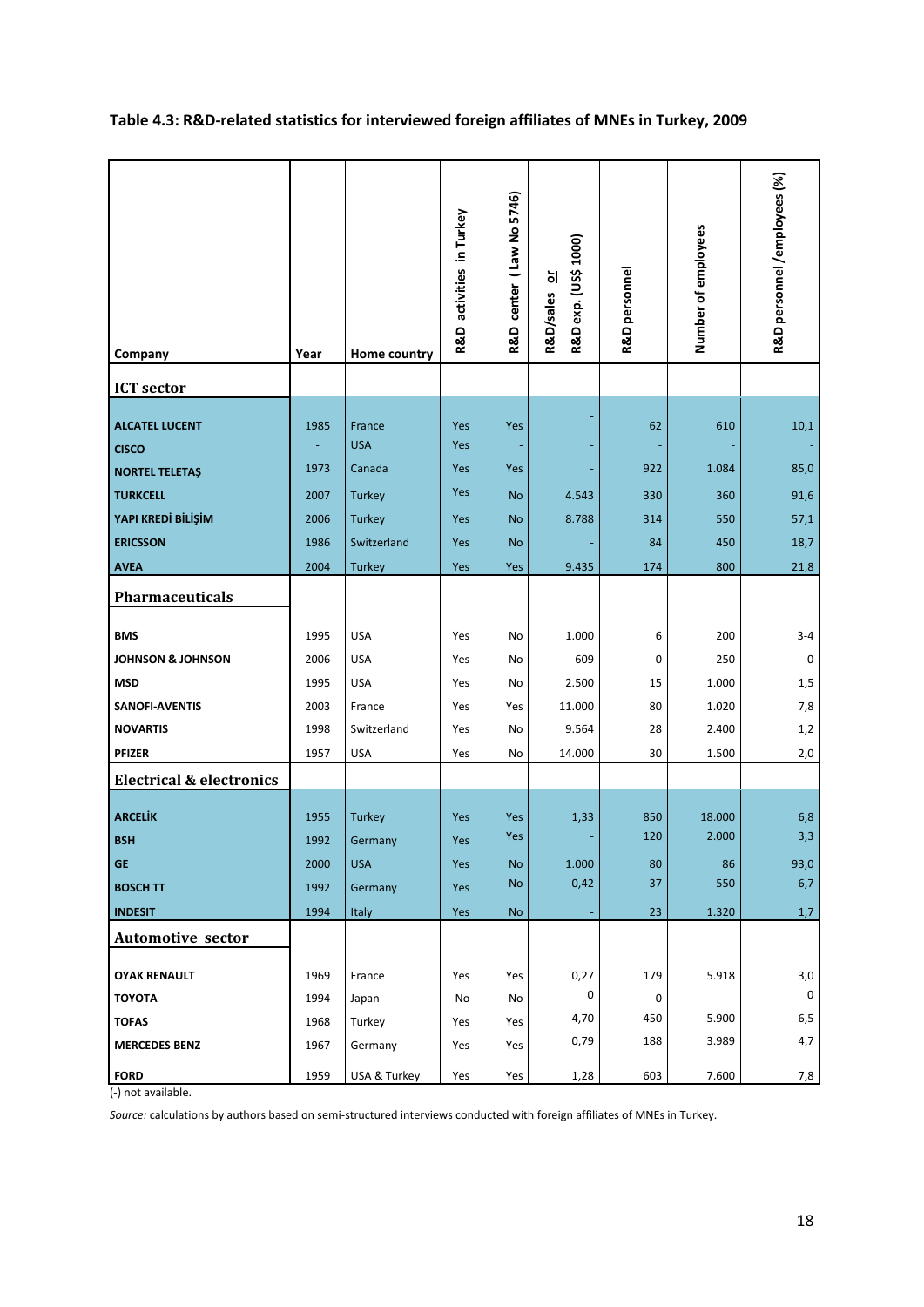Attracting FDI-based R&D and materializing its benefits through R&D spillovers from foreign to domestic firms is a sophisticated process involving many actors with different motives and making use of a number of policies not all related to FDI promotion, a challenge which Figure 2.1 below presents.



#### **Figure 2.1: National Innovation Systems and FDI in R&D**

This figure illustrates the importance of the following factors for enhancing benefits from FDI in R&D: (i) existence of a strong scientific and technological infrastructure (ii) promotion of linkages and formation of networks between domestic and foreign firms (iii) constitution of clusters around foreign firms in domains where domestic firms enjoy comparative advantage and (iv) strengthening the institutional framework for innovation through designing and implementing appropriate policies in the field of competition, human resources and IPR regulation. Notwithstanding the validity of these generic policies for the developed world, the FDI related R&D policies of the developing countries will certainly be different.<sup>20</sup>.

Source: UNCTAD (2005).

**<sup>.</sup>**  $^{20}$  Narula and Guimon (2010).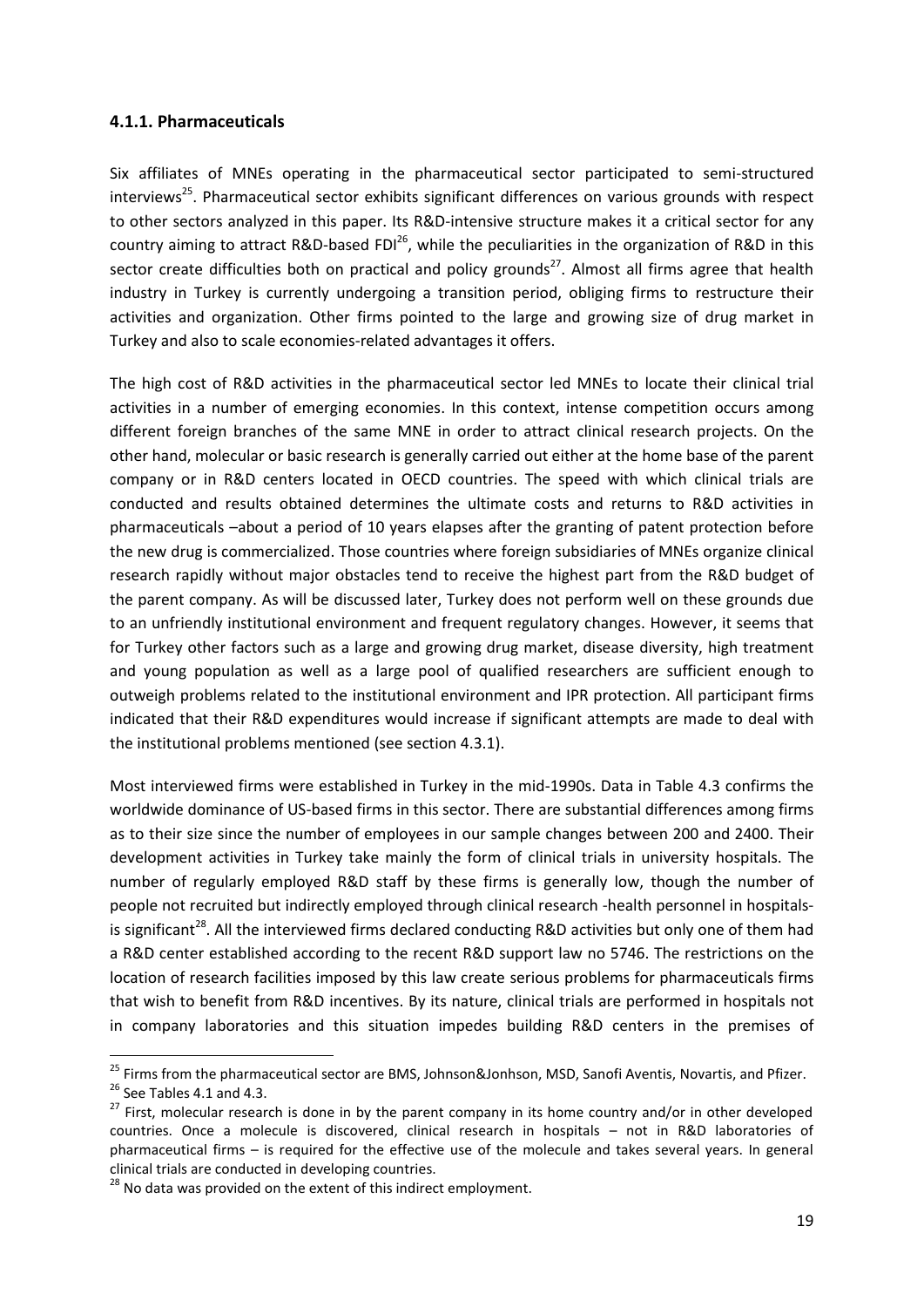# **3. Evolution of FDI and R&D expenditures in the Turkish economy**

After the shift from the import-substutution based developmen strategy to q more-outward-orineted one in the year 1980, a number of changes in the regulatory framework, privatizations, liberalization of the financial system, elimination of restrictions on foreign exchange, foundation of a capital market and heavy investment in telecommunications technology contributed to the development of a favorable environment for FDI throughout the 1980s. As a result, by 1990 the annual FDI flow reached \$ 684 million. However, FDI flows remained rather stable in the 1990s. When we look at the 2000's, we see a much more favorable environment for foreign investors with a strongly regulated financial system, a reduced inflation rate and the establishment of a Coordination Council for Improving the Investment Climate. Following the enactment of the new foreign capital law, Law 4875, in June 2003, minimum capital requirements and permits were eliminated, ownership of property without any restrictions, the right to international arbitration and employment of expatriates were granted.

Figure 3.1 below presents the evolution of the FDI flows over the period 1999-2008. From 2006, a signfiiavcnt increase is observd in FDI flows, with a ten-fold increase in 2007 with erspect to 2004. Data nonreported here on the ratio of FDI flows to GDP shot that except for 2001, this ratio was less than 1% until 2005 and increased onwards to attain 5% in 2006.



**Figure 3.1: Evolution of the FDI/GDP ratio in Turkey: 1998-2008 (million dollars)** 

Source: Undersecretariat of Treasury.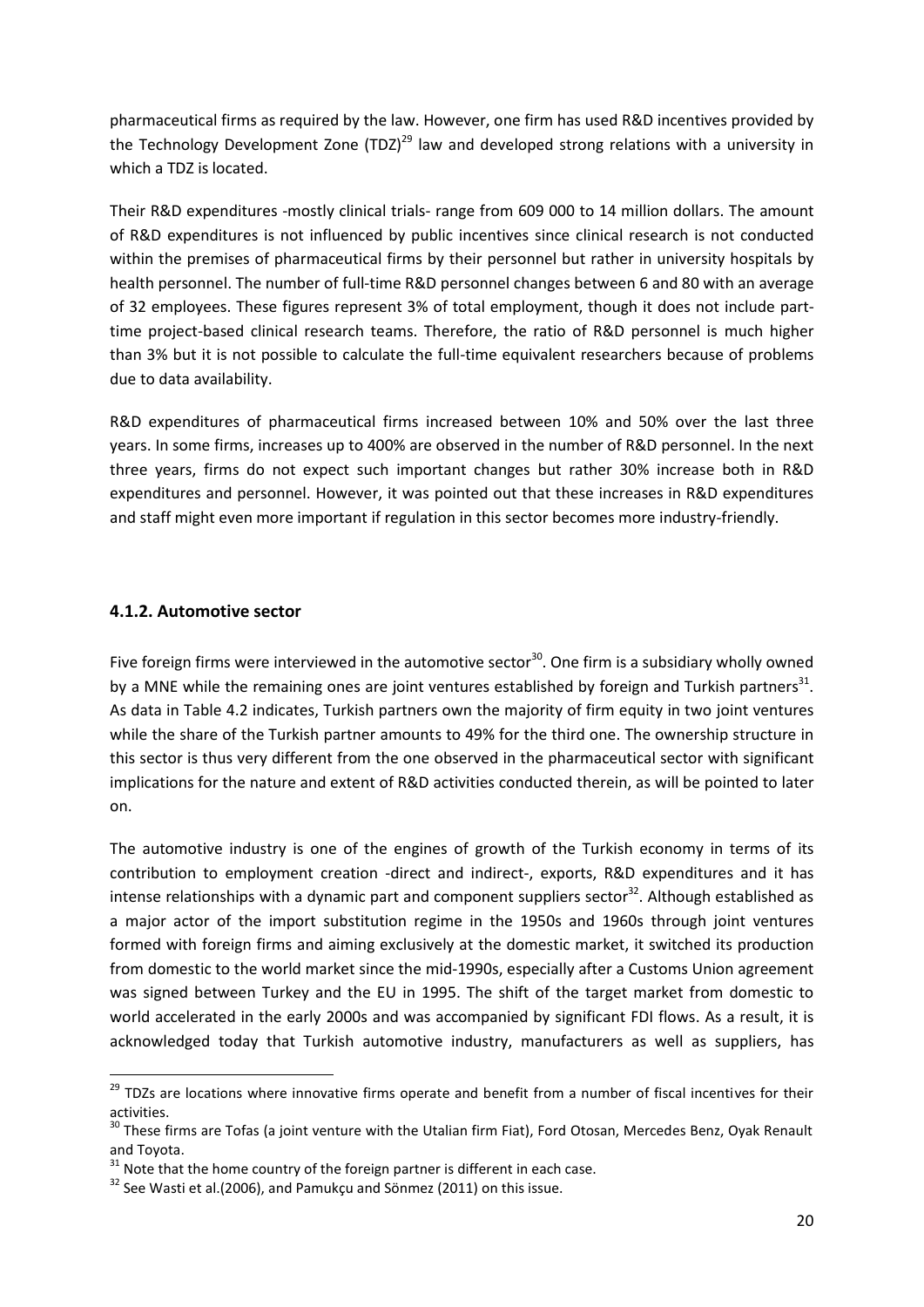This increasing trend in FDI flows was accompanied by significant changes in the sectoral distribution of these flows: leading to a gradual reorientation from manufacturing to services sector is observed over the period 2002-2009.

On the other hand, a similar evolution is observed for the R&D /GDP ratio in Turkey, with the value of this ratio rising from 0.38% in 1998 to 0.72% in 1998 (Figure 3.2). The proportion of this increase in R&D expenditures performed in and funded by the enterprise sector increases as well during this period: the proportion of R&D expenditures performed by the higher education sector decreased from 61.1% to 44.2% from 1998 to 2008 whereas the corresponding share of the business sector increased from 31.6% to 43.8% over this period. A similar evolution is observed for the funding of R&D expenditures in Turkey.



**Figure 3.2: Evolution of the R&D / GDP ratio in Turkey: 1998-2008 (%)**

Source. Turkish Institute of Statistcs (TurkStat), R&D surveys.

Data about the degree of internationalization of R&D activities in Turkey for 2003 and 2007 are presented in Figure 3.3 along with data for other OECD countries.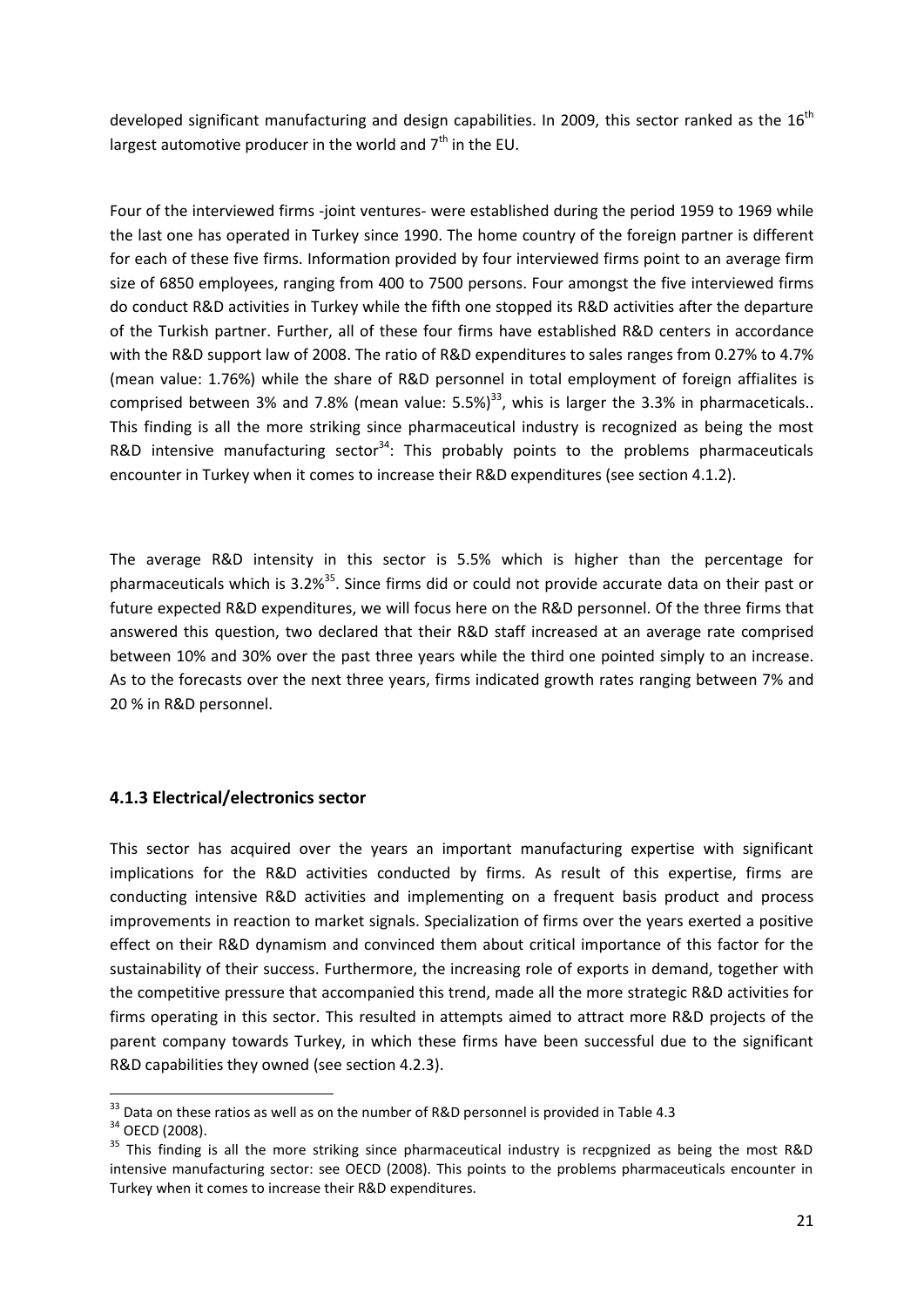**Figure 3.3: Share of foreign firms in the R&D expenditures of the manufacturing sector in OECD countries: 2003 and 2007 (%)**



Source: OECD, AFA (activities of foreign affiliates) database and Turkstat, R&D surveys.

The proportion of R&D expenditures performed by foreign firms in the Turkish manufacturing sector increased from 16 % in 2003 to 36% in 2007, a twenty percentage point increase over five years. Along with Poland, Turkey is one of the two countries where the role played by foreign firms in R&D increased most over the examined period. It seems to us that this evolution by itself requires the analysis of the implications of such R&D activities on the Turkish national innovation system.

# **4. Analysis of factors influencing R&D behavior of foreign enterprises in Turkey<sup>21</sup>**

In this section, findings of face-to-face semi-structured interviews conducted with R&D directors of foreign firms in four different sectors are analyzed in order to understand those factors that impact on their R&D behavior in the Turkish economy. The analysis will be conducted separately for each sector and for each subsection of the open-ended questionnaire used for the interviews (see section 3). First, we will make use of international and national datasets to examine the characteristics of the

**<sup>.</sup>** <sup>21</sup> The terms "foreign/international firms" and "foreign affiliates/branches of MNEs" are used interchangeably in this paper. In a similar vein, "headquarters" and "parent company" of foreign firms both refer to the same entity.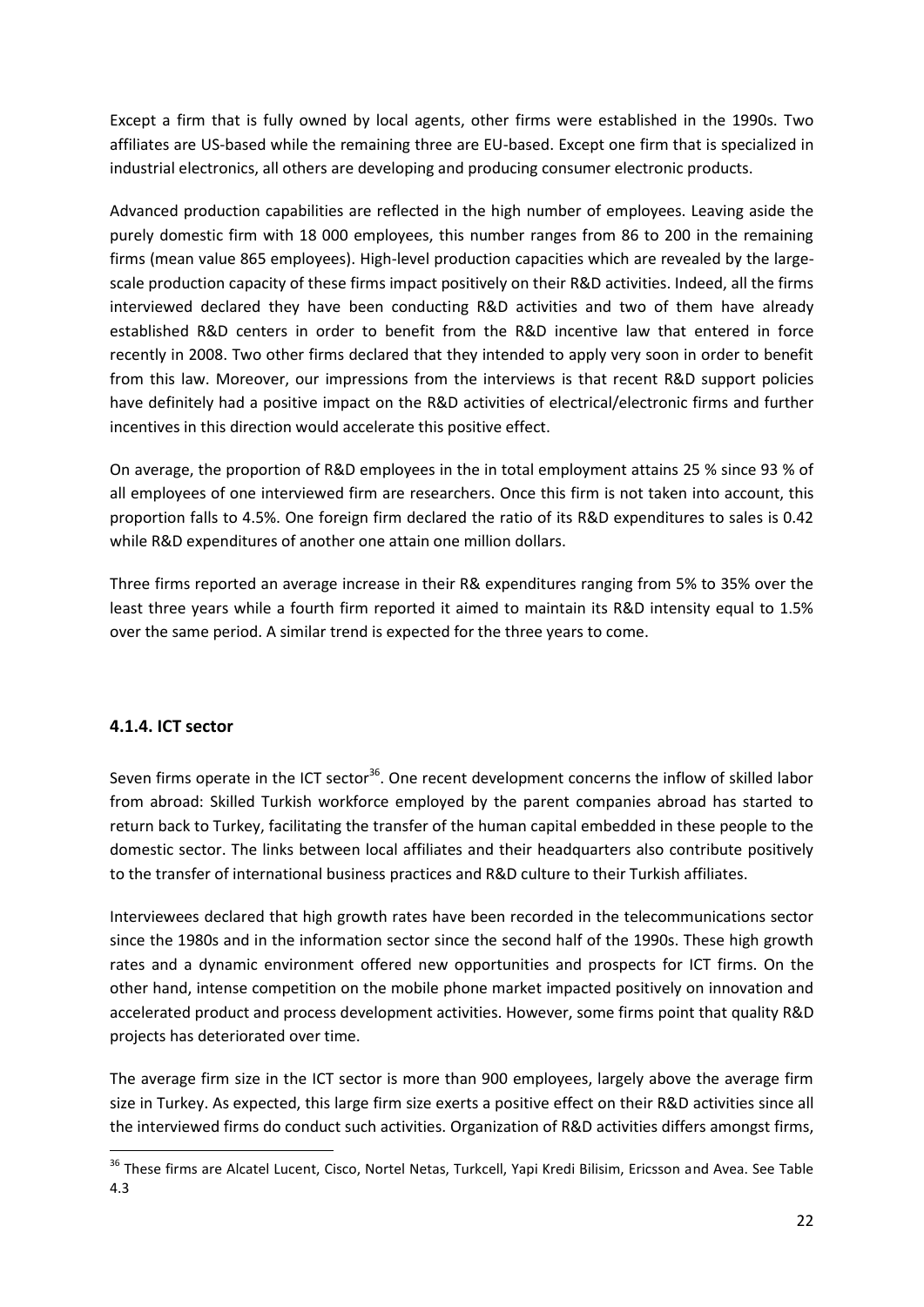parent companies of the interviewed firms and assess the role played by their affiliates in the Turkish economy. Secondly, after presenting information on firm profile -especially data on R&D activities of foreign firms which is missing from the national dataset- we will attempt to answer the following questions:

- 1. General information about firms, current situation of their R&D activities and prospects for the next three years.
- 2. Impact of business environment on R&D; how the initial R&D decision was taken; information about the R&D activities of parent company; global location of R&D sites; nature of firms' R&D activities in Turkey; role of domestic *versus* export markets; R&D funding schemes.
- 3. Impact of institutional and legal environment in Turkey on R&D activities; implications of R&D support policies; human infrastructure; and collaboration activities of firms.

Detailed information obtained through interviews will enable us to assess the motivations of MNEs when deciding to conduct R&D outside their traditional home base in general and in Turkey, in particular. Discussion of identified factors will lead us later to formulate policy recommendations at the sector level for a better integration of R&D activities of foreign firms into the Turkish national system of innovation.

# **4.1 General R&D trends and performance indicators**

In Table 4.1 we present performance indicators for the headquarters of foreign firms interviewed for our study. In this table, companies are ranked according to the level of their R&D expenditures both at the EU and global levels, but also within their sector of activity. Other performance indicators include (i) R&D expenditures in 2009 and its change over the three previous years (ii) net sales in 2009 and its change over the three previous years (iii) number of employees in 2009 and its change with respect to the previous year and (iv) R&D intensity, defined as the ratio of R&D expenditures to net sales, in 2008 and 2009.

Twenty-six foreign firms interviewed for this study operate in:

- **Pharmaceutical industry:** Johnson & Johnson (J&J), MSD, Sanofi Aventis, Novartis and Pfizer
- **Automotive industry:** Oyak Renault, Tofas<sup>22</sup>, Mercedes-Benz, Ford and Toyota
- **Electrical/Electronics industry:** BSH, General Electric, Bosch TT, Indesit and Arçelik
- **ICT sector:** Alcatel Lucent, Ericsson, Cisco, Nortel Netas, Turkcell, Yapi Kredi Bilisim and Avea
- **Various:** Unilever, Procter & Gamble and Schott Orim<sup>23</sup>

**<sup>.</sup>**  $22$  A joint venture of the Koc Holding with Italian automotive company Fiat.

<sup>&</sup>lt;sup>23</sup> Three firms present in our sample operate in sectors other than automotive, ICT, electrical-electronics and pharmaceuticals. They will not be examined in this paper.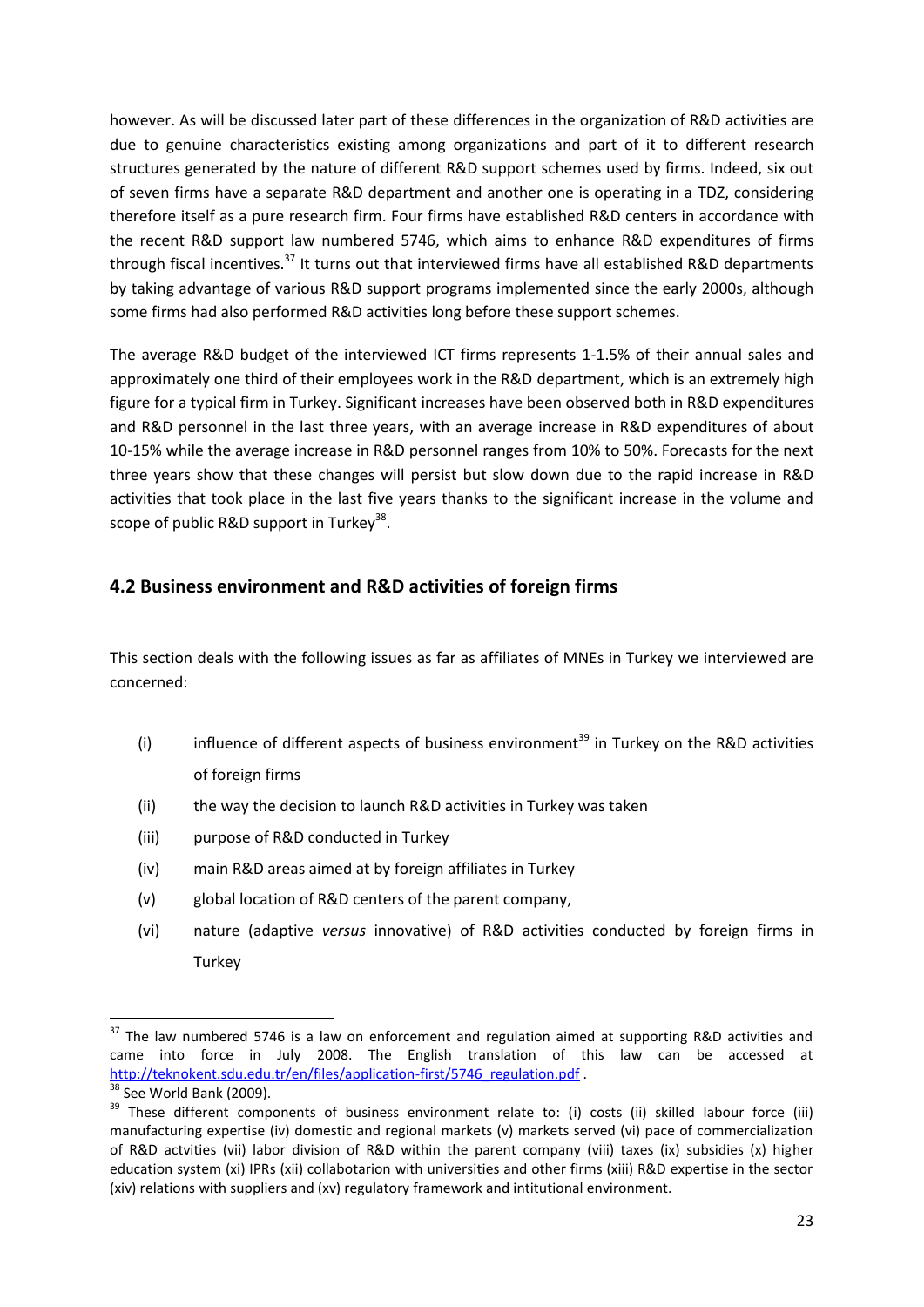23 out of the 26 interviewed firms are present in the ranking done by the IPTS.<sup>24</sup> A major observation is that interviewed firms are subsidiaries of sector leaders -at least one of their parent companies is always among the first three firms for the sector ranking- and most of them perform well also at the global and EU level rankings. It turns out that among the sectors examined pharmaceuticals is the most active R&D performer, both in terms of its level of R&D expenditures and its R&D intensity. In terms of R&D intensity pharmaceuticals

(16.2 %) is followed by the ICT sector (14.5%) while the remaining two sectors, automotive (4.7%) and electronics (4.5%), are far below the first two ones for this indicator. These indicators and ratings are informative about the R&D potential of parent companies of interviewed firms and are influenced by several factors including sector-level technological opportunities and company strategy. Data on changes in R&D expenditures and net sales in 2008 point to the negative effects the economic crisis will exert later on their performance.

A simple calculation shows that global R&D investments of the 22 firms listed in Table 4.1 are 20 times larger than the total R&D investments conducted in Turkey in 2009. In the hypothetical case 10% of global R&D investments of the parent companies were attracted to Turkey, this amount would at last triple!

Another dataset is collected by the Istanbul Chamber of Industry (ISO) through its annual survey on the 500 largest industrial firms operating in Turkey. Industrial firms are ranked here in terms of their sales revenues. Selected variables and the rankings are reproduced in Table 4.2 for the firms interviewed in our study. 12 interviewed firms are not in this table because either some of them are not classified as manufacturing firms or because their performance measured in terms of sales is not sufficient for them to appear amongst the top 500 firms. As expected, the most important sales figures are attained by automotive firms. Further, ISO data indicates that the presence of interviewed companies is particularly strong in the automotive sector where they account for 58% of total sales, 74% of exports, and 56% of total number of employees. Besides the fact that some of the interviewed firms are not present in this Top 500 list, no data is collected on R&D expenditures of these companies. Data collected during the interviews we conducted with foreign firms established in Turkey will enable us to present and analyze their R&D expenditures in the next section.

<sup>&</sup>lt;sup>24</sup> Arçelik, a subsidiary of Koç Holding, is not listed but Koç Holding is ranked as 355th in the global ranking and 14th in sectoral ranking.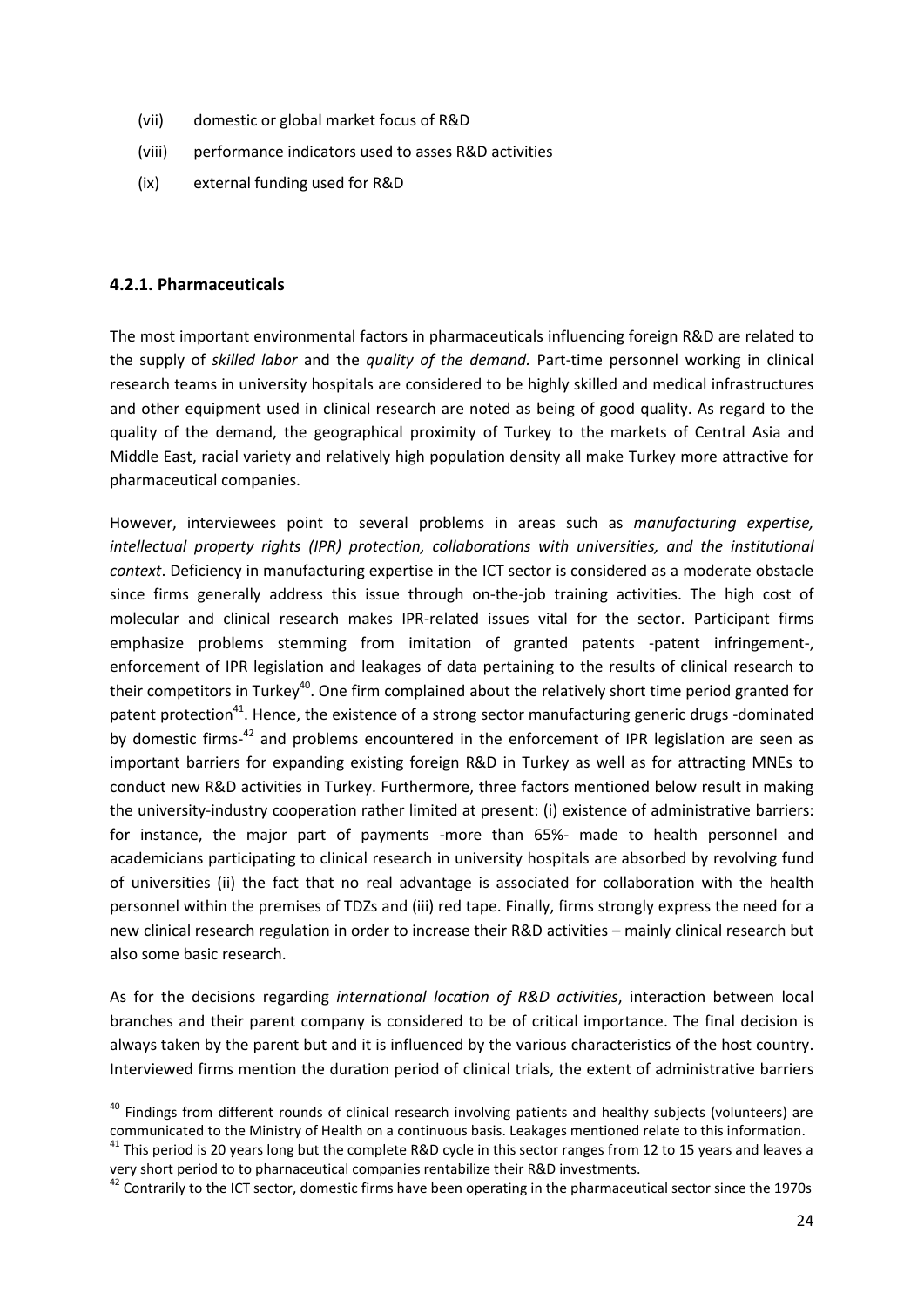# **Table 4.2: Descriptive statistics for interviewed foreign affiliates of MNEs in Turkey, 2009**

| Company                      | Rank        | Sales (US\$ 1000) | Exports (US\$ 1000) | Exports/sales (%) | Number of employees | Share of capital (domestic) | Share of capital (foreign) |
|------------------------------|-------------|-------------------|---------------------|-------------------|---------------------|-----------------------------|----------------------------|
| <b>ALCATEL LUCENT</b>        | 297         | 214.087           | 49.437              | 23,1              | 568                 | 35,0                        | 65,0                       |
| <b>CISCO</b>                 |             |                   |                     |                   |                     |                             |                            |
| <b>NORTEL TELETAŞ</b>        | 258         | 114.669           | 49.894              | 43,5              | 1.081               | 46,9                        | 53,1                       |
| <b>TURKCELL</b>              |             |                   |                     |                   |                     |                             |                            |
| YAPI KREDİ BİLİŞİM           |             |                   |                     |                   |                     |                             |                            |
| <b>ERICSSON</b>              |             |                   |                     |                   |                     |                             |                            |
| <b>AVEA</b>                  |             |                   |                     |                   |                     |                             |                            |
| <b>BMS</b>                   |             |                   |                     |                   |                     |                             |                            |
| <b>JOHNSON &amp; JOHNSON</b> |             |                   |                     |                   |                     |                             |                            |
| <b>MSD</b>                   |             |                   |                     |                   |                     |                             |                            |
| <b>SANOFI-AVENTIS</b>        |             |                   |                     |                   |                     |                             |                            |
| <b>NOVARTIS</b>              | 143         | 513.231           |                     |                   |                     | 0                           | 100                        |
| <b>PFIZER</b>                | 152         | 210.817           | 20.733              | 9,8               | 1.426               | 0                           | 100                        |
| <b>ARÇELİK</b>               | 3           | 3.684.045         | 1.612.476           | 43,8              | 12.553              | 100                         | 0                          |
| <b>BSH</b>                   | 15          | 1.522.153         | 625.147             | 41,1              | 3.586               | 0,72                        | 99,28                      |
| <b>GE</b>                    |             |                   |                     |                   |                     |                             |                            |
| <b>BOSCH TT</b>              | 168         | 739267,8          | 567.329             | 76,7              | 550                 | 0                           | 100                        |
| <b>INDESIT</b>               |             |                   |                     |                   |                     |                             |                            |
| <b>OYAK RENAULT</b>          | $\mathbf 2$ | 3.730.813         | 2.799.005           | 75,0              | 5.947               | 49,0                        | 51,0                       |
| <b>TOYOTA</b>                | 12          | 1.464.627         | 1.442.292           | 98,5              | 741                 | 0                           | 100                        |
| <b>TOFAS</b>                 | 4           | 3.287.714         | 2.004.257           | 61,0              | 6.939               | 62,14                       | 37,86                      |
| <b>MERCEDES BENZ</b>         | 19          | 1.592.107         | 486.734             | 30,6              | 3.975               | 7,05                        | 84,99                      |
| <b>FORD</b>                  | 5           | 3.628.603         | 1.894.266           | 52,2              | 7.729               | 58,96                       | 41,04                      |

*Source: Top 500 Industrial Firms database of ISO.*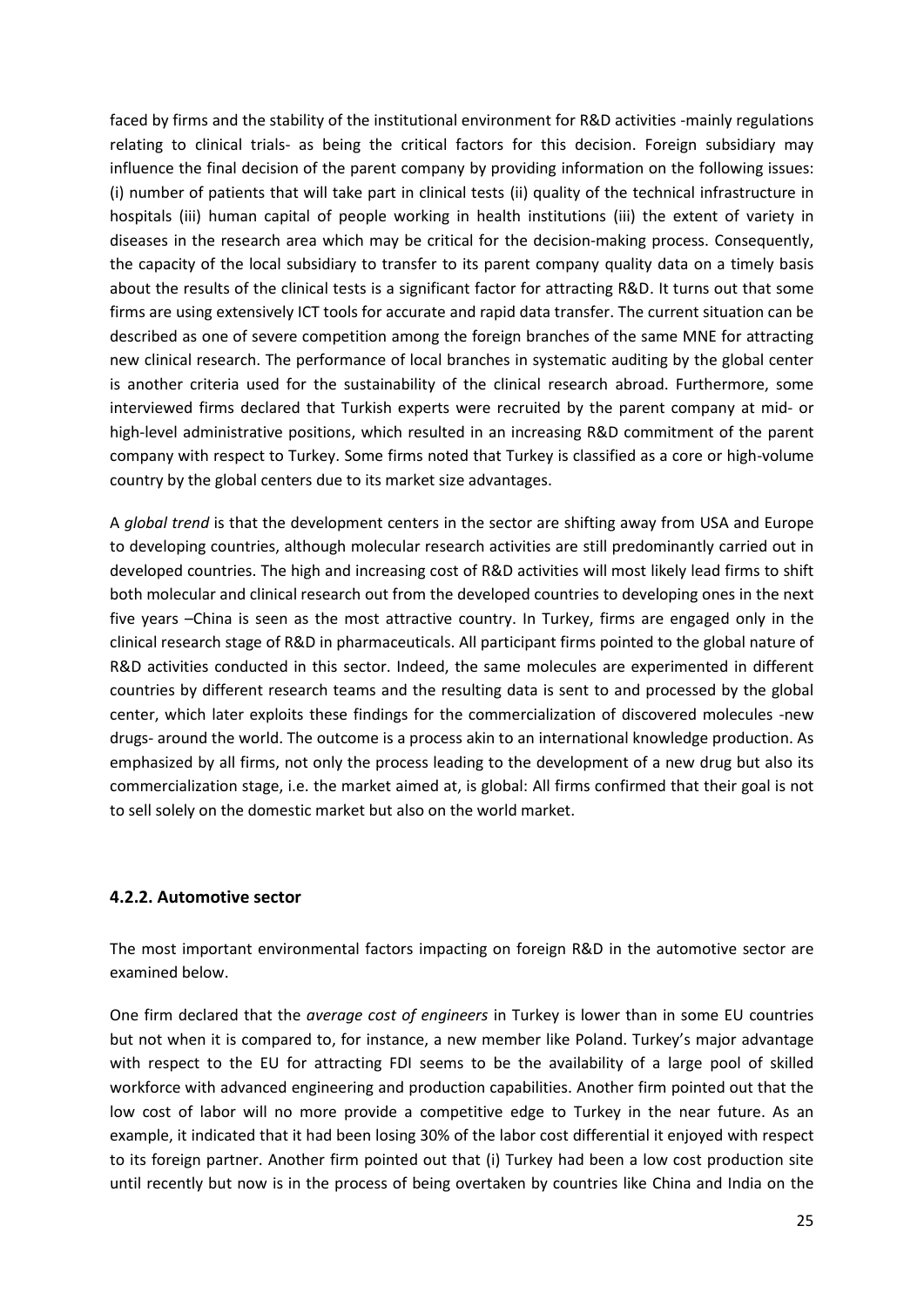# **4.1 General Firm Profile**

In this first section, responses of the interviewed foreign firms to the first part of the semi-structured questionnaire are presented and analyzed. Table 4.3 below summarizes the main R&D-related data obtained from the survey.

First, the time span during which foreign firms in our sample were established in Turkey covers a long period and ranges from the 1950s to the new millennium. Second, parent companies of these firms are located in a wide range of countries and continents including USA, EU countries, Switzerland, Canada and Japan. Third, except one firm operating in the automotive industry all the firms in our sample do conduct R&D activities although its volume and innovative content differ from one sector to another. Further, ten firms declared they have -at least- one R&D center functioning in accordance with the R&D law no 5746. Fourth, information provided by foreign firms about their R&D activities do not facilitate comparison of R&D intensities between as well as within sectors: besides the fact that not all firms provided this information - hence the missing values in Table 4.3 - available information on sales did not allow us to calculate R&D intensity for all the firms with the information on R&D expenditures. However, data on the share of R&D personnel in total employment is available for all but one firm and indicate the extent of R&D activities conducted in these firms.

Other questions contained in the first part of the questionnaire is about the estimation of growth rate of R&D expenditures and staff for the last three years as well as forecast of firms for the three years to come about these two variables.

Data relating to the general characteristics of firms and of the sector they operate in are analyzed next separately for each sector.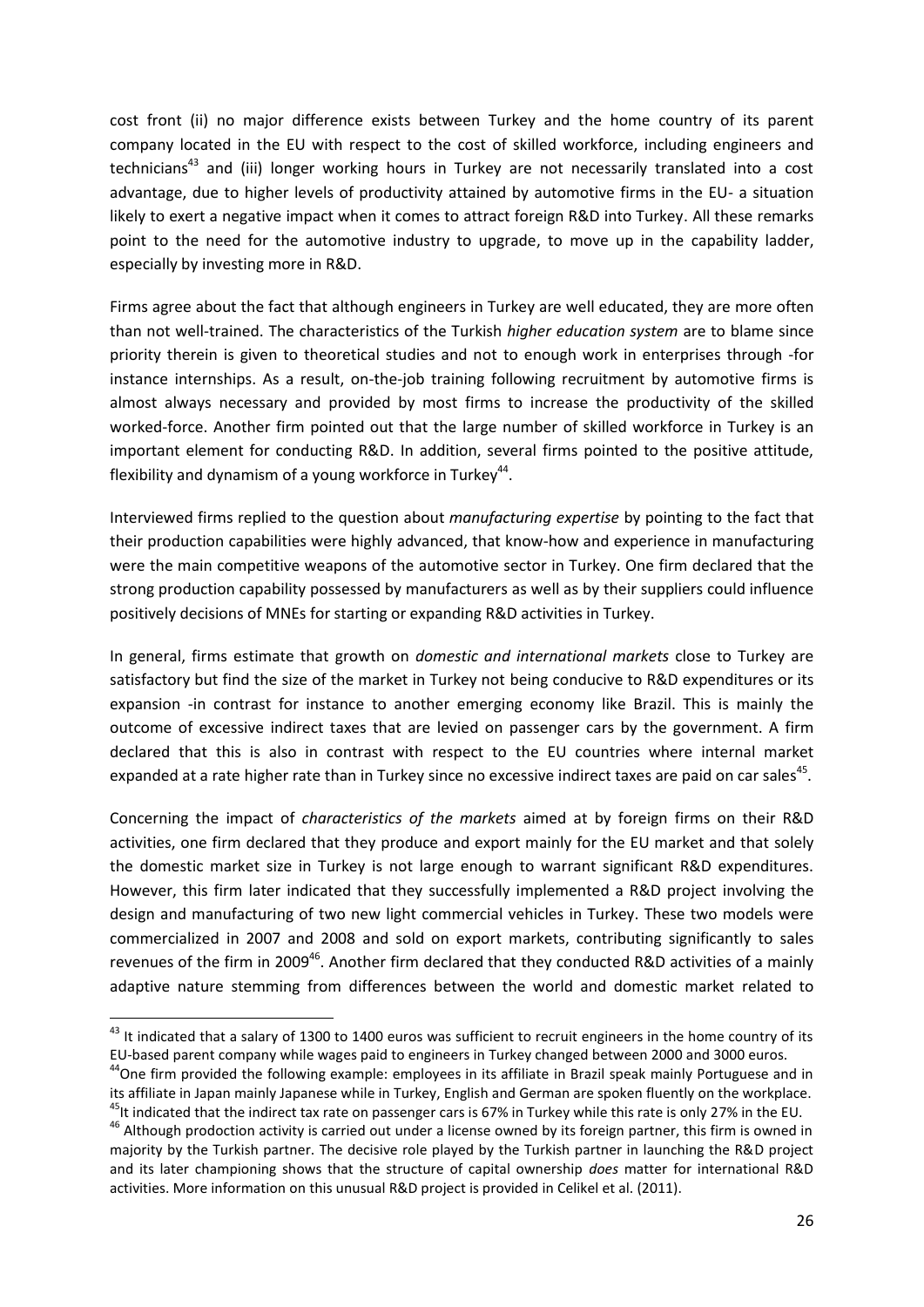### **Table 4.3: R&D-related statistics for interviewed foreign affiliates of MNEs in Turkey, 2009**

| Company                                                                                                                                                                                                                                           | Year                                                                         | Home country                                                                                                                           | in Turkey<br>activities<br><b>R&amp;D</b>                                 | center (Law No 5746)<br><b>R&amp;D</b>                              | R&D exp. (US\$ 1000)<br>히<br>R&D/sales                     | R&D personnel                                              | Number of employees                                                      | R&D personnel /employees (%)                                                         |
|---------------------------------------------------------------------------------------------------------------------------------------------------------------------------------------------------------------------------------------------------|------------------------------------------------------------------------------|----------------------------------------------------------------------------------------------------------------------------------------|---------------------------------------------------------------------------|---------------------------------------------------------------------|------------------------------------------------------------|------------------------------------------------------------|--------------------------------------------------------------------------|--------------------------------------------------------------------------------------|
| <b>ICT</b> sector                                                                                                                                                                                                                                 |                                                                              |                                                                                                                                        |                                                                           |                                                                     |                                                            |                                                            |                                                                          |                                                                                      |
| <b>ALCATEL LUCENT</b><br><b>CISCO</b><br><b>NORTEL TELETAS</b><br><b>TURKCELL</b><br>YAPI KREDİ BİLİŞİM<br><b>ERICSSON</b><br><b>AVEA</b><br>Pharmaceuticals<br><b>BMS</b><br><b>JOHNSON &amp; JOHNSON</b><br><b>MSD</b><br><b>SANOFI-AVENTIS</b> | 1985<br>1973<br>2007<br>2006<br>1986<br>2004<br>1995<br>2006<br>1995<br>2003 | France<br><b>USA</b><br>Canada<br>Turkey<br><b>Turkey</b><br>Switzerland<br>Turkey<br><b>USA</b><br><b>USA</b><br><b>USA</b><br>France | Yes<br>Yes<br>Yes<br>Yes<br>Yes<br>Yes<br>Yes<br>Yes<br>Yes<br>Yes<br>Yes | Yes<br>Yes<br><b>No</b><br>No<br>No<br>Yes<br>No<br>No<br>No<br>Yes | 4.543<br>8.788<br>9.435<br>1.000<br>609<br>2.500<br>11.000 | 62<br>922<br>330<br>314<br>84<br>174<br>6<br>0<br>15<br>80 | 610<br>1.084<br>360<br>550<br>450<br>800<br>200<br>250<br>1.000<br>1.020 | 10,1<br>85,0<br>91,6<br>57,1<br>18,7<br>21,8<br>$3 - 4$<br>$\mathbf 0$<br>1,5<br>7,8 |
| <b>NOVARTIS</b><br><b>PFIZER</b>                                                                                                                                                                                                                  | 1998<br>1957                                                                 | Switzerland<br><b>USA</b>                                                                                                              | Yes<br>Yes                                                                | No<br>No                                                            | 9.564<br>14.000                                            | 28<br>30                                                   | 2.400<br>1.500                                                           | 1,2<br>2,0                                                                           |
| <b>Electrical &amp; electronics</b>                                                                                                                                                                                                               |                                                                              |                                                                                                                                        |                                                                           |                                                                     |                                                            |                                                            |                                                                          |                                                                                      |
| <b>ARCELIK</b><br><b>BSH</b><br><b>GE</b><br><b>BOSCH TT</b><br><b>INDESIT</b>                                                                                                                                                                    | 1955<br>1992<br>2000<br>1992<br>1994                                         | <b>Turkey</b><br>Germany<br><b>USA</b><br>Germany<br>Italy                                                                             | Yes<br>Yes<br>Yes<br>Yes<br>Yes                                           | Yes<br>Yes<br><b>No</b><br><b>No</b><br><b>No</b>                   | 1,33<br>1.000<br>0,42                                      | 850<br>120<br>80<br>37<br>23                               | 18.000<br>2.000<br>86<br>550<br>1.320                                    | 6,8<br>3,3<br>93,0<br>6,7<br>1,7                                                     |
| Automotive sector                                                                                                                                                                                                                                 |                                                                              |                                                                                                                                        |                                                                           |                                                                     |                                                            |                                                            |                                                                          |                                                                                      |
| <b>OYAK RENAULT</b><br>ΤΟΥΟΤΑ<br><b>TOFAS</b><br><b>MERCEDES BENZ</b>                                                                                                                                                                             | 1969<br>1994<br>1968<br>1967<br>1959                                         | France<br>Japan<br>Turkey<br>Germany                                                                                                   | Yes<br>No<br>Yes<br>Yes                                                   | Yes<br>No<br>Yes<br>Yes                                             | 0,27<br>0<br>4,70<br>0,79                                  | 179<br>0<br>450<br>188                                     | 5.918<br>5.900<br>3.989                                                  | 3,0<br>$\boldsymbol{0}$<br>6,5<br>4,7                                                |
| <b>FORD</b><br>$l$ and available                                                                                                                                                                                                                  |                                                                              | USA & Turkey                                                                                                                           | Yes                                                                       | Yes                                                                 | 1,28                                                       | 603                                                        | 7.600                                                                    | 7,8                                                                                  |

(-) not available.

*Source:* calculations by authors based on semi-structured interviews conducted with foreign affiliates of MNEs in Turkey.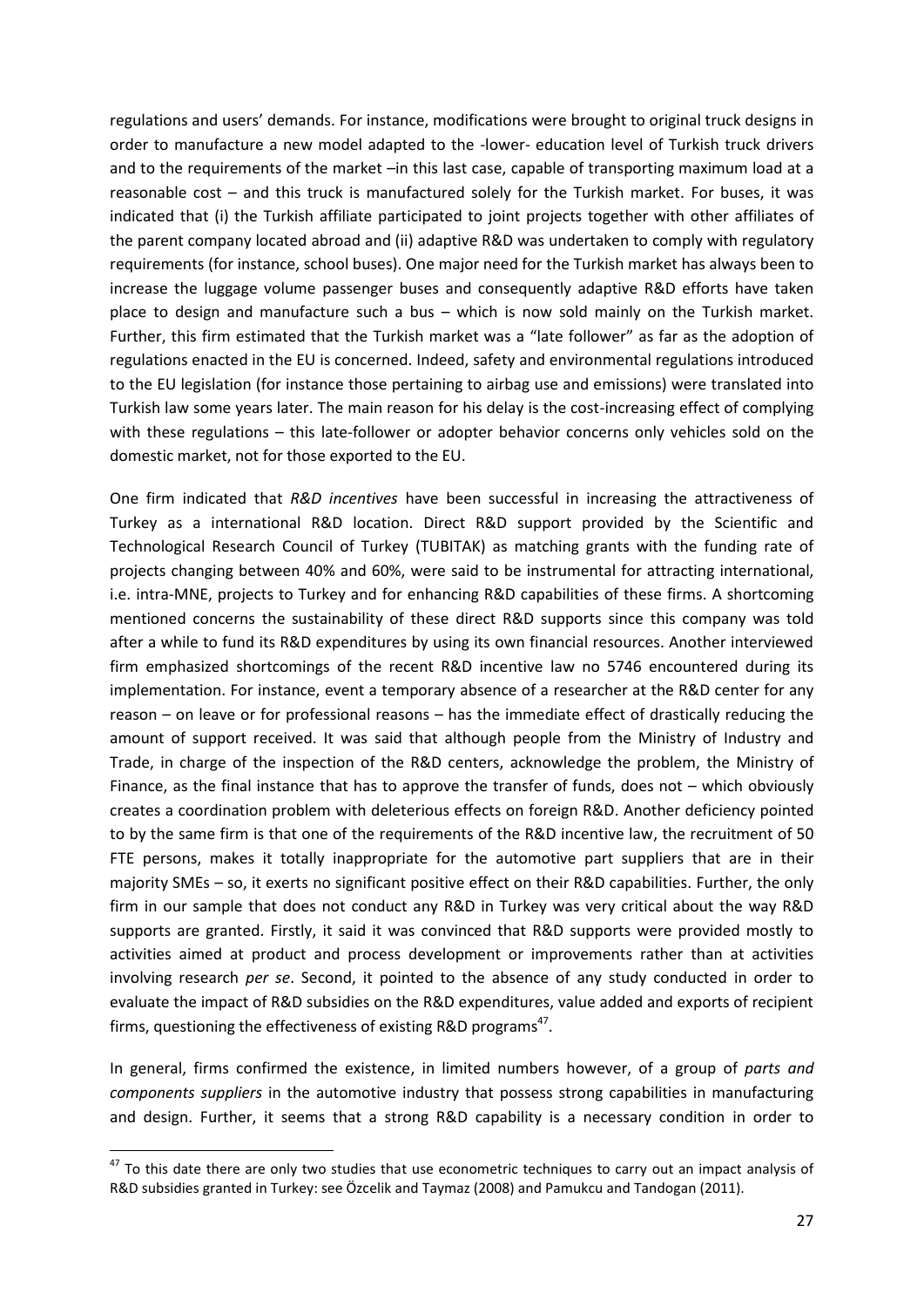#### **4.1.1. Pharmaceuticals**

Six affiliates of MNEs operating in the pharmaceutical sector participated to semi-structured interviews<sup>25</sup>. Pharmaceutical sector exhibits significant differences on various grounds with respect to other sectors analyzed in this paper. Its R&D-intensive structure makes it a critical sector for any country aiming to attract R&D-based FDI<sup>26</sup>, while the peculiarities in the organization of R&D in this sector create difficulties both on practical and policy grounds<sup>27</sup>. Almost all firms agree that health industry in Turkey is currently undergoing a transition period, obliging firms to restructure their activities and organization. Other firms pointed to the large and growing size of drug market in Turkey and also to scale economies-related advantages it offers.

The high cost of R&D activities in the pharmaceutical sector led MNEs to locate their clinical trial activities in a number of emerging economies. In this context, intense competition occurs among different foreign branches of the same MNE in order to attract clinical research projects. On the other hand, molecular or basic research is generally carried out either at the home base of the parent company or in R&D centers located in OECD countries. The speed with which clinical trials are conducted and results obtained determines the ultimate costs and returns to R&D activities in pharmaceuticals –about a period of 10 years elapses after the granting of patent protection before the new drug is commercialized. Those countries where foreign subsidiaries of MNEs organize clinical research rapidly without major obstacles tend to receive the highest part from the R&D budget of the parent company. As will be discussed later, Turkey does not perform well on these grounds due to an unfriendly institutional environment and frequent regulatory changes. However, it seems that for Turkey other factors such as a large and growing drug market, disease diversity, high treatment and young population as well as a large pool of qualified researchers are sufficient enough to outweigh problems related to the institutional environment and IPR protection. All participant firms indicated that their R&D expenditures would increase if significant attempts are made to deal with the institutional problems mentioned (see section 4.3.1).

Most interviewed firms were established in Turkey in the mid-1990s. Data in Table 4.3 confirms the worldwide dominance of US-based firms in this sector. There are substantial differences among firms as to their size since the number of employees in our sample changes between 200 and 2400. Their development activities in Turkey take mainly the form of clinical trials in university hospitals. The number of regularly employed R&D staff by these firms is generally low, though the number of people not recruited but indirectly employed through clinical research -health personnel in hospitalsis significant<sup>28</sup>. All the interviewed firms declared conducting R&D activities but only one of them had a R&D center established according to the recent R&D support law no 5746. The restrictions on the location of research facilities imposed by this law create serious problems for pharmaceuticals firms that wish to benefit from R&D incentives. By its nature, clinical trials are performed in hospitals not in company laboratories and this situation impedes building R&D centers in the premises of

<sup>&</sup>lt;sup>25</sup> Firms from the pharmaceutical sector are BMS, Johnson&Jonhson, MSD, Sanofi Aventis, Novartis, and Pfizer. <sup>26</sup> See Tables 4.1 and 4.3.

<sup>&</sup>lt;sup>27</sup> First, molecular research is done in by the parent company in its home country and/or in other developed countries. Once a molecule is discovered, clinical research in hospitals – not in R&D laboratories of pharmaceutical firms – is required for the effective use of the molecule and takes several years. In general clinical trials are conducted in developing countries.

 $28$  No data was provided on the extent of this indirect employment.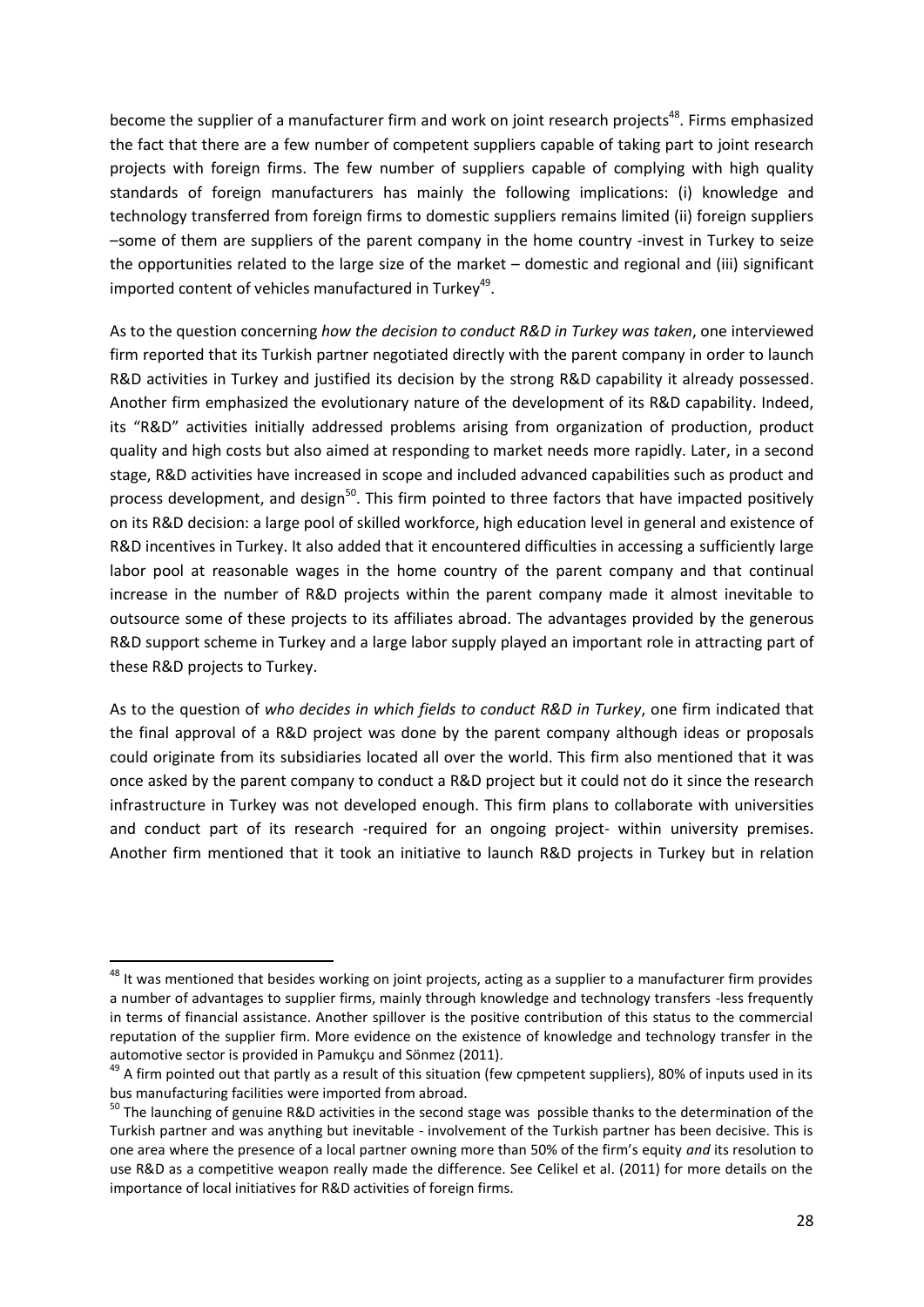pharmaceutical firms as required by the law. However, one firm has used R&D incentives provided by the Technology Development Zone (TDZ)<sup>29</sup> law and developed strong relations with a university in which a TDZ is located.

Their R&D expenditures -mostly clinical trials- range from 609 000 to 14 million dollars. The amount of R&D expenditures is not influenced by public incentives since clinical research is not conducted within the premises of pharmaceutical firms by their personnel but rather in university hospitals by health personnel. The number of full-time R&D personnel changes between 6 and 80 with an average of 32 employees. These figures represent 3% of total employment, though it does not include parttime project-based clinical research teams. Therefore, the ratio of R&D personnel is much higher than 3% but it is not possible to calculate the full-time equivalent researchers because of problems due to data availability.

R&D expenditures of pharmaceutical firms increased between 10% and 50% over the last three years. In some firms, increases up to 400% are observed in the number of R&D personnel. In the next three years, firms do not expect such important changes but rather 30% increase both in R&D expenditures and personnel. However, it was pointed out that these increases in R&D expenditures and staff might even more important if regulation in this sector becomes more industry-friendly.

#### **4.1.2. Automotive sector**

**.** 

Five foreign firms were interviewed in the automotive sector<sup>30</sup>. One firm is a subsidiary wholly owned by a MNE while the remaining ones are joint ventures established by foreign and Turkish partners<sup>31</sup>. As data in Table 4.2 indicates, Turkish partners own the majority of firm equity in two joint ventures while the share of the Turkish partner amounts to 49% for the third one. The ownership structure in this sector is thus very different from the one observed in the pharmaceutical sector with significant implications for the nature and extent of R&D activities conducted therein, as will be pointed to later on.

The automotive industry is one of the engines of growth of the Turkish economy in terms of its contribution to employment creation -direct and indirect-, exports, R&D expenditures and it has intense relationships with a dynamic part and component suppliers sector<sup>32</sup>. Although established as a major actor of the import substitution regime in the 1950s and 1960s through joint ventures formed with foreign firms and aiming exclusively at the domestic market, it switched its production from domestic to the world market since the mid-1990s, especially after a Customs Union agreement was signed between Turkey and the EU in 1995. The shift of the target market from domestic to world accelerated in the early 2000s and was accompanied by significant FDI flows. As a result, it is acknowledged today that Turkish automotive industry, manufacturers as well as suppliers, has

<sup>&</sup>lt;sup>29</sup> TDZs are locations where innovative firms operate and benefit from a number of fiscal incentives for their activities.

<sup>&</sup>lt;sup>30</sup> These firms are Tofas (a joint venture with the Utalian firm Fiat), Ford Otosan, Mercedes Benz, Oyak Renault and Toyota.

 $31$  Note that the home country of the foreign partner is different in each case.

 $32$  See Wasti et al.(2006), and Pamukçu and Sönmez (2011) on this issue.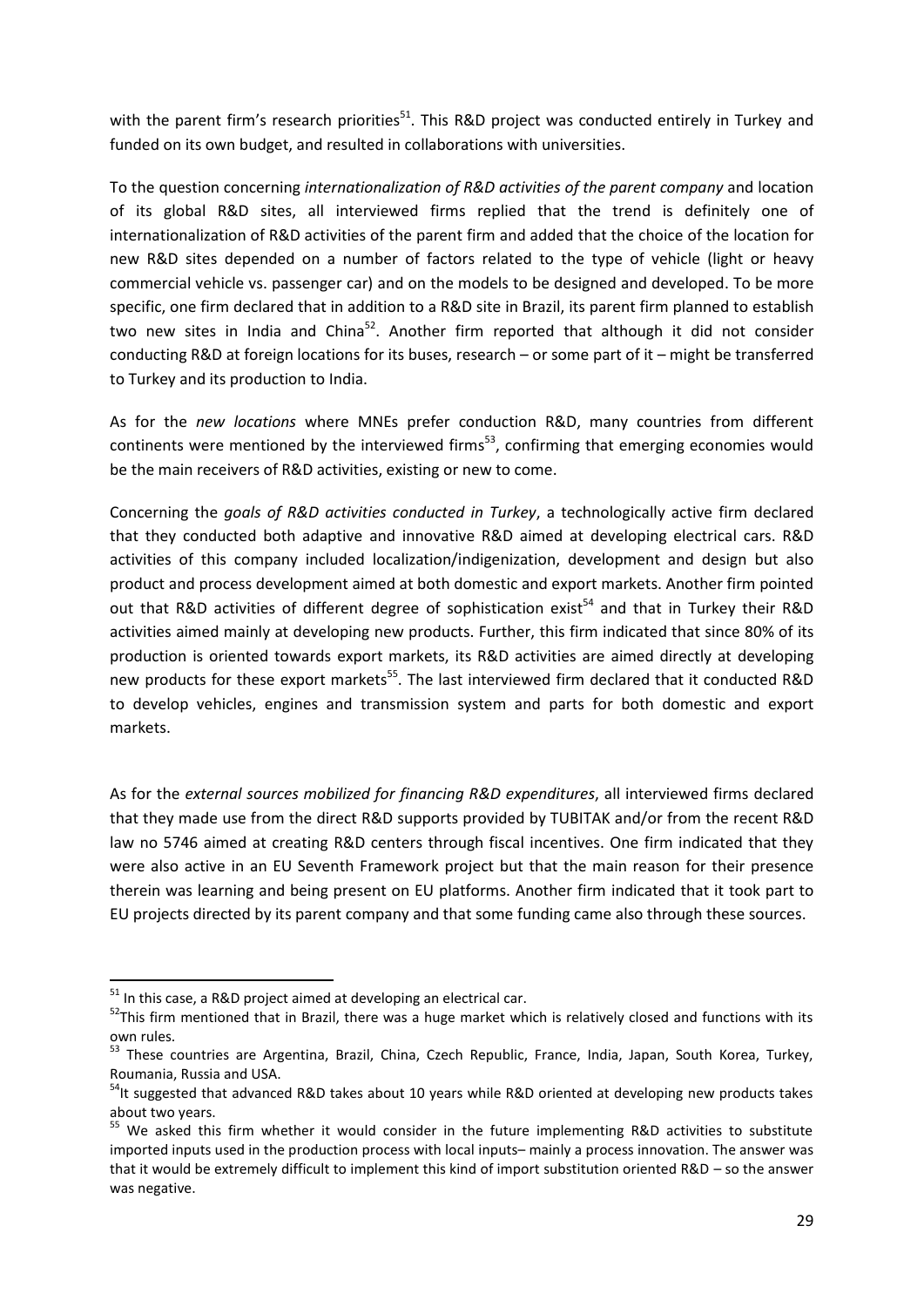developed significant manufacturing and design capabilities. In 2009, this sector ranked as the  $16<sup>th</sup>$ largest automotive producer in the world and  $7<sup>th</sup>$  in the EU.

Four of the interviewed firms -joint ventures- were established during the period 1959 to 1969 while the last one has operated in Turkey since 1990. The home country of the foreign partner is different for each of these five firms. Information provided by four interviewed firms point to an average firm size of 6850 employees, ranging from 400 to 7500 persons. Four amongst the five interviewed firms do conduct R&D activities in Turkey while the fifth one stopped its R&D activities after the departure of the Turkish partner. Further, all of these four firms have established R&D centers in accordance with the R&D support law of 2008. The ratio of R&D expenditures to sales ranges from 0.27% to 4.7% (mean value: 1.76%) while the share of R&D personnel in total employment of foreign affialites is comprised between 3% and 7.8% (mean value:  $5.5\%$ )<sup>33</sup>, whis is larger the 3.3% in pharmaceticals.. This finding is all the more striking since pharmaceutical industry is recognized as being the most R&D intensive manufacturing sector<sup>34</sup>: This probably points to the problems pharmaceuticals encounter in Turkey when it comes to increase their R&D expenditures (see section 4.1.2).

The average R&D intensity in this sector is 5.5% which is higher than the percentage for pharmaceuticals which is 3.2%<sup>35</sup>. Since firms did or could not provide accurate data on their past or future expected R&D expenditures, we will focus here on the R&D personnel. Of the three firms that answered this question, two declared that their R&D staff increased at an average rate comprised between 10% and 30% over the past three years while the third one pointed simply to an increase. As to the forecasts over the next three years, firms indicated growth rates ranging between 7% and 20 % in R&D personnel.

#### **4.1.3 Electrical/electronics sector**

This sector has acquired over the years an important manufacturing expertise with significant implications for the R&D activities conducted by firms. As result of this expertise, firms are conducting intensive R&D activities and implementing on a frequent basis product and process improvements in reaction to market signals. Specialization of firms over the years exerted a positive effect on their R&D dynamism and convinced them about critical importance of this factor for the sustainability of their success. Furthermore, the increasing role of exports in demand, together with the competitive pressure that accompanied this trend, made all the more strategic R&D activities for firms operating in this sector. This resulted in attempts aimed to attract more R&D projects of the parent company towards Turkey, in which these firms have been successful due to the significant R&D capabilities they owned (see section 4.2.3).

**.** 

 $33$  Data on these ratios as well as on the number of R&D personnel is provided in Table 4.3

<sup>&</sup>lt;sup>34</sup> OECD (2008).

 $35$  This finding is all the more striking since pharmaceutical industry is recpgnized as being the most R&D intensive manufacturing sector: see OECD (2008). This points to the problems pharmaceuticals encounter in Turkey when it comes to increase their R&D expenditures.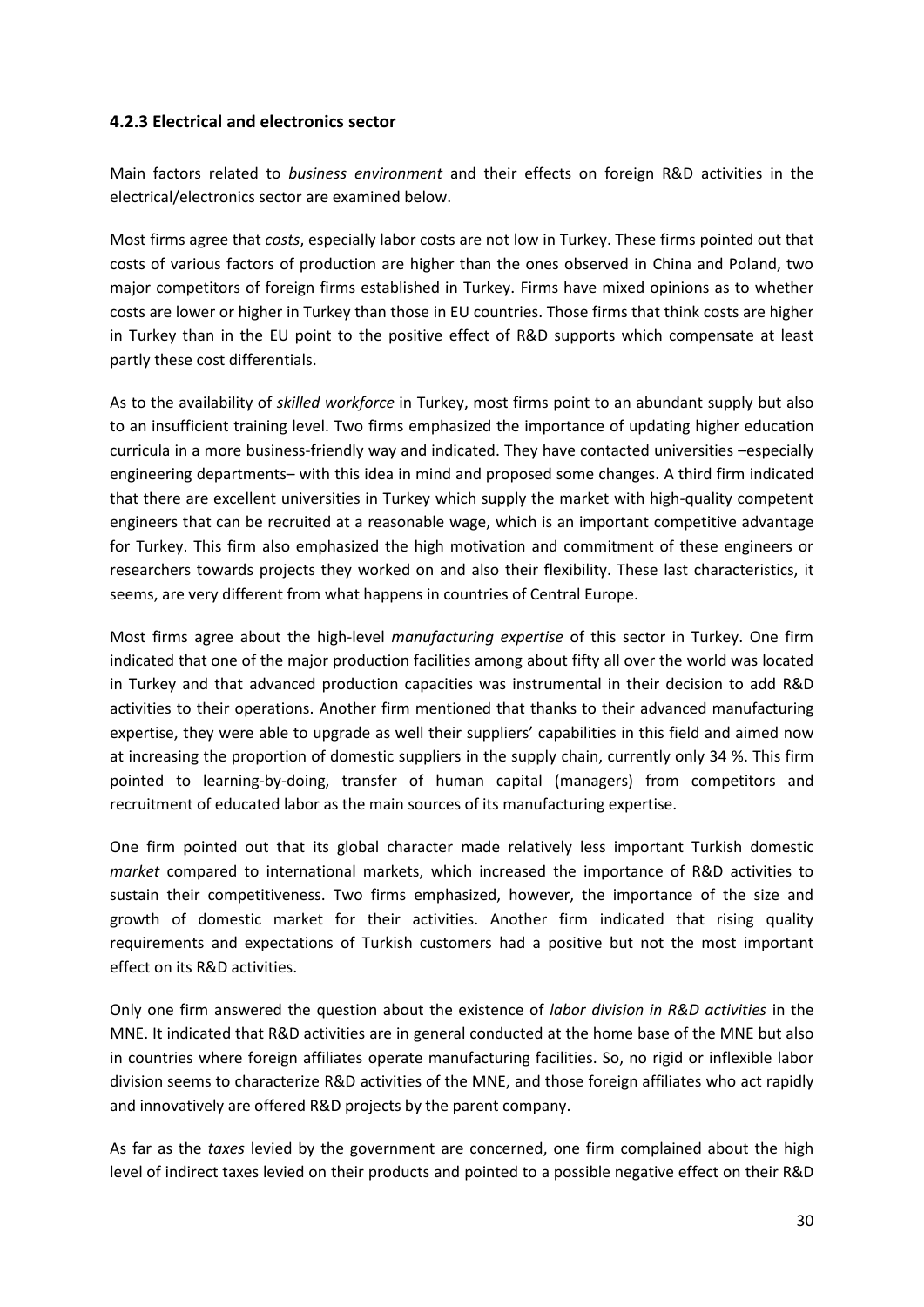Except a firm that is fully owned by local agents, other firms were established in the 1990s. Two affiliates are US-based while the remaining three are EU-based. Except one firm that is specialized in industrial electronics, all others are developing and producing consumer electronic products.

Advanced production capabilities are reflected in the high number of employees. Leaving aside the purely domestic firm with 18 000 employees, this number ranges from 86 to 200 in the remaining firms (mean value 865 employees). High-level production capacities which are revealed by the largescale production capacity of these firms impact positively on their R&D activities. Indeed, all the firms interviewed declared they have been conducting R&D activities and two of them have already established R&D centers in order to benefit from the R&D incentive law that entered in force recently in 2008. Two other firms declared that they intended to apply very soon in order to benefit from this law. Moreover, our impressions from the interviews is that recent R&D support policies have definitely had a positive impact on the R&D activities of electrical/electronic firms and further incentives in this direction would accelerate this positive effect.

On average, the proportion of R&D employees in the in total employment attains 25 % since 93 % of all employees of one interviewed firm are researchers. Once this firm is not taken into account, this proportion falls to 4.5%. One foreign firm declared the ratio of its R&D expenditures to sales is 0.42 while R&D expenditures of another one attain one million dollars.

Three firms reported an average increase in their R& expenditures ranging from 5% to 35% over the least three years while a fourth firm reported it aimed to maintain its R&D intensity equal to 1.5% over the same period. A similar trend is expected for the three years to come.

#### **4.1.4. ICT sector**

1

Seven firms operate in the ICT sector<sup>36</sup>. One recent development concerns the inflow of skilled labor from abroad: Skilled Turkish workforce employed by the parent companies abroad has started to return back to Turkey, facilitating the transfer of the human capital embedded in these people to the domestic sector. The links between local affiliates and their headquarters also contribute positively to the transfer of international business practices and R&D culture to their Turkish affiliates.

Interviewees declared that high growth rates have been recorded in the telecommunications sector since the 1980s and in the information sector since the second half of the 1990s. These high growth rates and a dynamic environment offered new opportunities and prospects for ICT firms. On the other hand, intense competition on the mobile phone market impacted positively on innovation and accelerated product and process development activities. However, some firms point that quality R&D projects has deteriorated over time.

The average firm size in the ICT sector is more than 900 employees, largely above the average firm size in Turkey. As expected, this large firm size exerts a positive effect on their R&D activities since all the interviewed firms do conduct such activities. Organization of R&D activities differs amongst firms,

<sup>&</sup>lt;sup>36</sup> These firms are Alcatel Lucent, Cisco, Nortel Netas, Turkcell, Yapi Kredi Bilisim, Ericsson and Avea. See Table 4.3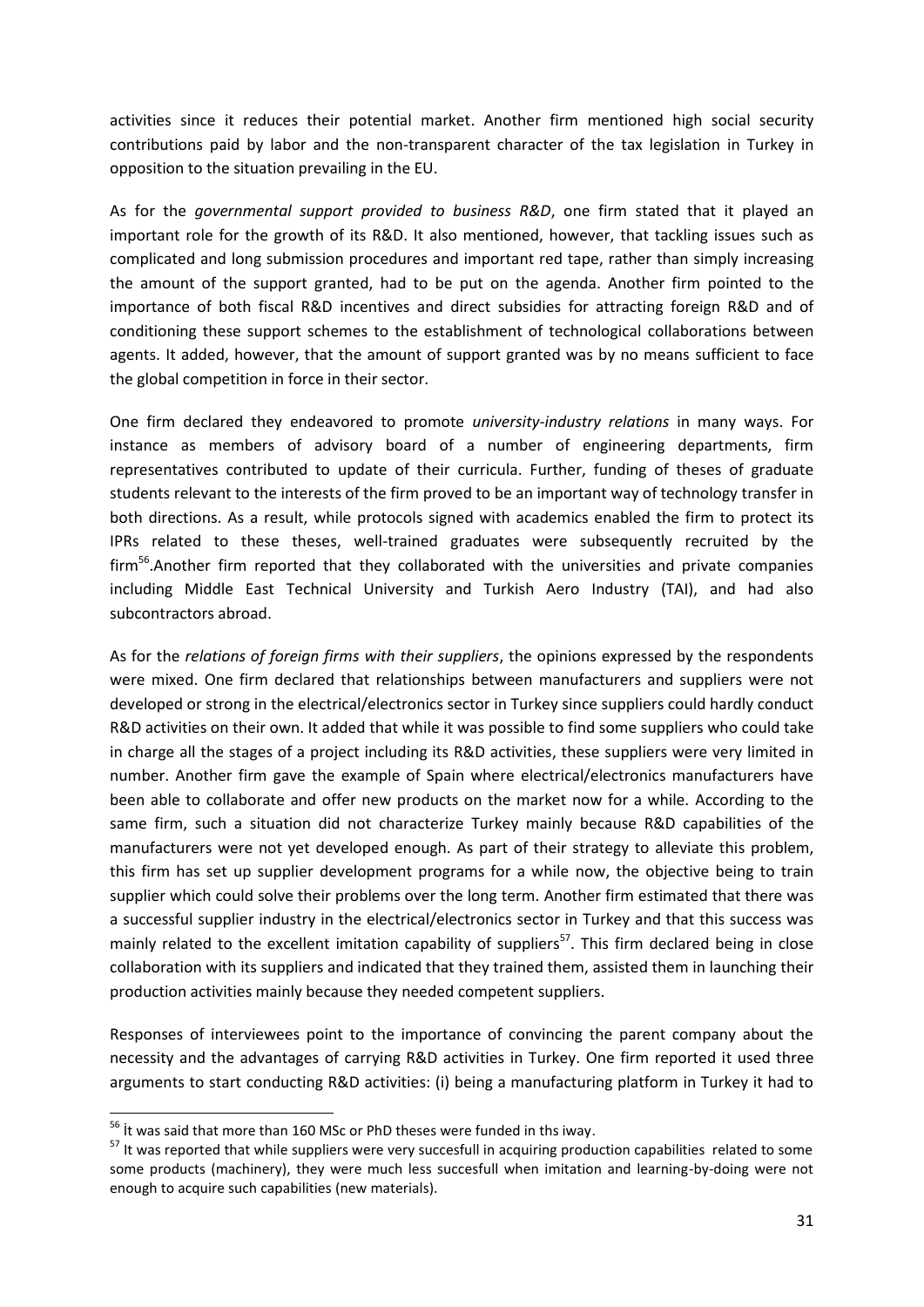however. As will be discussed later part of these differences in the organization of R&D activities are due to genuine characteristics existing among organizations and part of it to different research structures generated by the nature of different R&D support schemes used by firms. Indeed, six out of seven firms have a separate R&D department and another one is operating in a TDZ, considering therefore itself as a pure research firm. Four firms have established R&D centers in accordance with the recent R&D support law numbered 5746, which aims to enhance R&D expenditures of firms through fiscal incentives.<sup>37</sup> It turns out that interviewed firms have all established R&D departments by taking advantage of various R&D support programs implemented since the early 2000s, although some firms had also performed R&D activities long before these support schemes.

The average R&D budget of the interviewed ICT firms represents 1-1.5% of their annual sales and approximately one third of their employees work in the R&D department, which is an extremely high figure for a typical firm in Turkey. Significant increases have been observed both in R&D expenditures and R&D personnel in the last three years, with an average increase in R&D expenditures of about 10-15% while the average increase in R&D personnel ranges from 10% to 50%. Forecasts for the next three years show that these changes will persist but slow down due to the rapid increase in R&D activities that took place in the last five years thanks to the significant increase in the volume and scope of public R&D support in Turkey<sup>38</sup>.

### **4.2 Business environment and R&D activities of foreign firms**

This section deals with the following issues as far as affiliates of MNEs in Turkey we interviewed are concerned:

- (i) influence of different aspects of business environment<sup>39</sup> in Turkey on the R&D activities of foreign firms
- (ii) the way the decision to launch R&D activities in Turkey was taken
- (iii) purpose of R&D conducted in Turkey
- (iv) main R&D areas aimed at by foreign affiliates in Turkey
- (v) global location of R&D centers of the parent company,
- (vi) nature (adaptive *versus* innovative) of R&D activities conducted by foreign firms in **Turkey**

 $37$  The law numbered 5746 is a law on enforcement and regulation aimed at supporting R&D activities and came into force in July 2008. The English translation of this law can be accessed at [http://teknokent.sdu.edu.tr/en/files/application-first/5746\\_regulation.pdf](http://teknokent.sdu.edu.tr/en/files/application-first/5746_regulation.pdf) .

<sup>&</sup>lt;sup>38</sup> See World Bank (2009).

<sup>&</sup>lt;sup>39</sup> These different components of business environment relate to: (i) costs (ii) skilled labour force (iii) manufacturing expertise (iv) domestic and regional markets (v) markets served (vi) pace of commercialization of R&D actvities (vii) labor division of R&D within the parent company (viii) taxes (ix) subsidies (x) higher education system (xi) IPRs (xii) collabotarion with universities and other firms (xiii) R&D expertise in the sector (xiv) relations with suppliers and (xv) regulatory framework and intitutional environment.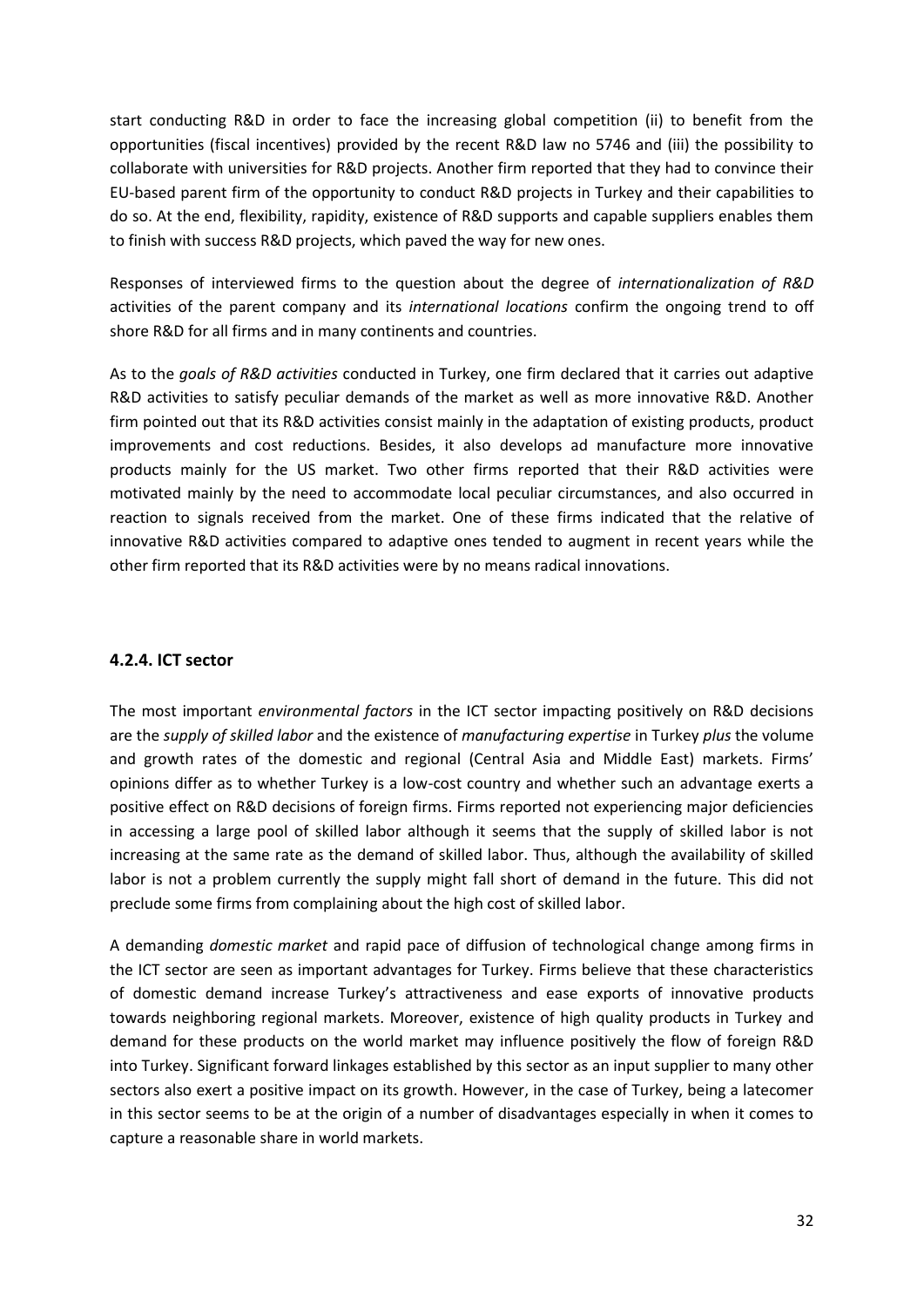- (vii) domestic or global market focus of R&D
- (viii) performance indicators used to asses R&D activities
- (ix) external funding used for R&D

#### **4.2.1. Pharmaceuticals**

**.** 

The most important environmental factors in pharmaceuticals influencing foreign R&D are related to the supply of *skilled labor* and the *quality of the demand.* Part-time personnel working in clinical research teams in university hospitals are considered to be highly skilled and medical infrastructures and other equipment used in clinical research are noted as being of good quality. As regard to the quality of the demand, the geographical proximity of Turkey to the markets of Central Asia and Middle East, racial variety and relatively high population density all make Turkey more attractive for pharmaceutical companies.

However, interviewees point to several problems in areas such as *manufacturing expertise, intellectual property rights (IPR) protection, collaborations with universities, and the institutional context*. Deficiency in manufacturing expertise in the ICT sector is considered as a moderate obstacle since firms generally address this issue through on-the-job training activities. The high cost of molecular and clinical research makes IPR-related issues vital for the sector. Participant firms emphasize problems stemming from imitation of granted patents -patent infringement-, enforcement of IPR legislation and leakages of data pertaining to the results of clinical research to their competitors in Turkey<sup>40</sup>. One firm complained about the relatively short time period granted for patent protection<sup>41</sup>. Hence, the existence of a strong sector manufacturing generic drugs -dominated by domestic firms-<sup>42</sup> and problems encountered in the enforcement of IPR legislation are seen as important barriers for expanding existing foreign R&D in Turkey as well as for attracting MNEs to conduct new R&D activities in Turkey. Furthermore, three factors mentioned below result in making the university-industry cooperation rather limited at present: (i) existence of administrative barriers: for instance, the major part of payments -more than 65%- made to health personnel and academicians participating to clinical research in university hospitals are absorbed by revolving fund of universities (ii) the fact that no real advantage is associated for collaboration with the health personnel within the premises of TDZs and (iii) red tape. Finally, firms strongly express the need for a new clinical research regulation in order to increase their R&D activities – mainly clinical research but also some basic research.

As for the decisions regarding *international location of R&D activities*, interaction between local branches and their parent company is considered to be of critical importance. The final decision is always taken by the parent but and it is influenced by the various characteristics of the host country. Interviewed firms mention the duration period of clinical trials, the extent of administrative barriers

<sup>&</sup>lt;sup>40</sup> Findings from different rounds of clinical research involving patients and healthy subjects (volunteers) are communicated to the Ministry of Health on a continuous basis. Leakages mentioned relate to this information.

<sup>&</sup>lt;sup>41</sup> This period is 20 years long but the complete R&D cycle in this sector ranges from 12 to 15 years and leaves a very short period to to pharnaceutical companies rentabilize their R&D investments.

<sup>&</sup>lt;sup>42</sup> Contrarily to the ICT sector, domestic firms have been operating in the pharmaceutical sector since the 1970s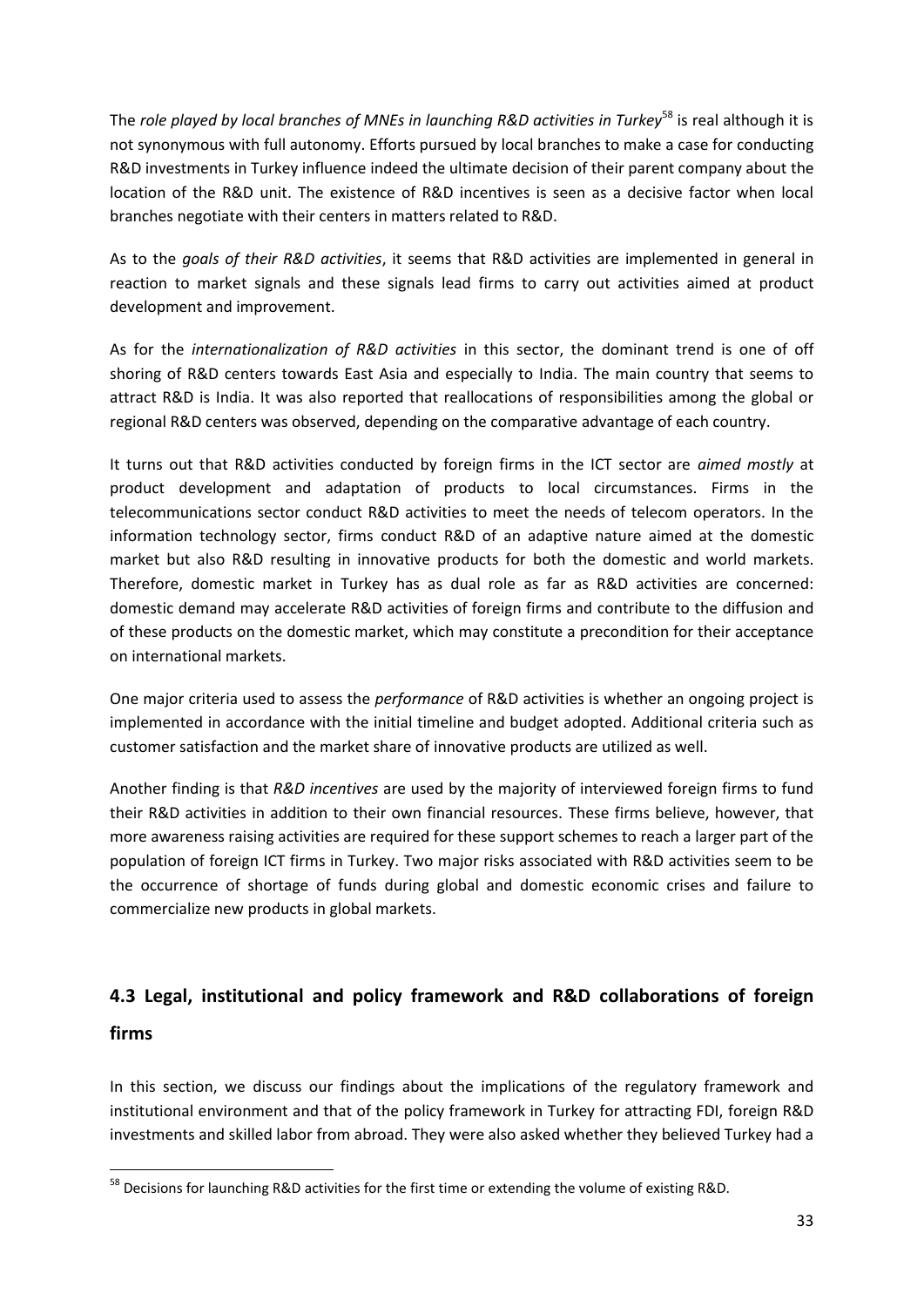faced by firms and the stability of the institutional environment for R&D activities -mainly regulations relating to clinical trials- as being the critical factors for this decision. Foreign subsidiary may influence the final decision of the parent company by providing information on the following issues: (i) number of patients that will take part in clinical tests (ii) quality of the technical infrastructure in hospitals (iii) human capital of people working in health institutions (iii) the extent of variety in diseases in the research area which may be critical for the decision-making process. Consequently, the capacity of the local subsidiary to transfer to its parent company quality data on a timely basis about the results of the clinical tests is a significant factor for attracting R&D. It turns out that some firms are using extensively ICT tools for accurate and rapid data transfer. The current situation can be described as one of severe competition among the foreign branches of the same MNE for attracting new clinical research. The performance of local branches in systematic auditing by the global center is another criteria used for the sustainability of the clinical research abroad. Furthermore, some interviewed firms declared that Turkish experts were recruited by the parent company at mid- or high-level administrative positions, which resulted in an increasing R&D commitment of the parent company with respect to Turkey. Some firms noted that Turkey is classified as a core or high-volume country by the global centers due to its market size advantages.

A *global trend* is that the development centers in the sector are shifting away from USA and Europe to developing countries, although molecular research activities are still predominantly carried out in developed countries. The high and increasing cost of R&D activities will most likely lead firms to shift both molecular and clinical research out from the developed countries to developing ones in the next five years –China is seen as the most attractive country. In Turkey, firms are engaged only in the clinical research stage of R&D in pharmaceuticals. All participant firms pointed to the global nature of R&D activities conducted in this sector. Indeed, the same molecules are experimented in different countries by different research teams and the resulting data is sent to and processed by the global center, which later exploits these findings for the commercialization of discovered molecules -new drugs- around the world. The outcome is a process akin to an international knowledge production. As emphasized by all firms, not only the process leading to the development of a new drug but also its commercialization stage, i.e. the market aimed at, is global: All firms confirmed that their goal is not to sell solely on the domestic market but also on the world market.

#### **4.2.2. Automotive sector**

The most important environmental factors impacting on foreign R&D in the automotive sector are examined below.

One firm declared that the *average cost of engineers* in Turkey is lower than in some EU countries but not when it is compared to, for instance, a new member like Poland. Turkey's major advantage with respect to the EU for attracting FDI seems to be the availability of a large pool of skilled workforce with advanced engineering and production capabilities. Another firm pointed out that the low cost of labor will no more provide a competitive edge to Turkey in the near future. As an example, it indicated that it had been losing 30% of the labor cost differential it enjoyed with respect to its foreign partner. Another firm pointed out that (i) Turkey had been a low cost production site until recently but now is in the process of being overtaken by countries like China and India on the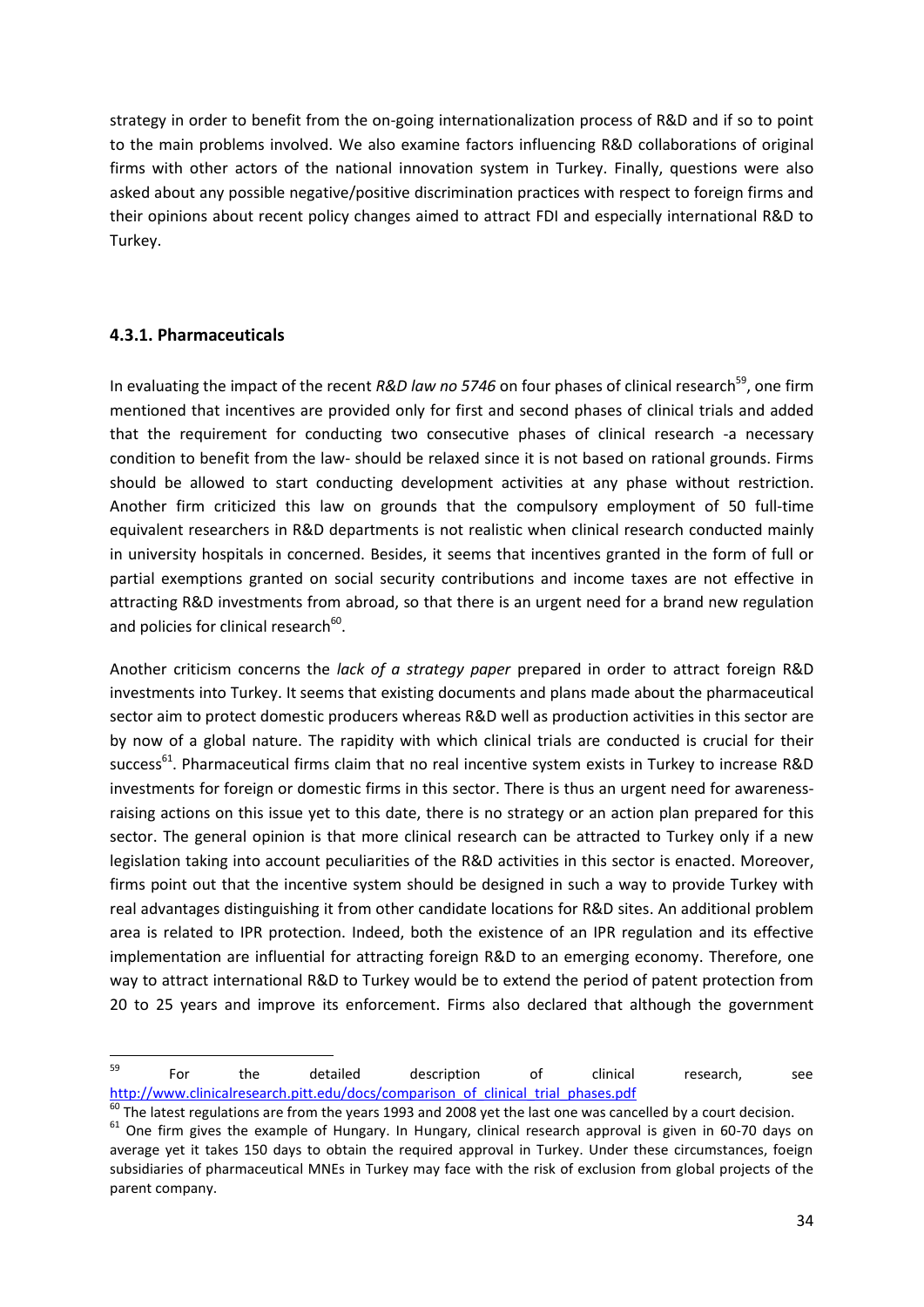cost front (ii) no major difference exists between Turkey and the home country of its parent company located in the EU with respect to the cost of skilled workforce, including engineers and technicians<sup>43</sup> and (iii) longer working hours in Turkey are not necessarily translated into a cost advantage, due to higher levels of productivity attained by automotive firms in the EU- a situation likely to exert a negative impact when it comes to attract foreign R&D into Turkey. All these remarks point to the need for the automotive industry to upgrade, to move up in the capability ladder, especially by investing more in R&D.

Firms agree about the fact that although engineers in Turkey are well educated, they are more often than not well-trained. The characteristics of the Turkish *higher education system* are to blame since priority therein is given to theoretical studies and not to enough work in enterprises through -for instance internships. As a result, on-the-job training following recruitment by automotive firms is almost always necessary and provided by most firms to increase the productivity of the skilled worked-force. Another firm pointed out that the large number of skilled workforce in Turkey is an important element for conducting R&D. In addition, several firms pointed to the positive attitude, flexibility and dynamism of a young workforce in Turkey $44$ .

Interviewed firms replied to the question about *manufacturing expertise* by pointing to the fact that their production capabilities were highly advanced, that know-how and experience in manufacturing were the main competitive weapons of the automotive sector in Turkey. One firm declared that the strong production capability possessed by manufacturers as well as by their suppliers could influence positively decisions of MNEs for starting or expanding R&D activities in Turkey.

In general, firms estimate that growth on *domestic and international markets* close to Turkey are satisfactory but find the size of the market in Turkey not being conducive to R&D expenditures or its expansion -in contrast for instance to another emerging economy like Brazil. This is mainly the outcome of excessive indirect taxes that are levied on passenger cars by the government. A firm declared that this is also in contrast with respect to the EU countries where internal market expanded at a rate higher rate than in Turkey since no excessive indirect taxes are paid on car sales<sup>45</sup>.

Concerning the impact of *characteristics of the markets* aimed at by foreign firms on their R&D activities, one firm declared that they produce and export mainly for the EU market and that solely the domestic market size in Turkey is not large enough to warrant significant R&D expenditures. However, this firm later indicated that they successfully implemented a R&D project involving the design and manufacturing of two new light commercial vehicles in Turkey. These two models were commercialized in 2007 and 2008 and sold on export markets, contributing significantly to sales revenues of the firm in 2009<sup>46</sup>. Another firm declared that they conducted R&D activities of a mainly adaptive nature stemming from differences between the world and domestic market related to

 $43$  It indicated that a salary of 1300 to 1400 euros was sufficient to recruit engineers in the home country of its EU-based parent company while wages paid to engineers in Turkey changed between 2000 and 3000 euros.

<sup>&</sup>lt;sup>44</sup>One firm provided the following example: employees in its affiliate in Brazil speak mainly Portuguese and in its affiliate in Japan mainly Japanese while in Turkey, English and German are spoken fluently on the workplace.  $45$ It indicated that the indirect tax rate on passenger cars is 67% in Turkey while this rate is only 27% in the EU.

 $46$  Although prodoction activity is carried out under a license owned by its foreign partner, this firm is owned in majority by the Turkish partner. The decisive role played by the Turkish partner in launching the R&D project and its later championing shows that the structure of capital ownership *does* matter for international R&D activities. More information on this unusual R&D project is provided in Celikel et al. (2011).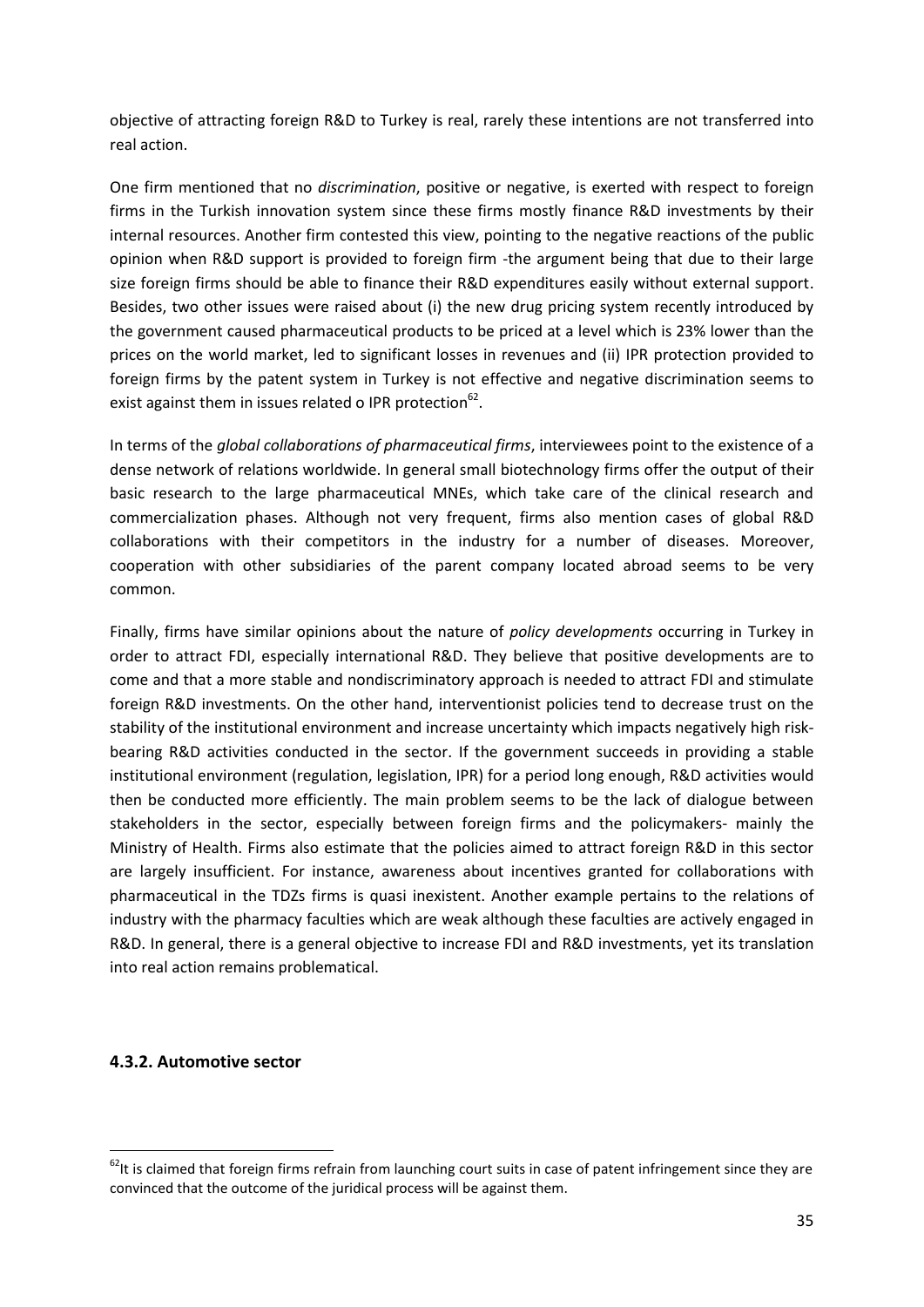regulations and users' demands. For instance, modifications were brought to original truck designs in order to manufacture a new model adapted to the -lower- education level of Turkish truck drivers and to the requirements of the market –in this last case, capable of transporting maximum load at a reasonable cost – and this truck is manufactured solely for the Turkish market. For buses, it was indicated that (i) the Turkish affiliate participated to joint projects together with other affiliates of the parent company located abroad and (ii) adaptive R&D was undertaken to comply with regulatory requirements (for instance, school buses). One major need for the Turkish market has always been to increase the luggage volume passenger buses and consequently adaptive R&D efforts have taken place to design and manufacture such a bus – which is now sold mainly on the Turkish market. Further, this firm estimated that the Turkish market was a "late follower" as far as the adoption of regulations enacted in the EU is concerned. Indeed, safety and environmental regulations introduced to the EU legislation (for instance those pertaining to airbag use and emissions) were translated into Turkish law some years later. The main reason for his delay is the cost-increasing effect of complying with these regulations – this late-follower or adopter behavior concerns only vehicles sold on the domestic market, not for those exported to the EU.

One firm indicated that *R&D incentives* have been successful in increasing the attractiveness of Turkey as a international R&D location. Direct R&D support provided by the Scientific and Technological Research Council of Turkey (TUBITAK) as matching grants with the funding rate of projects changing between 40% and 60%, were said to be instrumental for attracting international, i.e. intra-MNE, projects to Turkey and for enhancing R&D capabilities of these firms. A shortcoming mentioned concerns the sustainability of these direct R&D supports since this company was told after a while to fund its R&D expenditures by using its own financial resources. Another interviewed firm emphasized shortcomings of the recent R&D incentive law no 5746 encountered during its implementation. For instance, event a temporary absence of a researcher at the R&D center for any reason – on leave or for professional reasons – has the immediate effect of drastically reducing the amount of support received. It was said that although people from the Ministry of Industry and Trade, in charge of the inspection of the R&D centers, acknowledge the problem, the Ministry of Finance, as the final instance that has to approve the transfer of funds, does not – which obviously creates a coordination problem with deleterious effects on foreign R&D. Another deficiency pointed to by the same firm is that one of the requirements of the R&D incentive law, the recruitment of 50 FTE persons, makes it totally inappropriate for the automotive part suppliers that are in their majority SMEs – so, it exerts no significant positive effect on their R&D capabilities. Further, the only firm in our sample that does not conduct any R&D in Turkey was very critical about the way R&D supports are granted. Firstly, it said it was convinced that R&D supports were provided mostly to activities aimed at product and process development or improvements rather than at activities involving research *per se*. Second, it pointed to the absence of any study conducted in order to evaluate the impact of R&D subsidies on the R&D expenditures, value added and exports of recipient firms, questioning the effectiveness of existing R&D programs<sup>47</sup>.

In general, firms confirmed the existence, in limited numbers however, of a group of *parts and components suppliers* in the automotive industry that possess strong capabilities in manufacturing and design. Further, it seems that a strong R&D capability is a necessary condition in order to

 $47$  To this date there are only two studies that use econometric techniques to carry out an impact analysis of R&D subsidies granted in Turkey: see Özcelik and Taymaz (2008) and Pamukcu and Tandogan (2011).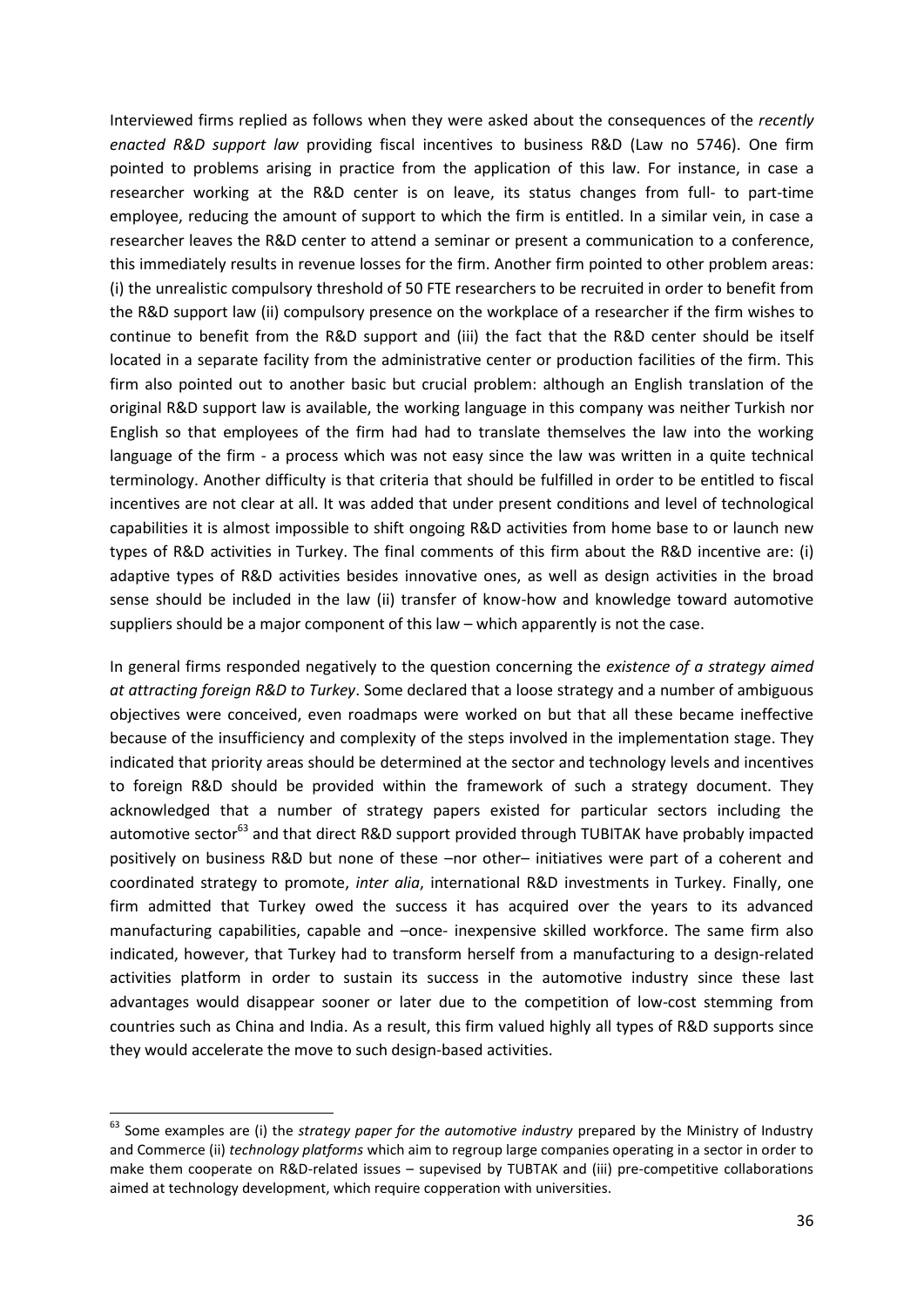become the supplier of a manufacturer firm and work on joint research projects<sup>48</sup>. Firms emphasized the fact that there are a few number of competent suppliers capable of taking part to joint research projects with foreign firms. The few number of suppliers capable of complying with high quality standards of foreign manufacturers has mainly the following implications: (i) knowledge and technology transferred from foreign firms to domestic suppliers remains limited (ii) foreign suppliers –some of them are suppliers of the parent company in the home country -invest in Turkey to seize the opportunities related to the large size of the market – domestic and regional and (iii) significant imported content of vehicles manufactured in Turkey<sup>49</sup>.

As to the question concerning *how the decision to conduct R&D in Turkey was taken*, one interviewed firm reported that its Turkish partner negotiated directly with the parent company in order to launch R&D activities in Turkey and justified its decision by the strong R&D capability it already possessed. Another firm emphasized the evolutionary nature of the development of its R&D capability. Indeed, its "R&D" activities initially addressed problems arising from organization of production, product quality and high costs but also aimed at responding to market needs more rapidly. Later, in a second stage, R&D activities have increased in scope and included advanced capabilities such as product and process development, and design<sup>50</sup>. This firm pointed to three factors that have impacted positively on its R&D decision: a large pool of skilled workforce, high education level in general and existence of R&D incentives in Turkey. It also added that it encountered difficulties in accessing a sufficiently large labor pool at reasonable wages in the home country of the parent company and that continual increase in the number of R&D projects within the parent company made it almost inevitable to outsource some of these projects to its affiliates abroad. The advantages provided by the generous R&D support scheme in Turkey and a large labor supply played an important role in attracting part of these R&D projects to Turkey.

As to the question of *who decides in which fields to conduct R&D in Turkey*, one firm indicated that the final approval of a R&D project was done by the parent company although ideas or proposals could originate from its subsidiaries located all over the world. This firm also mentioned that it was once asked by the parent company to conduct a R&D project but it could not do it since the research infrastructure in Turkey was not developed enough. This firm plans to collaborate with universities and conduct part of its research -required for an ongoing project- within university premises. Another firm mentioned that it took an initiative to launch R&D projects in Turkey but in relation

**.** 

<sup>&</sup>lt;sup>48</sup> It was mentioned that besides working on joint projects, acting as a supplier to a manufacturer firm provides a number of advantages to supplier firms, mainly through knowledge and technology transfers -less frequently in terms of financial assistance. Another spillover is the positive contribution of this status to the commercial reputation of the supplier firm. More evidence on the existence of knowledge and technology transfer in the automotive sector is provided in Pamukçu and Sönmez (2011).

<sup>49</sup> A firm pointed out that partly as a result of this situation (few cpmpetent suppliers), 80% of inputs used in its bus manufacturing facilities were imported from abroad.

<sup>&</sup>lt;sup>50</sup> The launching of genuine R&D activities in the second stage was possible thanks to the determination of the Turkish partner and was anything but inevitable - involvement of the Turkish partner has been decisive. This is one area where the presence of a local partner owning more than 50% of the firm's equity *and* its resolution to use R&D as a competitive weapon really made the difference. See Celikel et al. (2011) for more details on the importance of local initiatives for R&D activities of foreign firms.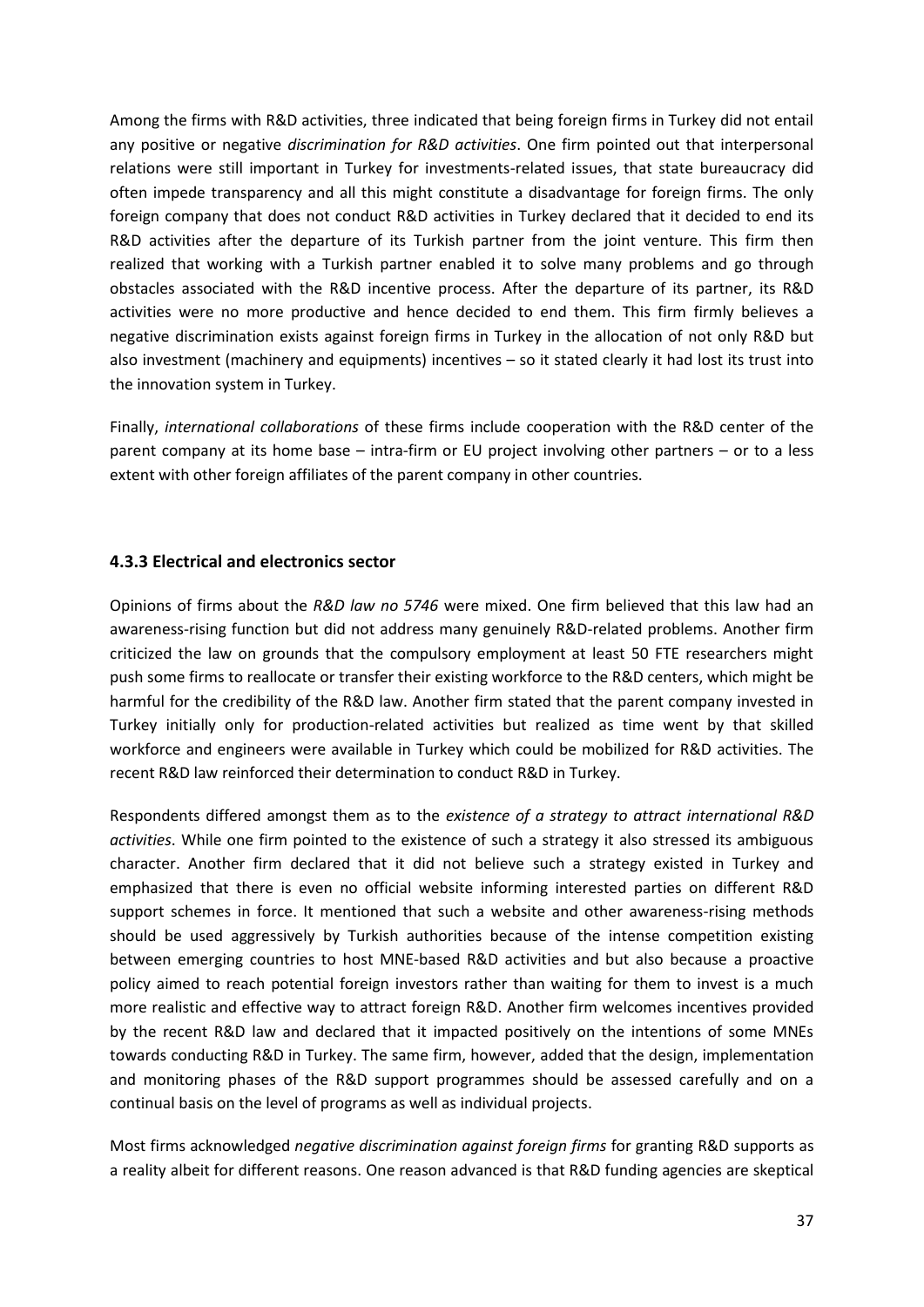with the parent firm's research priorities<sup>51</sup>. This R&D project was conducted entirely in Turkey and funded on its own budget, and resulted in collaborations with universities.

To the question concerning *internationalization of R&D activities of the parent company* and location of its global R&D sites, all interviewed firms replied that the trend is definitely one of internationalization of R&D activities of the parent firm and added that the choice of the location for new R&D sites depended on a number of factors related to the type of vehicle (light or heavy commercial vehicle vs. passenger car) and on the models to be designed and developed. To be more specific, one firm declared that in addition to a R&D site in Brazil, its parent firm planned to establish two new sites in India and China<sup>52</sup>. Another firm reported that although it did not consider conducting R&D at foreign locations for its buses, research – or some part of it – might be transferred to Turkey and its production to India.

As for the *new locations* where MNEs prefer conduction R&D, many countries from different continents were mentioned by the interviewed firms<sup>53</sup>, confirming that emerging economies would be the main receivers of R&D activities, existing or new to come.

Concerning the *goals of R&D activities conducted in Turkey*, a technologically active firm declared that they conducted both adaptive and innovative R&D aimed at developing electrical cars. R&D activities of this company included localization/indigenization, development and design but also product and process development aimed at both domestic and export markets. Another firm pointed out that R&D activities of different degree of sophistication exist<sup>54</sup> and that in Turkey their R&D activities aimed mainly at developing new products. Further, this firm indicated that since 80% of its production is oriented towards export markets, its R&D activities are aimed directly at developing new products for these export markets<sup>55</sup>. The last interviewed firm declared that it conducted R&D to develop vehicles, engines and transmission system and parts for both domestic and export markets.

As for the *external sources mobilized for financing R&D expenditures*, all interviewed firms declared that they made use from the direct R&D supports provided by TUBITAK and/or from the recent R&D law no 5746 aimed at creating R&D centers through fiscal incentives. One firm indicated that they were also active in an EU Seventh Framework project but that the main reason for their presence therein was learning and being present on EU platforms. Another firm indicated that it took part to EU projects directed by its parent company and that some funding came also through these sources.

 $51$  In this case, a R&D project aimed at developing an electrical car.

<sup>&</sup>lt;sup>52</sup>This firm mentioned that in Brazil, there was a huge market which is relatively closed and functions with its own rules.

<sup>53</sup> These countries are Argentina, Brazil, China, Czech Republic, France, India, Japan, South Korea, Turkey, Roumania, Russia and USA.

<sup>&</sup>lt;sup>54</sup>It suggested that advanced R&D takes about 10 years while R&D oriented at developing new products takes about two years.

<sup>&</sup>lt;sup>55</sup> We asked this firm whether it would consider in the future implementing R&D activities to substitute imported inputs used in the production process with local inputs– mainly a process innovation. The answer was that it would be extremely difficult to implement this kind of import substitution oriented R&D – so the answer was negative.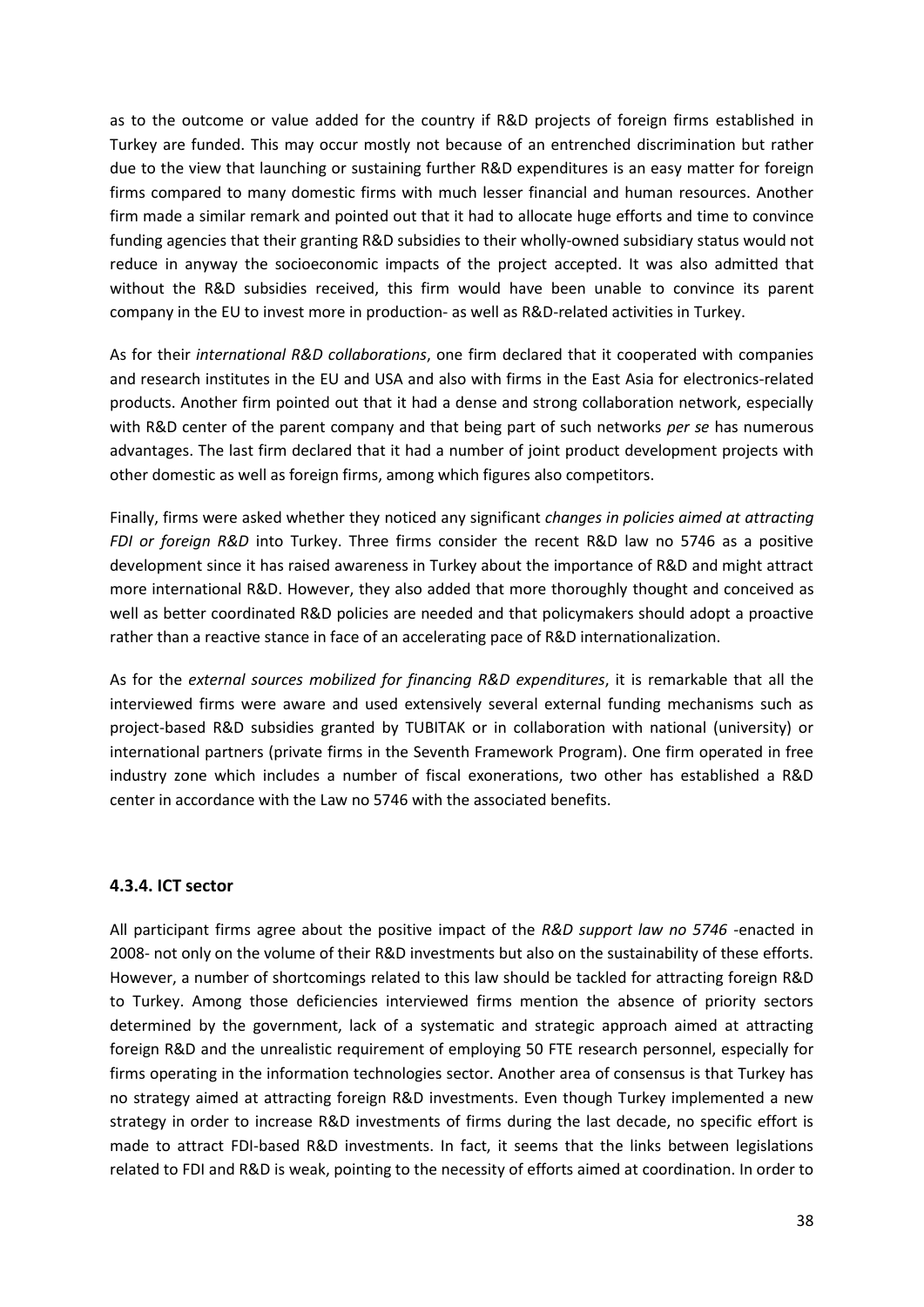#### **4.2.3 Electrical and electronics sector**

Main factors related to *business environment* and their effects on foreign R&D activities in the electrical/electronics sector are examined below.

Most firms agree that *costs*, especially labor costs are not low in Turkey. These firms pointed out that costs of various factors of production are higher than the ones observed in China and Poland, two major competitors of foreign firms established in Turkey. Firms have mixed opinions as to whether costs are lower or higher in Turkey than those in EU countries. Those firms that think costs are higher in Turkey than in the EU point to the positive effect of R&D supports which compensate at least partly these cost differentials.

As to the availability of *skilled workforce* in Turkey, most firms point to an abundant supply but also to an insufficient training level. Two firms emphasized the importance of updating higher education curricula in a more business-friendly way and indicated. They have contacted universities –especially engineering departments– with this idea in mind and proposed some changes. A third firm indicated that there are excellent universities in Turkey which supply the market with high-quality competent engineers that can be recruited at a reasonable wage, which is an important competitive advantage for Turkey. This firm also emphasized the high motivation and commitment of these engineers or researchers towards projects they worked on and also their flexibility. These last characteristics, it seems, are very different from what happens in countries of Central Europe.

Most firms agree about the high-level *manufacturing expertise* of this sector in Turkey. One firm indicated that one of the major production facilities among about fifty all over the world was located in Turkey and that advanced production capacities was instrumental in their decision to add R&D activities to their operations. Another firm mentioned that thanks to their advanced manufacturing expertise, they were able to upgrade as well their suppliers' capabilities in this field and aimed now at increasing the proportion of domestic suppliers in the supply chain, currently only 34 %. This firm pointed to learning-by-doing, transfer of human capital (managers) from competitors and recruitment of educated labor as the main sources of its manufacturing expertise.

One firm pointed out that its global character made relatively less important Turkish domestic *market* compared to international markets, which increased the importance of R&D activities to sustain their competitiveness. Two firms emphasized, however, the importance of the size and growth of domestic market for their activities. Another firm indicated that rising quality requirements and expectations of Turkish customers had a positive but not the most important effect on its R&D activities.

Only one firm answered the question about the existence of *labor division in R&D activities* in the MNE. It indicated that R&D activities are in general conducted at the home base of the MNE but also in countries where foreign affiliates operate manufacturing facilities. So, no rigid or inflexible labor division seems to characterize R&D activities of the MNE, and those foreign affiliates who act rapidly and innovatively are offered R&D projects by the parent company.

As far as the *taxes* levied by the government are concerned, one firm complained about the high level of indirect taxes levied on their products and pointed to a possible negative effect on their R&D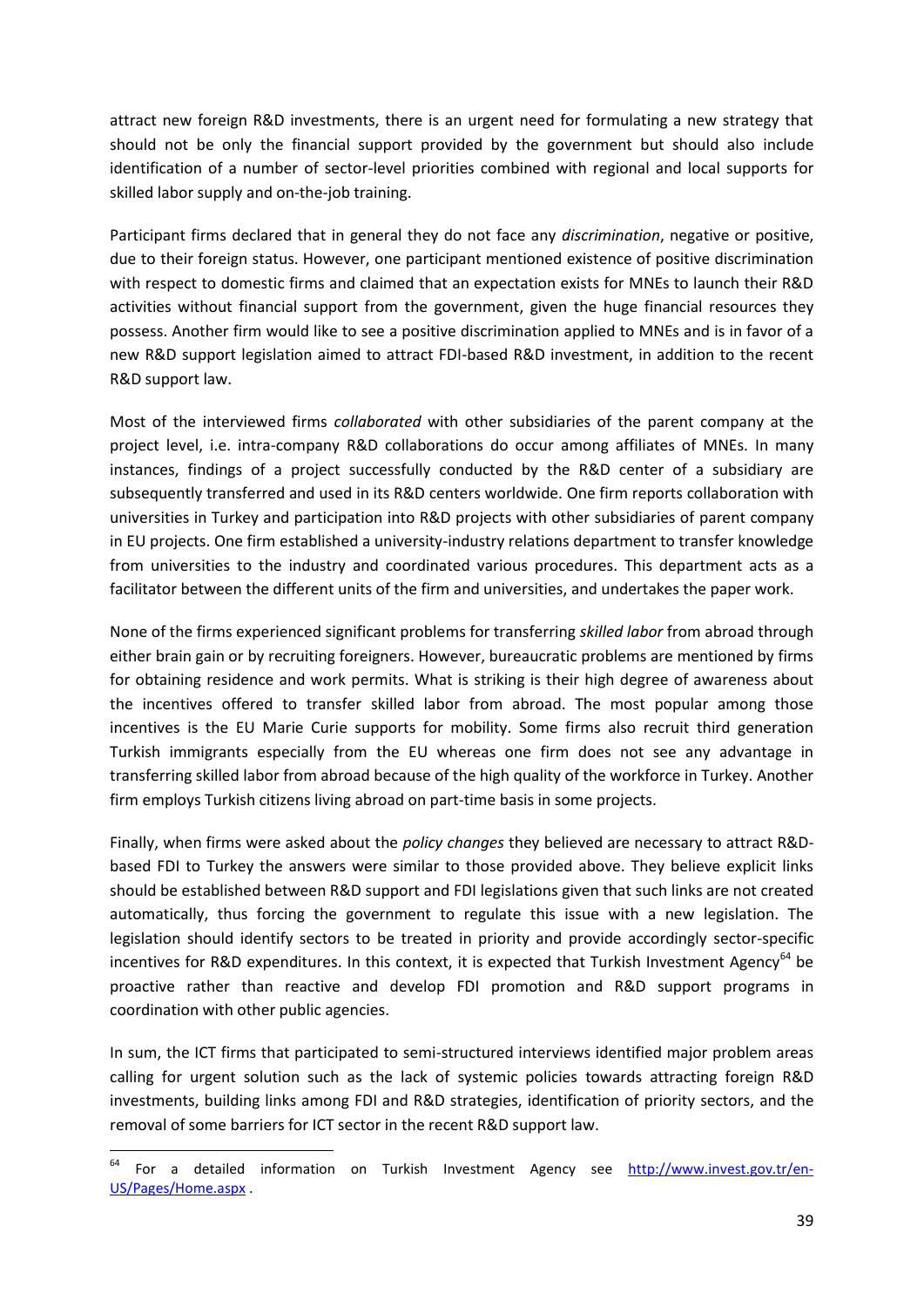activities since it reduces their potential market. Another firm mentioned high social security contributions paid by labor and the non-transparent character of the tax legislation in Turkey in opposition to the situation prevailing in the EU.

As for the *governmental support provided to business R&D*, one firm stated that it played an important role for the growth of its R&D. It also mentioned, however, that tackling issues such as complicated and long submission procedures and important red tape, rather than simply increasing the amount of the support granted, had to be put on the agenda. Another firm pointed to the importance of both fiscal R&D incentives and direct subsidies for attracting foreign R&D and of conditioning these support schemes to the establishment of technological collaborations between agents. It added, however, that the amount of support granted was by no means sufficient to face the global competition in force in their sector.

One firm declared they endeavored to promote *university-industry relations* in many ways. For instance as members of advisory board of a number of engineering departments, firm representatives contributed to update of their curricula. Further, funding of theses of graduate students relevant to the interests of the firm proved to be an important way of technology transfer in both directions. As a result, while protocols signed with academics enabled the firm to protect its IPRs related to these theses, well-trained graduates were subsequently recruited by the firm<sup>56</sup>.Another firm reported that they collaborated with the universities and private companies including Middle East Technical University and Turkish Aero Industry (TAI), and had also subcontractors abroad.

As for the *relations of foreign firms with their suppliers*, the opinions expressed by the respondents were mixed. One firm declared that relationships between manufacturers and suppliers were not developed or strong in the electrical/electronics sector in Turkey since suppliers could hardly conduct R&D activities on their own. It added that while it was possible to find some suppliers who could take in charge all the stages of a project including its R&D activities, these suppliers were very limited in number. Another firm gave the example of Spain where electrical/electronics manufacturers have been able to collaborate and offer new products on the market now for a while. According to the same firm, such a situation did not characterize Turkey mainly because R&D capabilities of the manufacturers were not yet developed enough. As part of their strategy to alleviate this problem, this firm has set up supplier development programs for a while now, the objective being to train supplier which could solve their problems over the long term. Another firm estimated that there was a successful supplier industry in the electrical/electronics sector in Turkey and that this success was mainly related to the excellent imitation capability of suppliers<sup>57</sup>. This firm declared being in close collaboration with its suppliers and indicated that they trained them, assisted them in launching their production activities mainly because they needed competent suppliers.

Responses of interviewees point to the importance of convincing the parent company about the necessity and the advantages of carrying R&D activities in Turkey. One firm reported it used three arguments to start conducting R&D activities: (i) being a manufacturing platform in Turkey it had to

 $56$  it was said that more than 160 MSc or PhD theses were funded in ths iway.

<sup>&</sup>lt;sup>57</sup> It was reported that while suppliers were very succesfull in acquiring production capabilities related to some some products (machinery), they were much less succesfull when imitation and learning-by-doing were not enough to acquire such capabilities (new materials).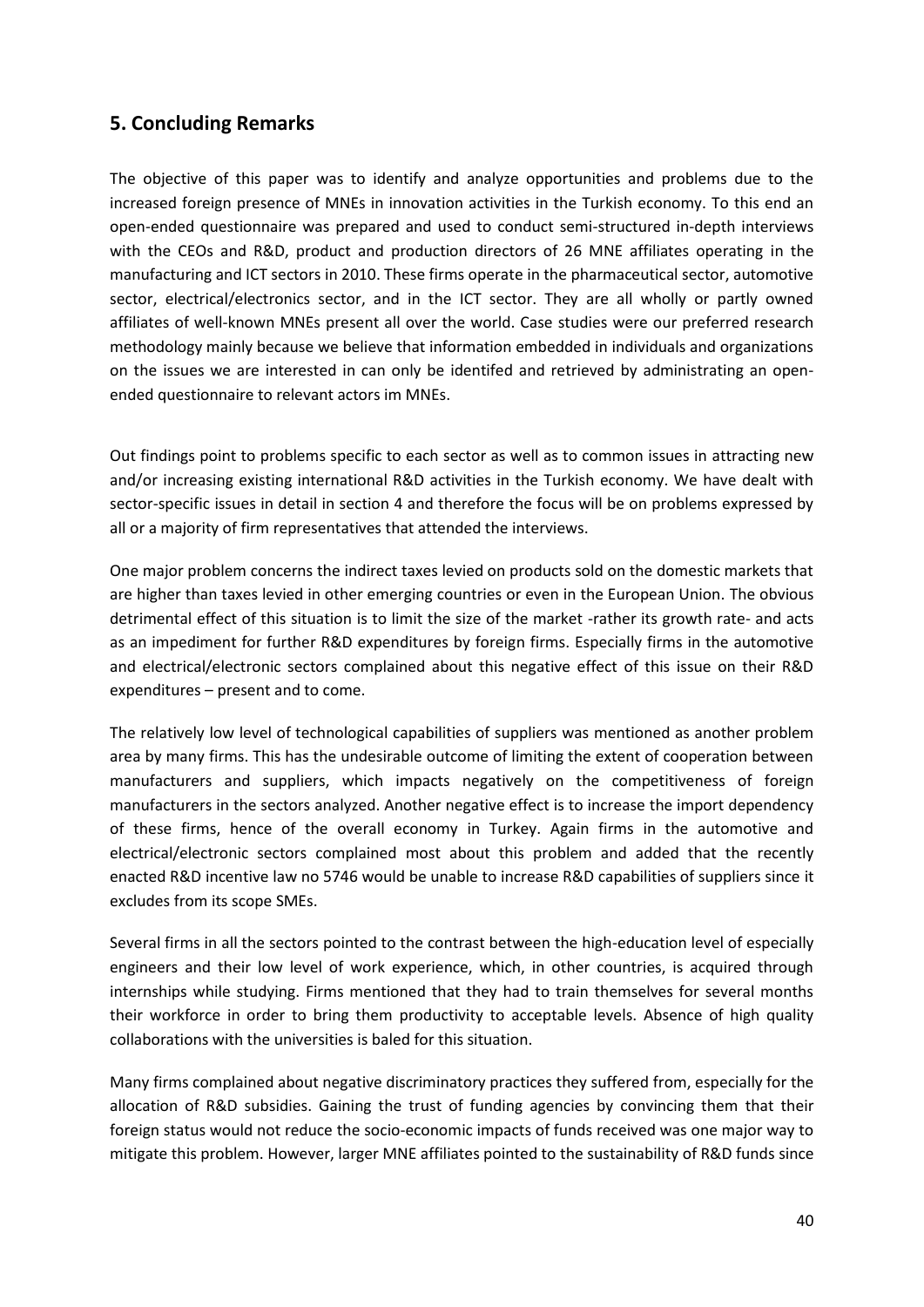start conducting R&D in order to face the increasing global competition (ii) to benefit from the opportunities (fiscal incentives) provided by the recent R&D law no 5746 and (iii) the possibility to collaborate with universities for R&D projects. Another firm reported that they had to convince their EU-based parent firm of the opportunity to conduct R&D projects in Turkey and their capabilities to do so. At the end, flexibility, rapidity, existence of R&D supports and capable suppliers enables them to finish with success R&D projects, which paved the way for new ones.

Responses of interviewed firms to the question about the degree of *internationalization of R&D*  activities of the parent company and its *international locations* confirm the ongoing trend to off shore R&D for all firms and in many continents and countries.

As to the *goals of R&D activities* conducted in Turkey, one firm declared that it carries out adaptive R&D activities to satisfy peculiar demands of the market as well as more innovative R&D. Another firm pointed out that its R&D activities consist mainly in the adaptation of existing products, product improvements and cost reductions. Besides, it also develops ad manufacture more innovative products mainly for the US market. Two other firms reported that their R&D activities were motivated mainly by the need to accommodate local peculiar circumstances, and also occurred in reaction to signals received from the market. One of these firms indicated that the relative of innovative R&D activities compared to adaptive ones tended to augment in recent years while the other firm reported that its R&D activities were by no means radical innovations.

#### **4.2.4. ICT sector**

The most important *environmental factors* in the ICT sector impacting positively on R&D decisions are the *supply of skilled labor* and the existence of *manufacturing expertise* in Turkey *plus* the volume and growth rates of the domestic and regional (Central Asia and Middle East) markets. Firms' opinions differ as to whether Turkey is a low-cost country and whether such an advantage exerts a positive effect on R&D decisions of foreign firms. Firms reported not experiencing major deficiencies in accessing a large pool of skilled labor although it seems that the supply of skilled labor is not increasing at the same rate as the demand of skilled labor. Thus, although the availability of skilled labor is not a problem currently the supply might fall short of demand in the future. This did not preclude some firms from complaining about the high cost of skilled labor.

A demanding *domestic market* and rapid pace of diffusion of technological change among firms in the ICT sector are seen as important advantages for Turkey. Firms believe that these characteristics of domestic demand increase Turkey's attractiveness and ease exports of innovative products towards neighboring regional markets. Moreover, existence of high quality products in Turkey and demand for these products on the world market may influence positively the flow of foreign R&D into Turkey. Significant forward linkages established by this sector as an input supplier to many other sectors also exert a positive impact on its growth. However, in the case of Turkey, being a latecomer in this sector seems to be at the origin of a number of disadvantages especially in when it comes to capture a reasonable share in world markets.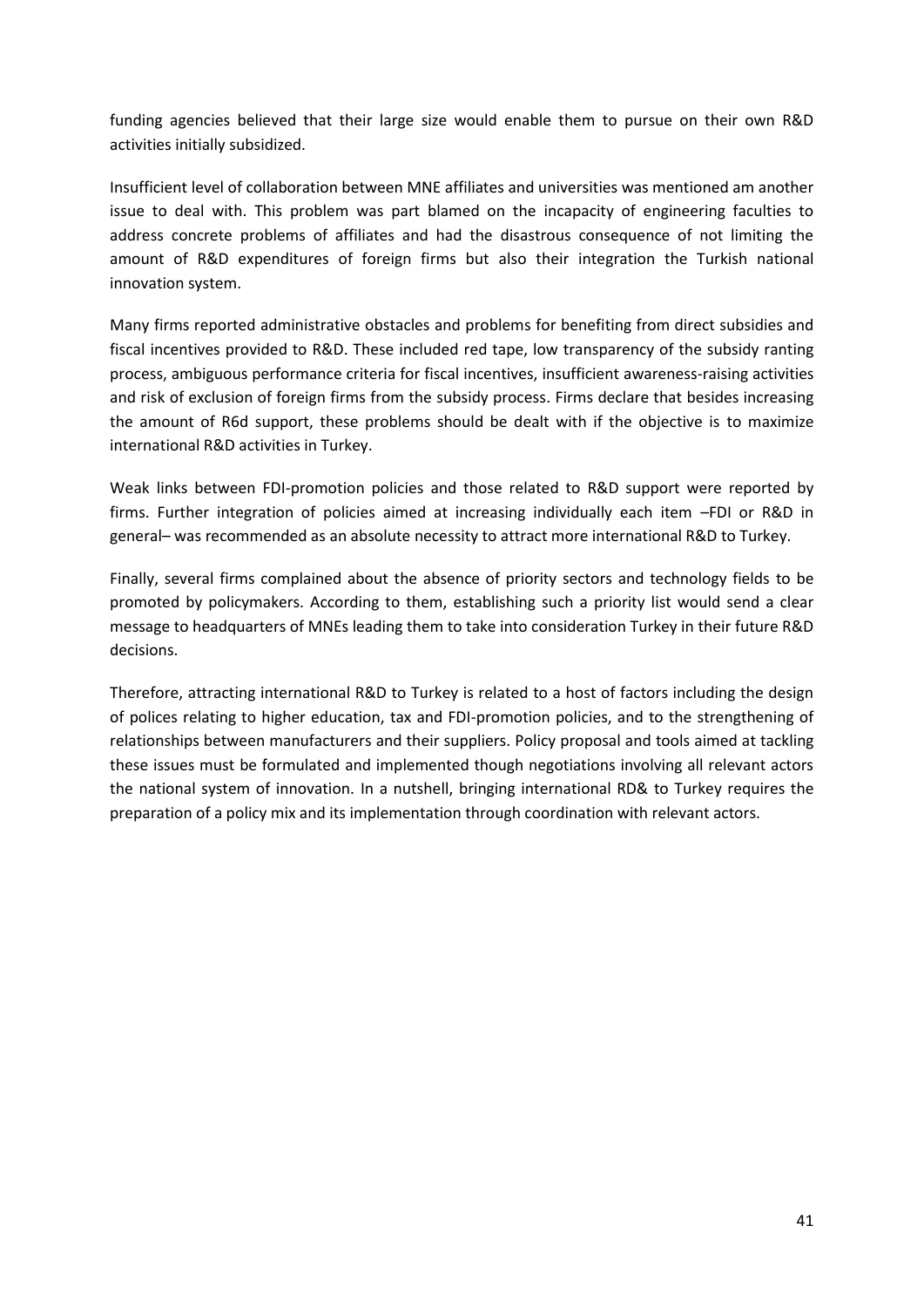The *role played by local branches of MNEs in launching R&D activities in Turkey*<sup>58</sup> is real although it is not synonymous with full autonomy. Efforts pursued by local branches to make a case for conducting R&D investments in Turkey influence indeed the ultimate decision of their parent company about the location of the R&D unit. The existence of R&D incentives is seen as a decisive factor when local branches negotiate with their centers in matters related to R&D.

As to the *goals of their R&D activities*, it seems that R&D activities are implemented in general in reaction to market signals and these signals lead firms to carry out activities aimed at product development and improvement.

As for the *internationalization of R&D activities* in this sector, the dominant trend is one of off shoring of R&D centers towards East Asia and especially to India. The main country that seems to attract R&D is India. It was also reported that reallocations of responsibilities among the global or regional R&D centers was observed, depending on the comparative advantage of each country.

It turns out that R&D activities conducted by foreign firms in the ICT sector are *aimed mostly* at product development and adaptation of products to local circumstances. Firms in the telecommunications sector conduct R&D activities to meet the needs of telecom operators. In the information technology sector, firms conduct R&D of an adaptive nature aimed at the domestic market but also R&D resulting in innovative products for both the domestic and world markets. Therefore, domestic market in Turkey has as dual role as far as R&D activities are concerned: domestic demand may accelerate R&D activities of foreign firms and contribute to the diffusion and of these products on the domestic market, which may constitute a precondition for their acceptance on international markets.

One major criteria used to assess the *performance* of R&D activities is whether an ongoing project is implemented in accordance with the initial timeline and budget adopted. Additional criteria such as customer satisfaction and the market share of innovative products are utilized as well.

Another finding is that *R&D incentives* are used by the majority of interviewed foreign firms to fund their R&D activities in addition to their own financial resources. These firms believe, however, that more awareness raising activities are required for these support schemes to reach a larger part of the population of foreign ICT firms in Turkey. Two major risks associated with R&D activities seem to be the occurrence of shortage of funds during global and domestic economic crises and failure to commercialize new products in global markets.

# **4.3 Legal, institutional and policy framework and R&D collaborations of foreign firms**

In this section, we discuss our findings about the implications of the regulatory framework and institutional environment and that of the policy framework in Turkey for attracting FDI, foreign R&D investments and skilled labor from abroad. They were also asked whether they believed Turkey had a

**.** 

<sup>58</sup> Decisions for launching R&D activities for the first time or extending the volume of existing R&D.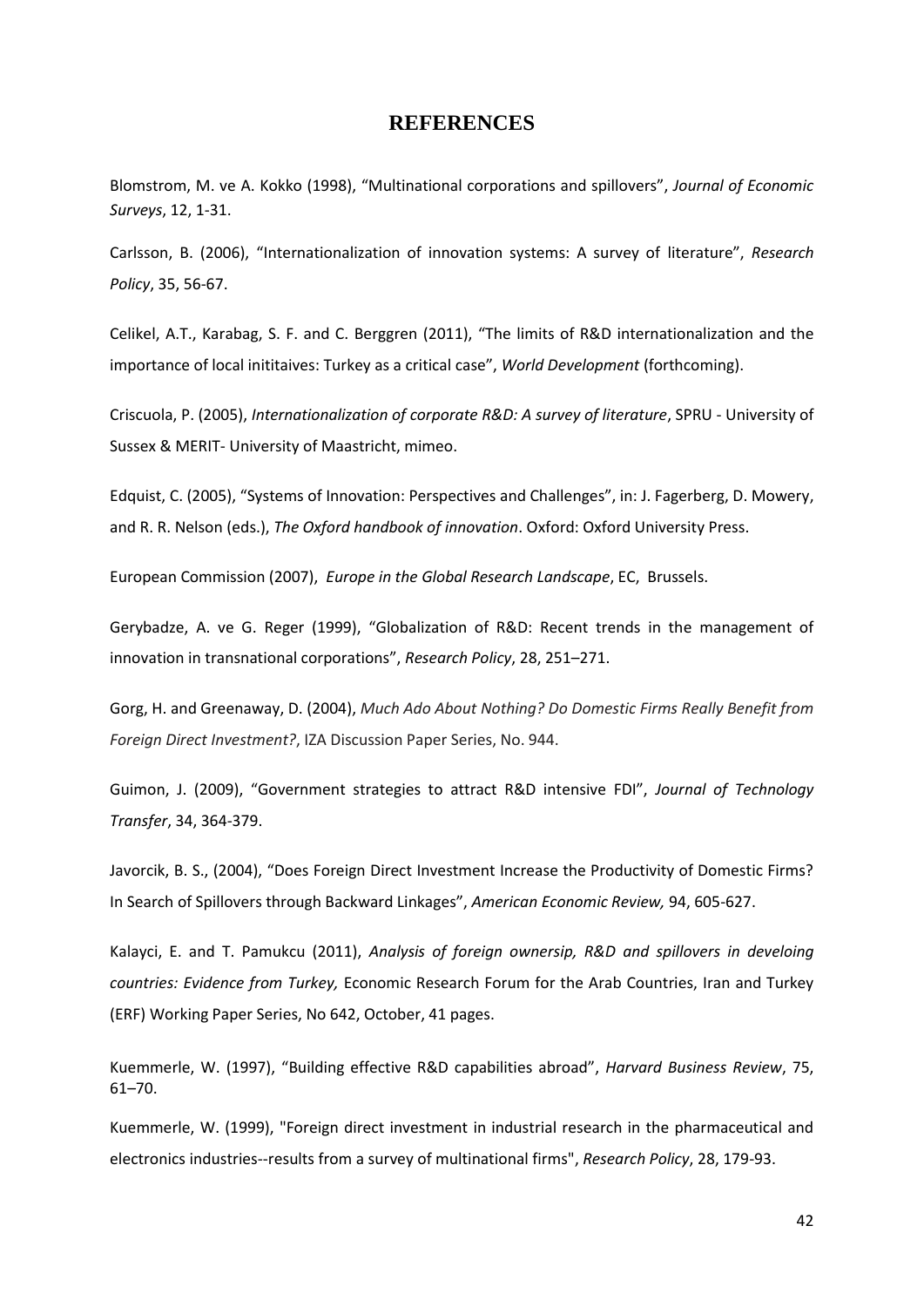strategy in order to benefit from the on-going internationalization process of R&D and if so to point to the main problems involved. We also examine factors influencing R&D collaborations of original firms with other actors of the national innovation system in Turkey. Finally, questions were also asked about any possible negative/positive discrimination practices with respect to foreign firms and their opinions about recent policy changes aimed to attract FDI and especially international R&D to Turkey.

#### **4.3.1. Pharmaceuticals**

In evaluating the impact of the recent R&D law no 5746 on four phases of clinical research<sup>59</sup>, one firm mentioned that incentives are provided only for first and second phases of clinical trials and added that the requirement for conducting two consecutive phases of clinical research -a necessary condition to benefit from the law- should be relaxed since it is not based on rational grounds. Firms should be allowed to start conducting development activities at any phase without restriction. Another firm criticized this law on grounds that the compulsory employment of 50 full-time equivalent researchers in R&D departments is not realistic when clinical research conducted mainly in university hospitals in concerned. Besides, it seems that incentives granted in the form of full or partial exemptions granted on social security contributions and income taxes are not effective in attracting R&D investments from abroad, so that there is an urgent need for a brand new regulation and policies for clinical research<sup>60</sup>.

Another criticism concerns the *lack of a strategy paper* prepared in order to attract foreign R&D investments into Turkey. It seems that existing documents and plans made about the pharmaceutical sector aim to protect domestic producers whereas R&D well as production activities in this sector are by now of a global nature. The rapidity with which clinical trials are conducted is crucial for their success<sup>61</sup>. Pharmaceutical firms claim that no real incentive system exists in Turkey to increase R&D investments for foreign or domestic firms in this sector. There is thus an urgent need for awarenessraising actions on this issue yet to this date, there is no strategy or an action plan prepared for this sector. The general opinion is that more clinical research can be attracted to Turkey only if a new legislation taking into account peculiarities of the R&D activities in this sector is enacted. Moreover, firms point out that the incentive system should be designed in such a way to provide Turkey with real advantages distinguishing it from other candidate locations for R&D sites. An additional problem area is related to IPR protection. Indeed, both the existence of an IPR regulation and its effective implementation are influential for attracting foreign R&D to an emerging economy. Therefore, one way to attract international R&D to Turkey would be to extend the period of patent protection from 20 to 25 years and improve its enforcement. Firms also declared that although the government

<sup>59</sup> <sup>59</sup> For the detailed description of clinical research, see [http://www.clinicalresearch.pitt.edu/docs/comparison\\_of\\_clinical\\_trial\\_phases.pdf](http://www.clinicalresearch.pitt.edu/docs/comparison_of_clinical_trial_phases.pdf)

 $\frac{60}{60}$  The latest regulations are from the years 1993 and 2008 yet the last one was cancelled by a court decision.

<sup>&</sup>lt;sup>61</sup> One firm gives the example of Hungary. In Hungary, clinical research approval is given in 60-70 days on average yet it takes 150 days to obtain the required approval in Turkey. Under these circumstances, foeign subsidiaries of pharmaceutical MNEs in Turkey may face with the risk of exclusion from global projects of the parent company.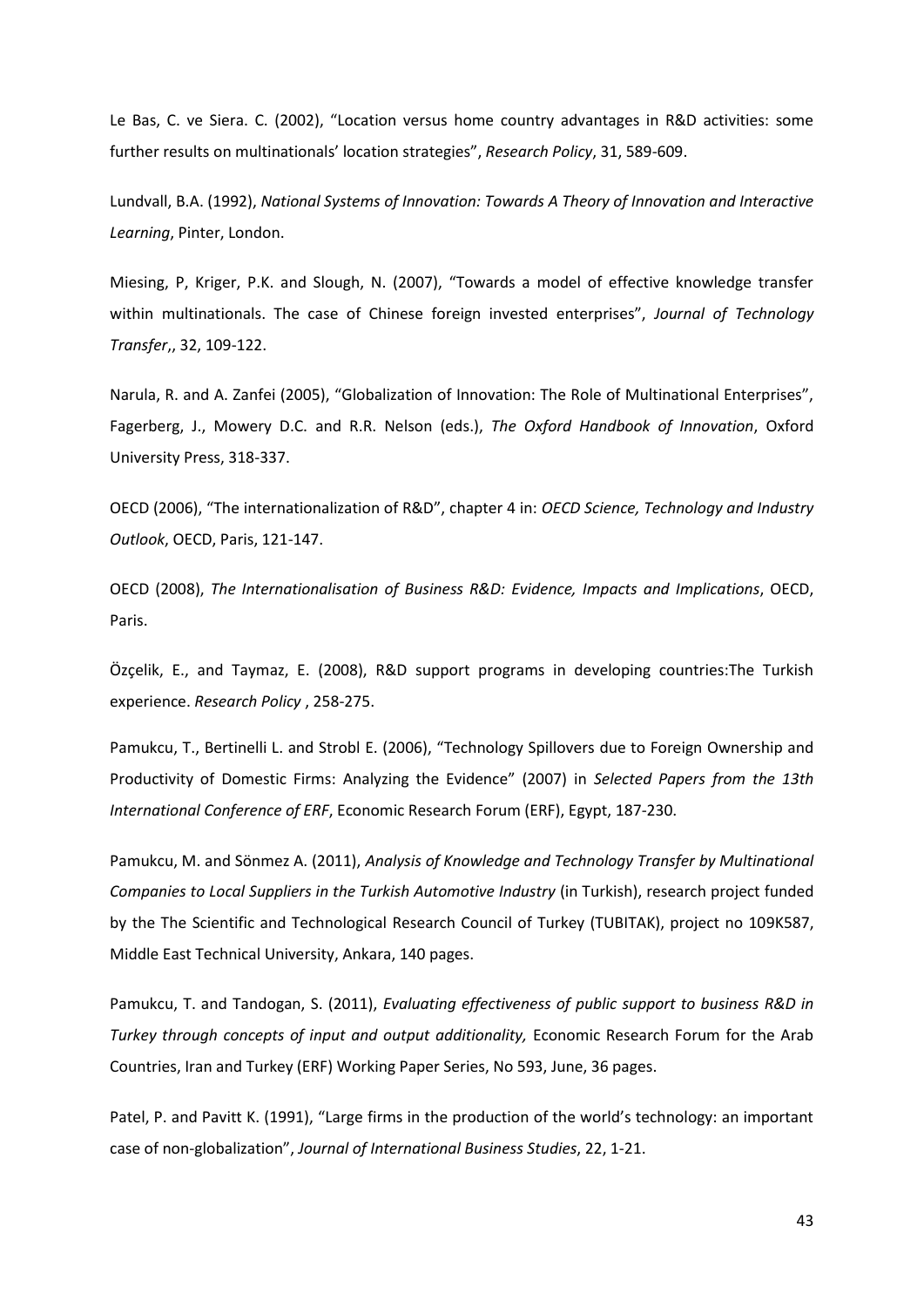objective of attracting foreign R&D to Turkey is real, rarely these intentions are not transferred into real action.

One firm mentioned that no *discrimination*, positive or negative, is exerted with respect to foreign firms in the Turkish innovation system since these firms mostly finance R&D investments by their internal resources. Another firm contested this view, pointing to the negative reactions of the public opinion when R&D support is provided to foreign firm -the argument being that due to their large size foreign firms should be able to finance their R&D expenditures easily without external support. Besides, two other issues were raised about (i) the new drug pricing system recently introduced by the government caused pharmaceutical products to be priced at a level which is 23% lower than the prices on the world market, led to significant losses in revenues and (ii) IPR protection provided to foreign firms by the patent system in Turkey is not effective and negative discrimination seems to exist against them in issues related o IPR protection $^{62}$ .

In terms of the *global collaborations of pharmaceutical firms*, interviewees point to the existence of a dense network of relations worldwide. In general small biotechnology firms offer the output of their basic research to the large pharmaceutical MNEs, which take care of the clinical research and commercialization phases. Although not very frequent, firms also mention cases of global R&D collaborations with their competitors in the industry for a number of diseases. Moreover, cooperation with other subsidiaries of the parent company located abroad seems to be very common.

Finally, firms have similar opinions about the nature of *policy developments* occurring in Turkey in order to attract FDI, especially international R&D. They believe that positive developments are to come and that a more stable and nondiscriminatory approach is needed to attract FDI and stimulate foreign R&D investments. On the other hand, interventionist policies tend to decrease trust on the stability of the institutional environment and increase uncertainty which impacts negatively high riskbearing R&D activities conducted in the sector. If the government succeeds in providing a stable institutional environment (regulation, legislation, IPR) for a period long enough, R&D activities would then be conducted more efficiently. The main problem seems to be the lack of dialogue between stakeholders in the sector, especially between foreign firms and the policymakers- mainly the Ministry of Health. Firms also estimate that the policies aimed to attract foreign R&D in this sector are largely insufficient. For instance, awareness about incentives granted for collaborations with pharmaceutical in the TDZs firms is quasi inexistent. Another example pertains to the relations of industry with the pharmacy faculties which are weak although these faculties are actively engaged in R&D. In general, there is a general objective to increase FDI and R&D investments, yet its translation into real action remains problematical.

#### **4.3.2. Automotive sector**

 $62$ It is claimed that foreign firms refrain from launching court suits in case of patent infringement since they are convinced that the outcome of the juridical process will be against them.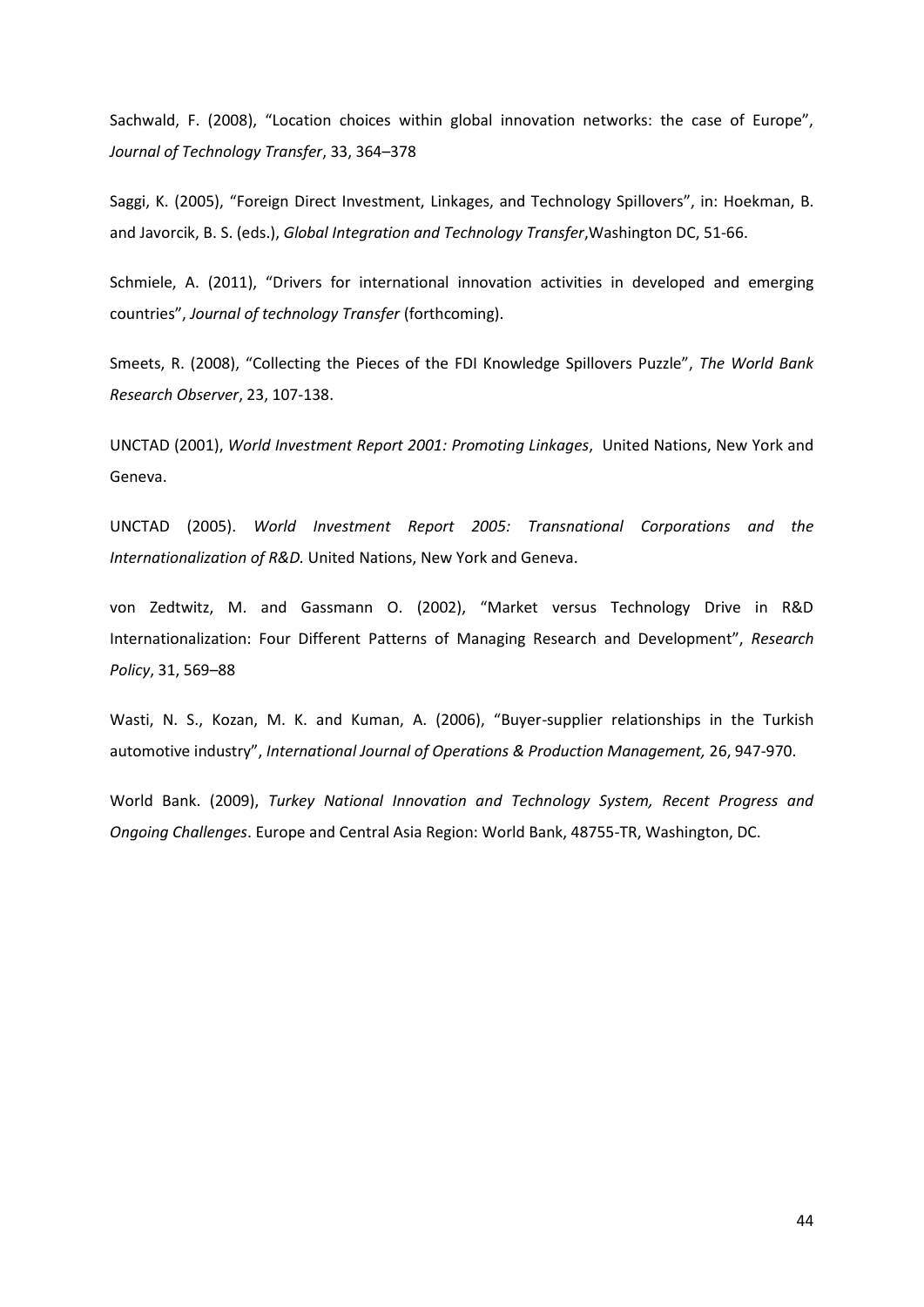Interviewed firms replied as follows when they were asked about the consequences of the *recently enacted R&D support law* providing fiscal incentives to business R&D (Law no 5746). One firm pointed to problems arising in practice from the application of this law. For instance, in case a researcher working at the R&D center is on leave, its status changes from full- to part-time employee, reducing the amount of support to which the firm is entitled. In a similar vein, in case a researcher leaves the R&D center to attend a seminar or present a communication to a conference, this immediately results in revenue losses for the firm. Another firm pointed to other problem areas: (i) the unrealistic compulsory threshold of 50 FTE researchers to be recruited in order to benefit from the R&D support law (ii) compulsory presence on the workplace of a researcher if the firm wishes to continue to benefit from the R&D support and (iii) the fact that the R&D center should be itself located in a separate facility from the administrative center or production facilities of the firm. This firm also pointed out to another basic but crucial problem: although an English translation of the original R&D support law is available, the working language in this company was neither Turkish nor English so that employees of the firm had had to translate themselves the law into the working language of the firm - a process which was not easy since the law was written in a quite technical terminology. Another difficulty is that criteria that should be fulfilled in order to be entitled to fiscal incentives are not clear at all. It was added that under present conditions and level of technological capabilities it is almost impossible to shift ongoing R&D activities from home base to or launch new types of R&D activities in Turkey. The final comments of this firm about the R&D incentive are: (i) adaptive types of R&D activities besides innovative ones, as well as design activities in the broad sense should be included in the law (ii) transfer of know-how and knowledge toward automotive suppliers should be a major component of this law – which apparently is not the case.

In general firms responded negatively to the question concerning the *existence of a strategy aimed at attracting foreign R&D to Turkey*. Some declared that a loose strategy and a number of ambiguous objectives were conceived, even roadmaps were worked on but that all these became ineffective because of the insufficiency and complexity of the steps involved in the implementation stage. They indicated that priority areas should be determined at the sector and technology levels and incentives to foreign R&D should be provided within the framework of such a strategy document. They acknowledged that a number of strategy papers existed for particular sectors including the automotive sector<sup>63</sup> and that direct R&D support provided through TUBITAK have probably impacted positively on business R&D but none of these –nor other– initiatives were part of a coherent and coordinated strategy to promote, *inter alia*, international R&D investments in Turkey. Finally, one firm admitted that Turkey owed the success it has acquired over the years to its advanced manufacturing capabilities, capable and –once- inexpensive skilled workforce. The same firm also indicated, however, that Turkey had to transform herself from a manufacturing to a design-related activities platform in order to sustain its success in the automotive industry since these last advantages would disappear sooner or later due to the competition of low-cost stemming from countries such as China and India. As a result, this firm valued highly all types of R&D supports since they would accelerate the move to such design-based activities.

<sup>63</sup> Some examples are (i) the *strategy paper for the automotive industry* prepared by the Ministry of Industry and Commerce (ii) *technology platforms* which aim to regroup large companies operating in a sector in order to make them cooperate on R&D-related issues – supevised by TUBTAK and (iii) pre-competitive collaborations aimed at technology development, which require copperation with universities.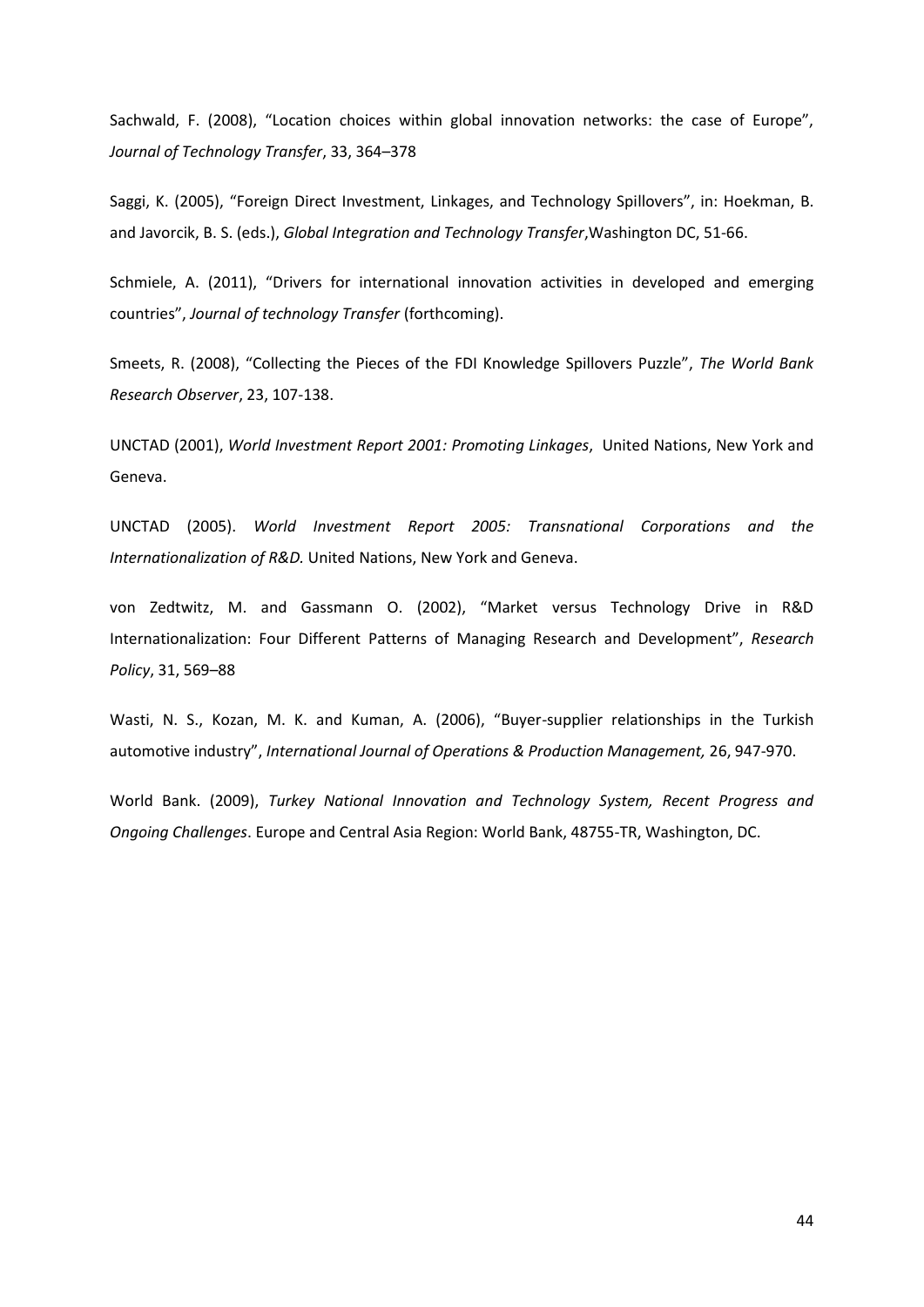Among the firms with R&D activities, three indicated that being foreign firms in Turkey did not entail any positive or negative *discrimination for R&D activities*. One firm pointed out that interpersonal relations were still important in Turkey for investments-related issues, that state bureaucracy did often impede transparency and all this might constitute a disadvantage for foreign firms. The only foreign company that does not conduct R&D activities in Turkey declared that it decided to end its R&D activities after the departure of its Turkish partner from the joint venture. This firm then realized that working with a Turkish partner enabled it to solve many problems and go through obstacles associated with the R&D incentive process. After the departure of its partner, its R&D activities were no more productive and hence decided to end them. This firm firmly believes a negative discrimination exists against foreign firms in Turkey in the allocation of not only R&D but also investment (machinery and equipments) incentives – so it stated clearly it had lost its trust into the innovation system in Turkey.

Finally, *international collaborations* of these firms include cooperation with the R&D center of the parent company at its home base – intra-firm or EU project involving other partners – or to a less extent with other foreign affiliates of the parent company in other countries.

#### **4.3.3 Electrical and electronics sector**

Opinions of firms about the *R&D law no 5746* were mixed. One firm believed that this law had an awareness-rising function but did not address many genuinely R&D-related problems. Another firm criticized the law on grounds that the compulsory employment at least 50 FTE researchers might push some firms to reallocate or transfer their existing workforce to the R&D centers, which might be harmful for the credibility of the R&D law. Another firm stated that the parent company invested in Turkey initially only for production-related activities but realized as time went by that skilled workforce and engineers were available in Turkey which could be mobilized for R&D activities. The recent R&D law reinforced their determination to conduct R&D in Turkey.

Respondents differed amongst them as to the *existence of a strategy to attract international R&D activities*. While one firm pointed to the existence of such a strategy it also stressed its ambiguous character. Another firm declared that it did not believe such a strategy existed in Turkey and emphasized that there is even no official website informing interested parties on different R&D support schemes in force. It mentioned that such a website and other awareness-rising methods should be used aggressively by Turkish authorities because of the intense competition existing between emerging countries to host MNE-based R&D activities and but also because a proactive policy aimed to reach potential foreign investors rather than waiting for them to invest is a much more realistic and effective way to attract foreign R&D. Another firm welcomes incentives provided by the recent R&D law and declared that it impacted positively on the intentions of some MNEs towards conducting R&D in Turkey. The same firm, however, added that the design, implementation and monitoring phases of the R&D support programmes should be assessed carefully and on a continual basis on the level of programs as well as individual projects.

Most firms acknowledged *negative discrimination against foreign firms* for granting R&D supports as a reality albeit for different reasons. One reason advanced is that R&D funding agencies are skeptical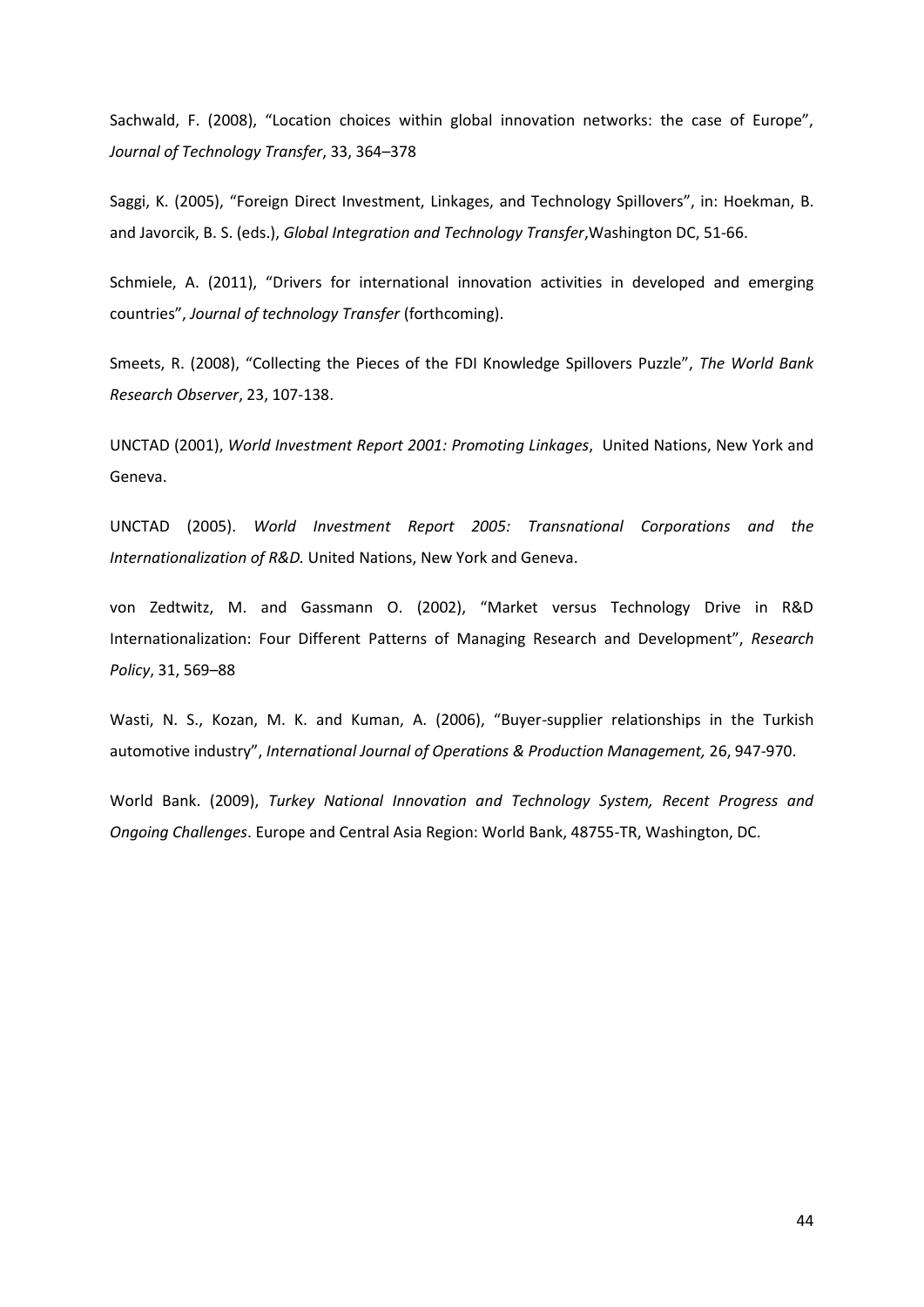as to the outcome or value added for the country if R&D projects of foreign firms established in Turkey are funded. This may occur mostly not because of an entrenched discrimination but rather due to the view that launching or sustaining further R&D expenditures is an easy matter for foreign firms compared to many domestic firms with much lesser financial and human resources. Another firm made a similar remark and pointed out that it had to allocate huge efforts and time to convince funding agencies that their granting R&D subsidies to their wholly-owned subsidiary status would not reduce in anyway the socioeconomic impacts of the project accepted. It was also admitted that without the R&D subsidies received, this firm would have been unable to convince its parent company in the EU to invest more in production- as well as R&D-related activities in Turkey.

As for their *international R&D collaborations*, one firm declared that it cooperated with companies and research institutes in the EU and USA and also with firms in the East Asia for electronics-related products. Another firm pointed out that it had a dense and strong collaboration network, especially with R&D center of the parent company and that being part of such networks *per se* has numerous advantages. The last firm declared that it had a number of joint product development projects with other domestic as well as foreign firms, among which figures also competitors.

Finally, firms were asked whether they noticed any significant *changes in policies aimed at attracting FDI or foreign R&D* into Turkey. Three firms consider the recent R&D law no 5746 as a positive development since it has raised awareness in Turkey about the importance of R&D and might attract more international R&D. However, they also added that more thoroughly thought and conceived as well as better coordinated R&D policies are needed and that policymakers should adopt a proactive rather than a reactive stance in face of an accelerating pace of R&D internationalization.

As for the *external sources mobilized for financing R&D expenditures*, it is remarkable that all the interviewed firms were aware and used extensively several external funding mechanisms such as project-based R&D subsidies granted by TUBITAK or in collaboration with national (university) or international partners (private firms in the Seventh Framework Program). One firm operated in free industry zone which includes a number of fiscal exonerations, two other has established a R&D center in accordance with the Law no 5746 with the associated benefits.

#### **4.3.4. ICT sector**

All participant firms agree about the positive impact of the *R&D support law no 5746* -enacted in 2008- not only on the volume of their R&D investments but also on the sustainability of these efforts. However, a number of shortcomings related to this law should be tackled for attracting foreign R&D to Turkey. Among those deficiencies interviewed firms mention the absence of priority sectors determined by the government, lack of a systematic and strategic approach aimed at attracting foreign R&D and the unrealistic requirement of employing 50 FTE research personnel, especially for firms operating in the information technologies sector. Another area of consensus is that Turkey has no strategy aimed at attracting foreign R&D investments. Even though Turkey implemented a new strategy in order to increase R&D investments of firms during the last decade, no specific effort is made to attract FDI-based R&D investments. In fact, it seems that the links between legislations related to FDI and R&D is weak, pointing to the necessity of efforts aimed at coordination. In order to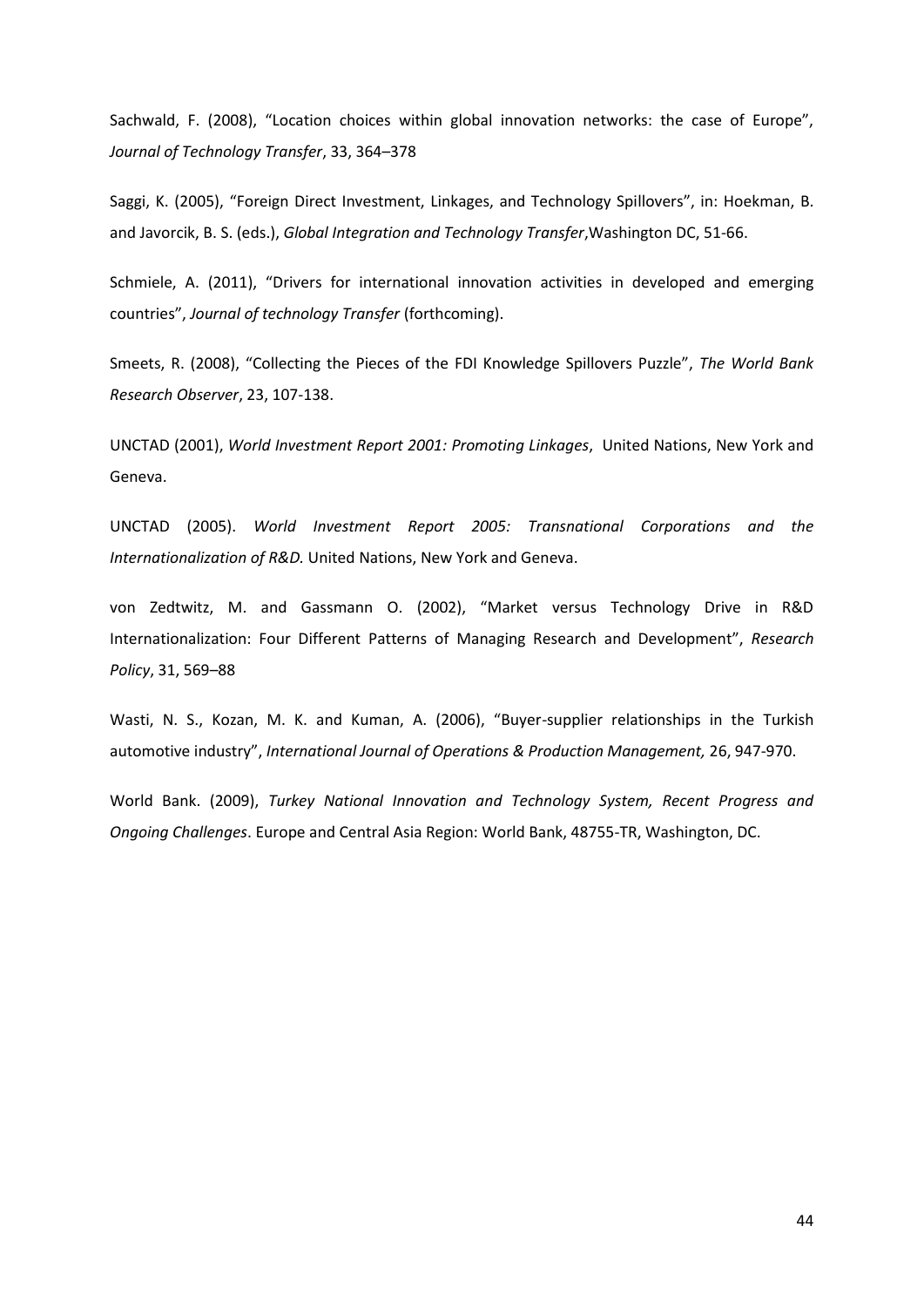attract new foreign R&D investments, there is an urgent need for formulating a new strategy that should not be only the financial support provided by the government but should also include identification of a number of sector-level priorities combined with regional and local supports for skilled labor supply and on-the-job training.

Participant firms declared that in general they do not face any *discrimination*, negative or positive, due to their foreign status. However, one participant mentioned existence of positive discrimination with respect to domestic firms and claimed that an expectation exists for MNEs to launch their R&D activities without financial support from the government, given the huge financial resources they possess. Another firm would like to see a positive discrimination applied to MNEs and is in favor of a new R&D support legislation aimed to attract FDI-based R&D investment, in addition to the recent R&D support law.

Most of the interviewed firms *collaborated* with other subsidiaries of the parent company at the project level, i.e. intra-company R&D collaborations do occur among affiliates of MNEs. In many instances, findings of a project successfully conducted by the R&D center of a subsidiary are subsequently transferred and used in its R&D centers worldwide. One firm reports collaboration with universities in Turkey and participation into R&D projects with other subsidiaries of parent company in EU projects. One firm established a university-industry relations department to transfer knowledge from universities to the industry and coordinated various procedures. This department acts as a facilitator between the different units of the firm and universities, and undertakes the paper work.

None of the firms experienced significant problems for transferring *skilled labor* from abroad through either brain gain or by recruiting foreigners. However, bureaucratic problems are mentioned by firms for obtaining residence and work permits. What is striking is their high degree of awareness about the incentives offered to transfer skilled labor from abroad. The most popular among those incentives is the EU Marie Curie supports for mobility. Some firms also recruit third generation Turkish immigrants especially from the EU whereas one firm does not see any advantage in transferring skilled labor from abroad because of the high quality of the workforce in Turkey. Another firm employs Turkish citizens living abroad on part-time basis in some projects.

Finally, when firms were asked about the *policy changes* they believed are necessary to attract R&Dbased FDI to Turkey the answers were similar to those provided above. They believe explicit links should be established between R&D support and FDI legislations given that such links are not created automatically, thus forcing the government to regulate this issue with a new legislation. The legislation should identify sectors to be treated in priority and provide accordingly sector-specific incentives for R&D expenditures. In this context, it is expected that Turkish Investment Agency<sup>64</sup> be proactive rather than reactive and develop FDI promotion and R&D support programs in coordination with other public agencies.

In sum, the ICT firms that participated to semi-structured interviews identified major problem areas calling for urgent solution such as the lack of systemic policies towards attracting foreign R&D investments, building links among FDI and R&D strategies, identification of priority sectors, and the removal of some barriers for ICT sector in the recent R&D support law.

For a detailed information on Turkish Investment Agency see [http://www.invest.gov.tr/en-](http://www.invest.gov.tr/en-US/Pages/Home.aspx)[US/Pages/Home.aspx](http://www.invest.gov.tr/en-US/Pages/Home.aspx) .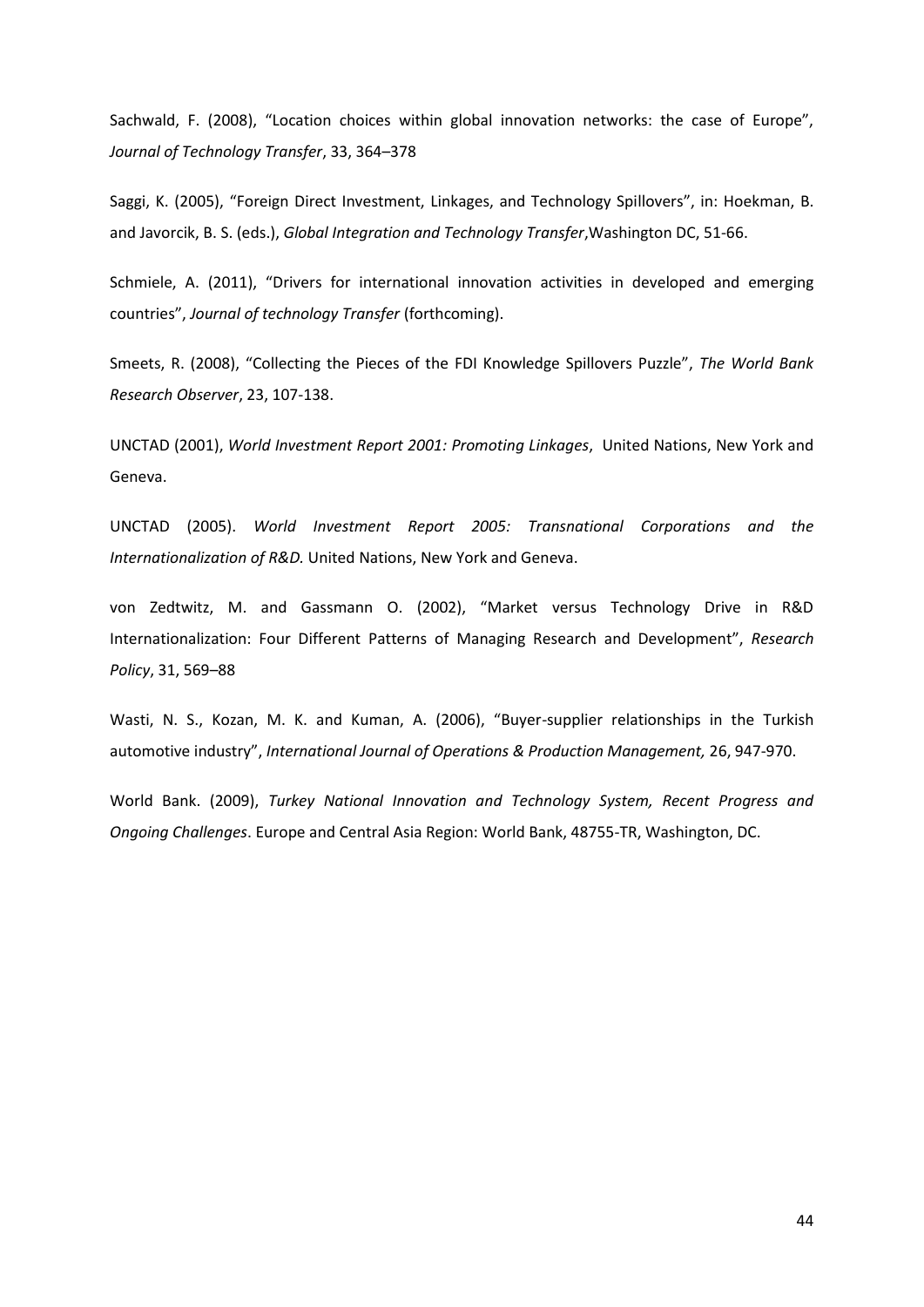# **5. Concluding Remarks**

The objective of this paper was to identify and analyze opportunities and problems due to the increased foreign presence of MNEs in innovation activities in the Turkish economy. To this end an open-ended questionnaire was prepared and used to conduct semi-structured in-depth interviews with the CEOs and R&D, product and production directors of 26 MNE affiliates operating in the manufacturing and ICT sectors in 2010. These firms operate in the pharmaceutical sector, automotive sector, electrical/electronics sector, and in the ICT sector. They are all wholly or partly owned affiliates of well-known MNEs present all over the world. Case studies were our preferred research methodology mainly because we believe that information embedded in individuals and organizations on the issues we are interested in can only be identifed and retrieved by administrating an openended questionnaire to relevant actors im MNEs.

Out findings point to problems specific to each sector as well as to common issues in attracting new and/or increasing existing international R&D activities in the Turkish economy. We have dealt with sector-specific issues in detail in section 4 and therefore the focus will be on problems expressed by all or a majority of firm representatives that attended the interviews.

One major problem concerns the indirect taxes levied on products sold on the domestic markets that are higher than taxes levied in other emerging countries or even in the European Union. The obvious detrimental effect of this situation is to limit the size of the market -rather its growth rate- and acts as an impediment for further R&D expenditures by foreign firms. Especially firms in the automotive and electrical/electronic sectors complained about this negative effect of this issue on their R&D expenditures – present and to come.

The relatively low level of technological capabilities of suppliers was mentioned as another problem area by many firms. This has the undesirable outcome of limiting the extent of cooperation between manufacturers and suppliers, which impacts negatively on the competitiveness of foreign manufacturers in the sectors analyzed. Another negative effect is to increase the import dependency of these firms, hence of the overall economy in Turkey. Again firms in the automotive and electrical/electronic sectors complained most about this problem and added that the recently enacted R&D incentive law no 5746 would be unable to increase R&D capabilities of suppliers since it excludes from its scope SMEs.

Several firms in all the sectors pointed to the contrast between the high-education level of especially engineers and their low level of work experience, which, in other countries, is acquired through internships while studying. Firms mentioned that they had to train themselves for several months their workforce in order to bring them productivity to acceptable levels. Absence of high quality collaborations with the universities is baled for this situation.

Many firms complained about negative discriminatory practices they suffered from, especially for the allocation of R&D subsidies. Gaining the trust of funding agencies by convincing them that their foreign status would not reduce the socio-economic impacts of funds received was one major way to mitigate this problem. However, larger MNE affiliates pointed to the sustainability of R&D funds since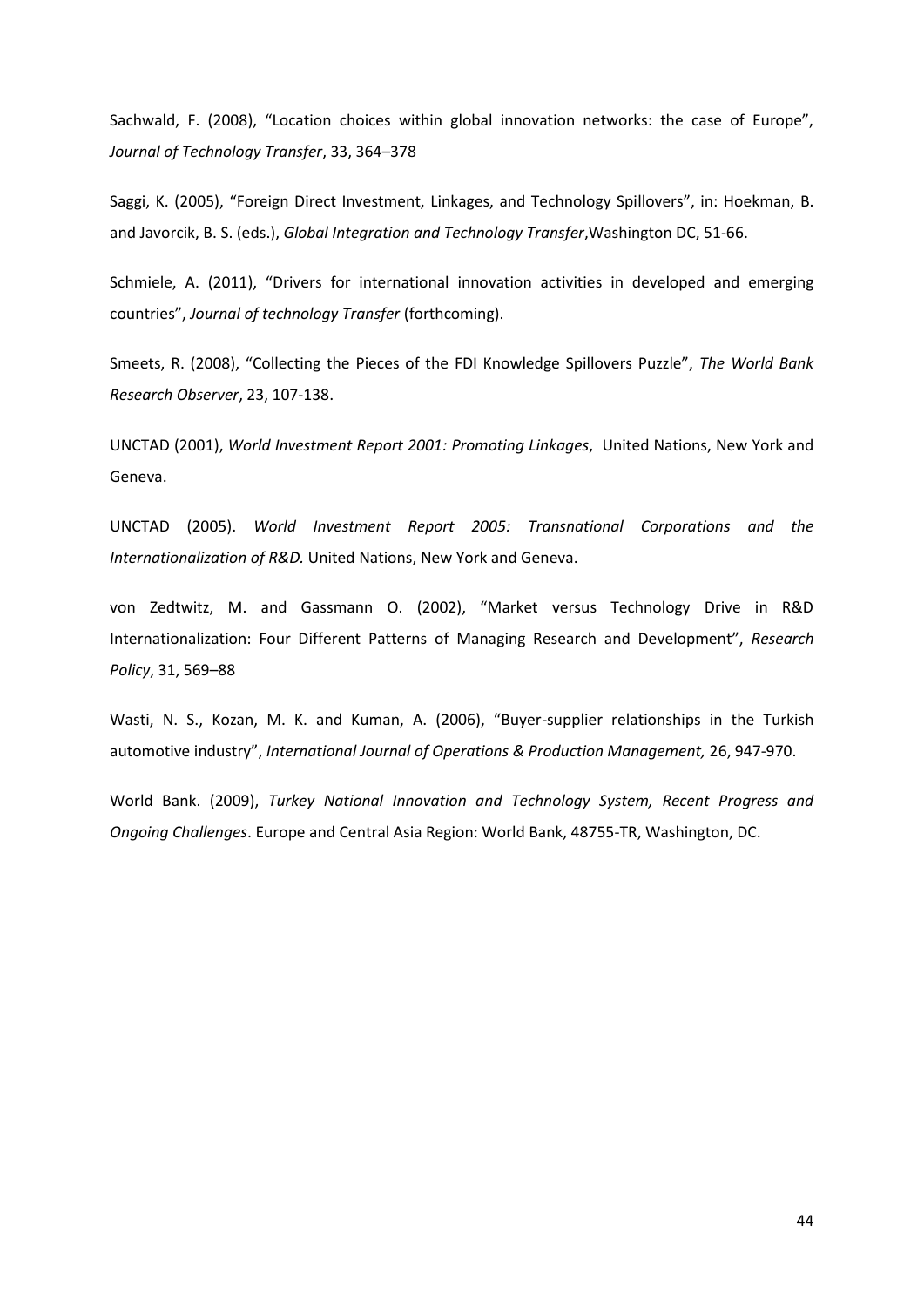funding agencies believed that their large size would enable them to pursue on their own R&D activities initially subsidized.

Insufficient level of collaboration between MNE affiliates and universities was mentioned am another issue to deal with. This problem was part blamed on the incapacity of engineering faculties to address concrete problems of affiliates and had the disastrous consequence of not limiting the amount of R&D expenditures of foreign firms but also their integration the Turkish national innovation system.

Many firms reported administrative obstacles and problems for benefiting from direct subsidies and fiscal incentives provided to R&D. These included red tape, low transparency of the subsidy ranting process, ambiguous performance criteria for fiscal incentives, insufficient awareness-raising activities and risk of exclusion of foreign firms from the subsidy process. Firms declare that besides increasing the amount of R6d support, these problems should be dealt with if the objective is to maximize international R&D activities in Turkey.

Weak links between FDI-promotion policies and those related to R&D support were reported by firms. Further integration of policies aimed at increasing individually each item –FDI or R&D in general– was recommended as an absolute necessity to attract more international R&D to Turkey.

Finally, several firms complained about the absence of priority sectors and technology fields to be promoted by policymakers. According to them, establishing such a priority list would send a clear message to headquarters of MNEs leading them to take into consideration Turkey in their future R&D decisions.

Therefore, attracting international R&D to Turkey is related to a host of factors including the design of polices relating to higher education, tax and FDI-promotion policies, and to the strengthening of relationships between manufacturers and their suppliers. Policy proposal and tools aimed at tackling these issues must be formulated and implemented though negotiations involving all relevant actors the national system of innovation. In a nutshell, bringing international RD& to Turkey requires the preparation of a policy mix and its implementation through coordination with relevant actors.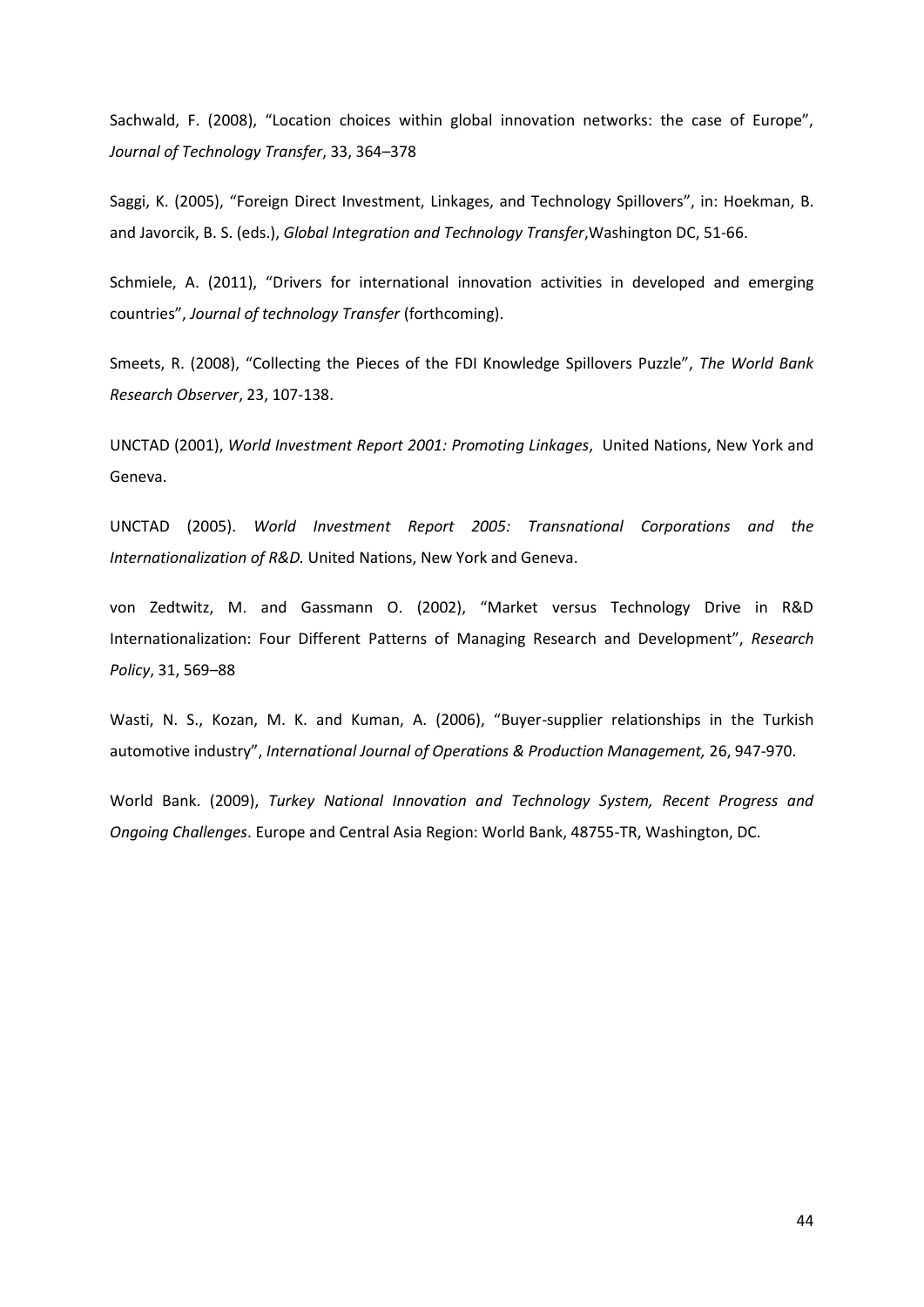#### **REFERENCES**

Blomstrom, M. ve A. Kokko (1998), "Multinational corporations and spillovers", *Journal of Economic Surveys*, 12, 1-31.

Carlsson, B. (2006), "Internationalization of innovation systems: A survey of literature", *Research Policy*, 35, 56-67.

Celikel, A.T., Karabag, S. F. and C. Berggren (2011), "The limits of R&D internationalization and the importance of local inititaives: Turkey as a critical case", *World Development* (forthcoming).

Criscuola, P. (2005), *Internationalization of corporate R&D: A survey of literature*, SPRU - University of Sussex & MERIT- University of Maastricht, mimeo.

Edquist, C. (2005), "Systems of Innovation: Perspectives and Challenges", in: J. Fagerberg, D. Mowery, and R. R. Nelson (eds.), *The Oxford handbook of innovation*. Oxford: Oxford University Press.

European Commission (2007), *Europe in the Global Research Landscape*, EC, Brussels.

Gerybadze, A. ve G. Reger (1999), "Globalization of R&D: Recent trends in the management of innovation in transnational corporations", *Research Policy*, 28, 251–271.

Gorg, H. and Greenaway, D. (2004), *Much Ado About Nothing? Do Domestic Firms Really Benefit from Foreign Direct Investment?*, IZA Discussion Paper Series, No. 944.

Guimon, J. (2009), "Government strategies to attract R&D intensive FDI", *Journal of Technology Transfer*, 34, 364-379.

Javorcik, B. S., (2004), "Does Foreign Direct Investment Increase the Productivity of Domestic Firms? In Search of Spillovers through Backward Linkages", *American Economic Review,* 94, 605-627.

Kalayci, E. and T. Pamukcu (2011), *Analysis of foreign ownersip, R&D and spillovers in develoing countries: Evidence from Turkey,* Economic Research Forum for the Arab Countries, Iran and Turkey (ERF) Working Paper Series, No 642, October, 41 pages.

Kuemmerle, W. (1997), "Building effective R&D capabilities abroad", *Harvard Business Review*, 75, 61–70.

Kuemmerle, W. (1999), "Foreign direct investment in industrial research in the pharmaceutical and electronics industries--results from a survey of multinational firms", *Research Policy*, 28, 179-93.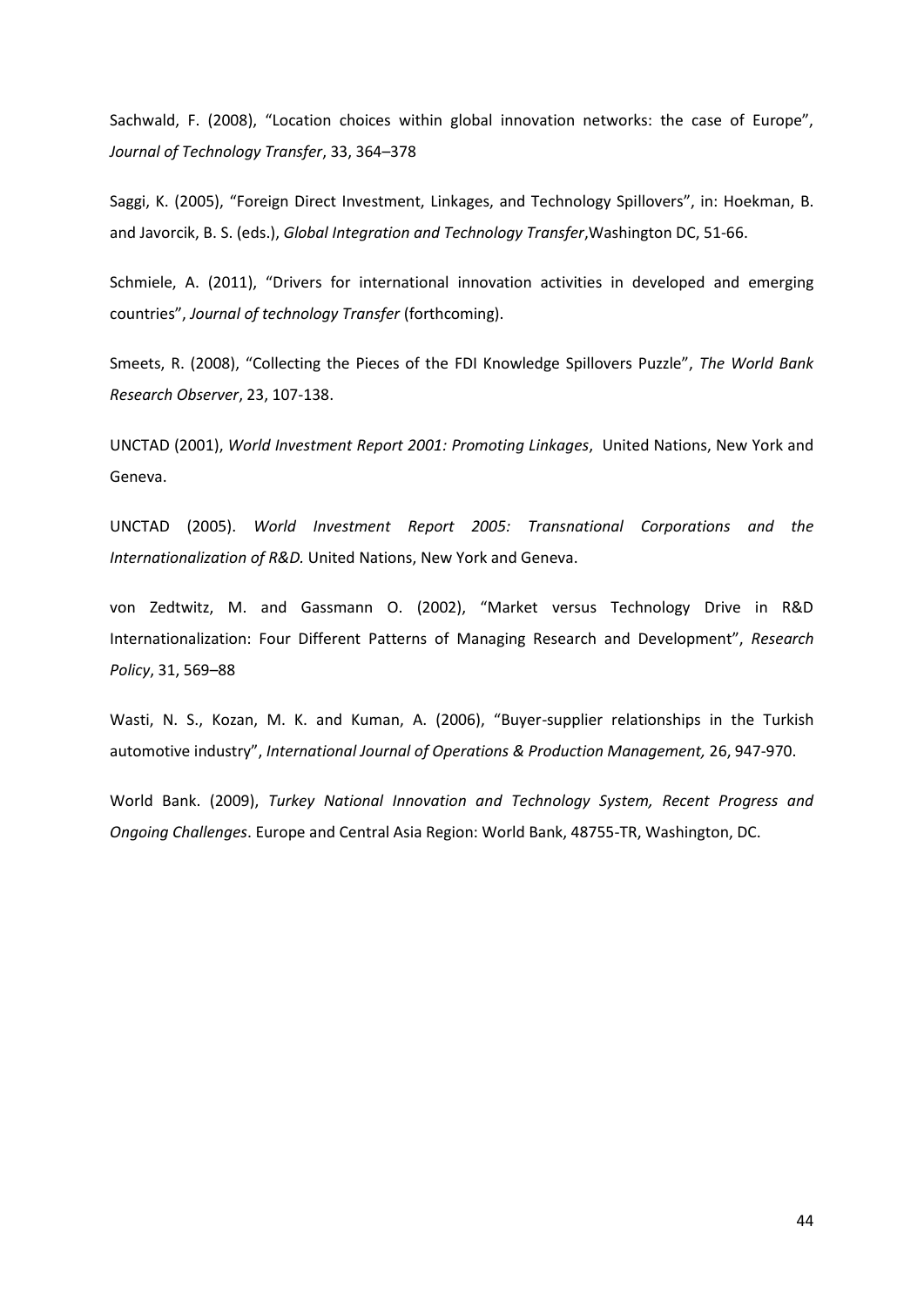Le Bas, C. ve Siera. C. (2002), "Location versus home country advantages in R&D activities: some further results on multinationals' location strategies", *Research Policy*, 31, 589-609.

Lundvall, B.A. (1992), *National Systems of Innovation: Towards A Theory of Innovation and Interactive Learning*, Pinter, London.

Miesing, P, Kriger, P.K. and Slough, N. (2007), "Towards a model of effective knowledge transfer within multinationals. The case of Chinese foreign invested enterprises", *Journal of Technology Transfer*,, 32, 109-122.

Narula, R. and A. Zanfei (2005), "Globalization of Innovation: The Role of Multinational Enterprises", Fagerberg, J., Mowery D.C. and R.R. Nelson (eds.), *The Oxford Handbook of Innovation*, Oxford University Press, 318-337.

OECD (2006), "The internationalization of R&D", chapter 4 in: *OECD Science, Technology and Industry Outlook*, OECD, Paris, 121-147.

OECD (2008), *The Internationalisation of Business R&D: Evidence, Impacts and Implications*, OECD, Paris.

Özçelik, E., and Taymaz, E. (2008), R&D support programs in developing countries:The Turkish experience. *Research Policy* , 258-275.

Pamukcu, T., Bertinelli L. and Strobl E. (2006), "Technology Spillovers due to Foreign Ownership and Productivity of Domestic Firms: Analyzing the Evidence" (2007) in *Selected Papers from the 13th International Conference of ERF*, Economic Research Forum (ERF), Egypt, 187-230.

Pamukcu, M. and Sönmez A. (2011), *Analysis of Knowledge and Technology Transfer by Multinational Companies to Local Suppliers in the Turkish Automotive Industry* (in Turkish), research project funded by the The Scientific and Technological Research Council of Turkey (TUBITAK), project no 109K587, Middle East Technical University, Ankara, 140 pages.

Pamukcu, T. and Tandogan, S. (2011), *Evaluating effectiveness of public support to business R&D in Turkey through concepts of input and output additionality,* Economic Research Forum for the Arab Countries, Iran and Turkey (ERF) Working Paper Series, No 593, June, 36 pages.

Patel, P. and Pavitt K. (1991), "Large firms in the production of the world's technology: an important case of non-globalization", *Journal of International Business Studies*, 22, 1-21.